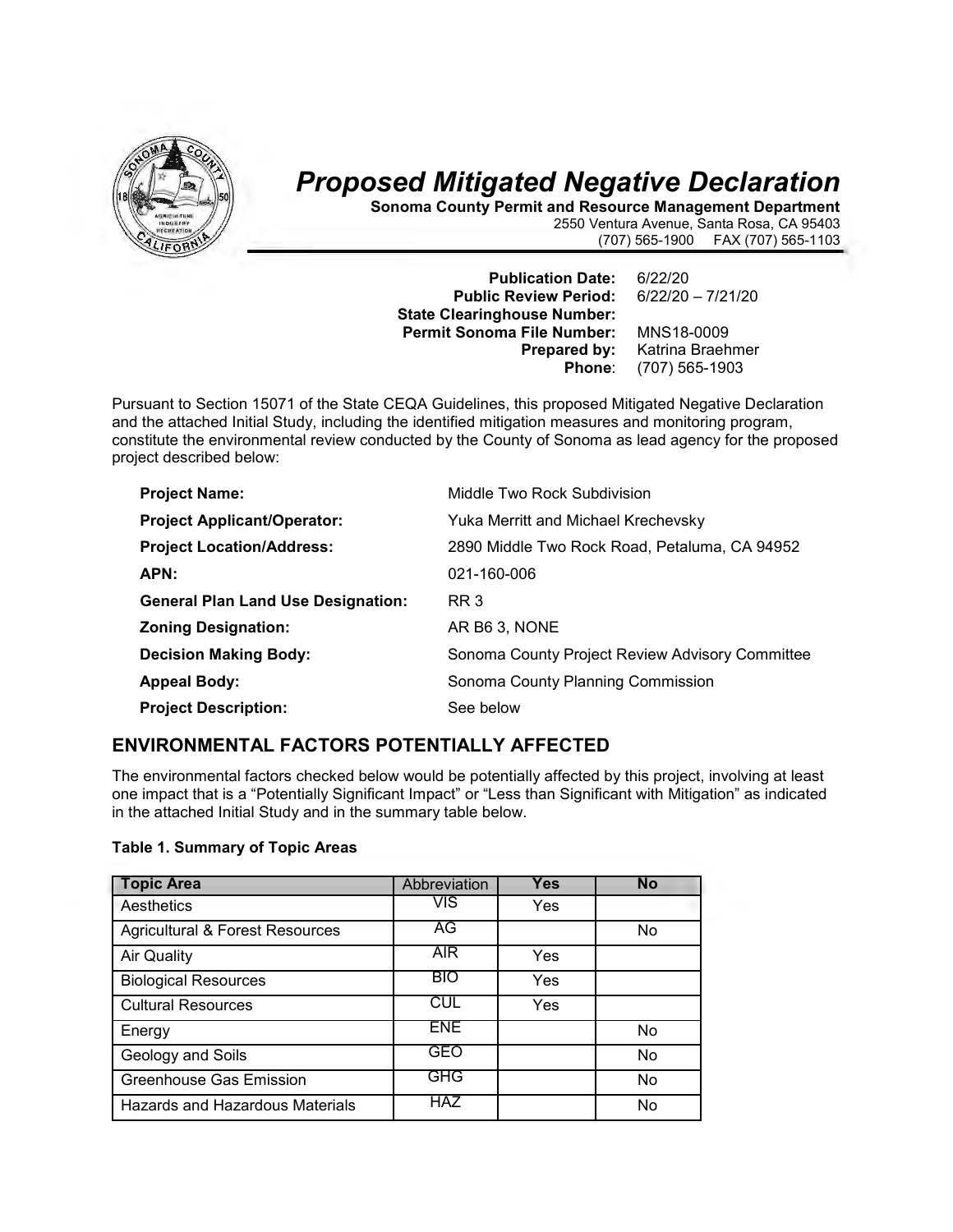| <b>Hydrology and Water Quality</b> | <b>HYDRO</b> |     | <b>No</b> |
|------------------------------------|--------------|-----|-----------|
| Land Use and Planning              | LU           |     | No        |
| <b>Mineral Resources</b>           | <b>MIN</b>   |     | No        |
| <b>Noise</b>                       | <b>NOISE</b> | Yes |           |
| Population and Housing             | <b>POP</b>   |     | No        |
| <b>Public Services</b>             | <b>PS</b>    |     | <b>No</b> |
| Recreation                         | <b>REC</b>   |     | No        |
| Transportation                     | <b>TRAF</b>  |     | No        |
| <b>Tribal Cultural Resources</b>   | <b>TCR</b>   |     | No        |
| <b>Utility and Service Systems</b> | UTL          |     | <b>No</b> |
| Wildfire                           | <b>WILD</b>  |     | <b>No</b> |
| Mandatory Findings of Significance |              |     | No        |

### **RESPONSIBLE AND TRUSTEE AGENCIES**

The following lists other public agencies whose approval is required for the project, or who have jurisdiction over resources potentially affected by the project.

#### **Table 2. Responsible and Trustee Agencies**

| <b>Agency</b>                                                                                      | <b>Activity</b>                                                                                      | Authorization                                                                                                                                                                                                                                                                                                                                       |
|----------------------------------------------------------------------------------------------------|------------------------------------------------------------------------------------------------------|-----------------------------------------------------------------------------------------------------------------------------------------------------------------------------------------------------------------------------------------------------------------------------------------------------------------------------------------------------|
| Sonoma County Permit and<br>Resource Management<br>Department (Permit Sonoma)                      | Requires that grading,<br>septic and building<br>permits be obtained for<br>development of this site |                                                                                                                                                                                                                                                                                                                                                     |
| California Department of Fish<br>and Wildlife                                                      | Impacts to species or<br>habitat                                                                     | California Endangered Species<br>Act; Sections of the California<br>Fish and Game Code related to<br>Fully Protected Species, nongame<br>mammals, nesting birds, and California<br>Species of Special Concern                                                                                                                                       |
| U. S. Fish and Wildlife Service<br>(FWS) and or National Marine<br><b>Fisheries Service (NMFS)</b> | Incidental take permit for<br>listed plant and animal<br>species                                     | <b>Endangered Species Act</b>                                                                                                                                                                                                                                                                                                                       |
| Bay Area Air Quality<br>Management District (BAAQMD)                                               | Stationary air emissions                                                                             | <b>BAAQMD Rules and Regulations</b><br>(Regulation 2, Rule 1 - General<br>Requirements; Regulation 2, Rule 2 -<br>New Source Review; Regulation 9 -<br>Rule 8 - NOx and CO from Stationary<br>Internal Combustion Engines; and other<br><b>BAAQMD administered Statewide Air</b><br>Toxics Control Measures (ATCM) for<br>stationary diesel engines |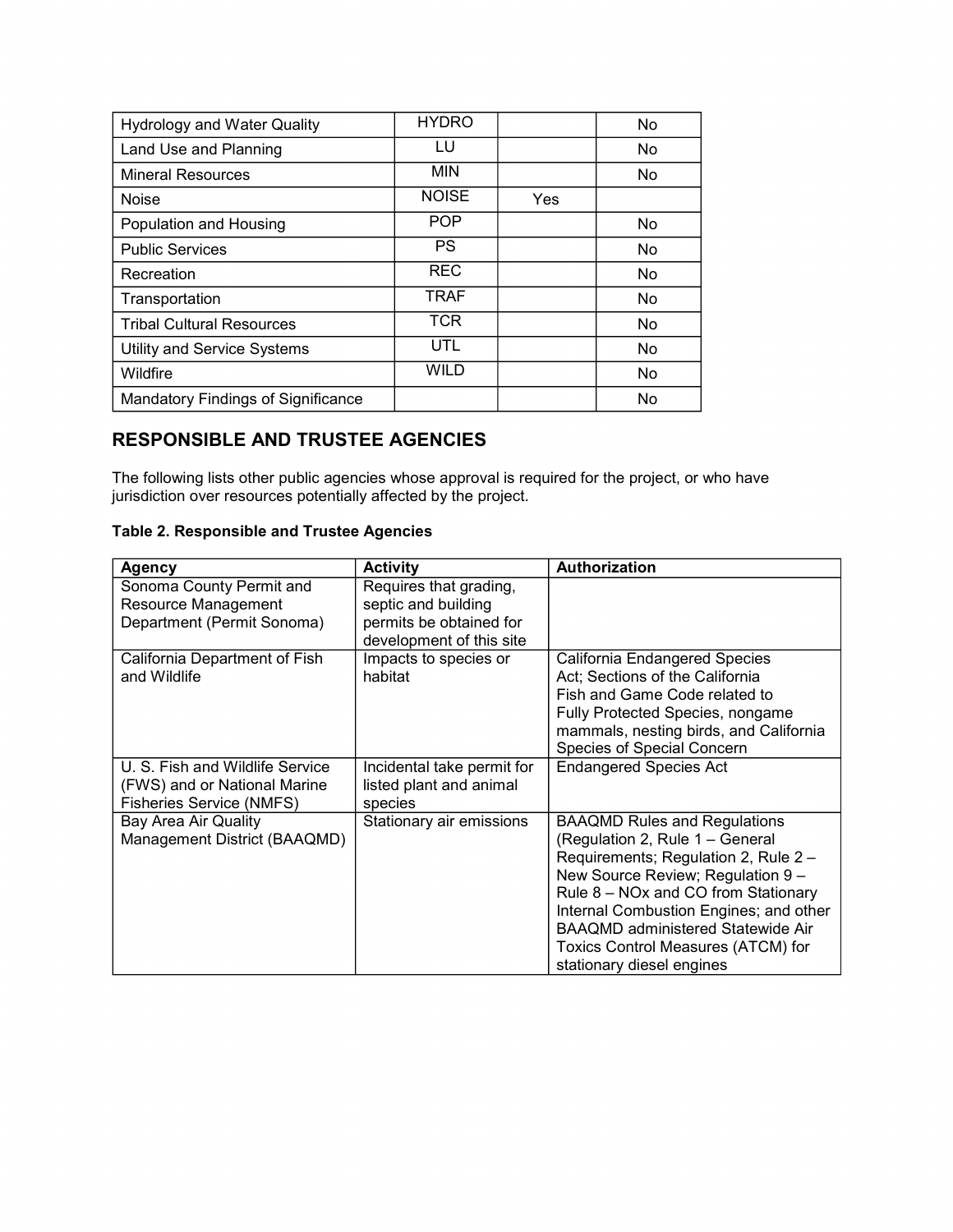#### **ENVIRONMENTAL FINDING:**

Based on the evaluation in the attached Initial Study, I find that the project described above will not have a significant adverse impact on the environment, provided that the mitigation measures identified in the Initial Study are incorporated as conditions of approval for the project, and a Mitigated Negative Declaration has been prepared. The applicant has agreed in writing to incorporate identified mitigation measure into the project plans.

(Za

\_\_\_\_\_\_\_\_\_\_\_\_\_\_\_\_\_\_\_\_\_\_\_\_\_\_\_\_\_\_\_\_\_\_\_\_\_\_\_\_\_ Prepared by: Katrina Braehmer Date: 6/9/2020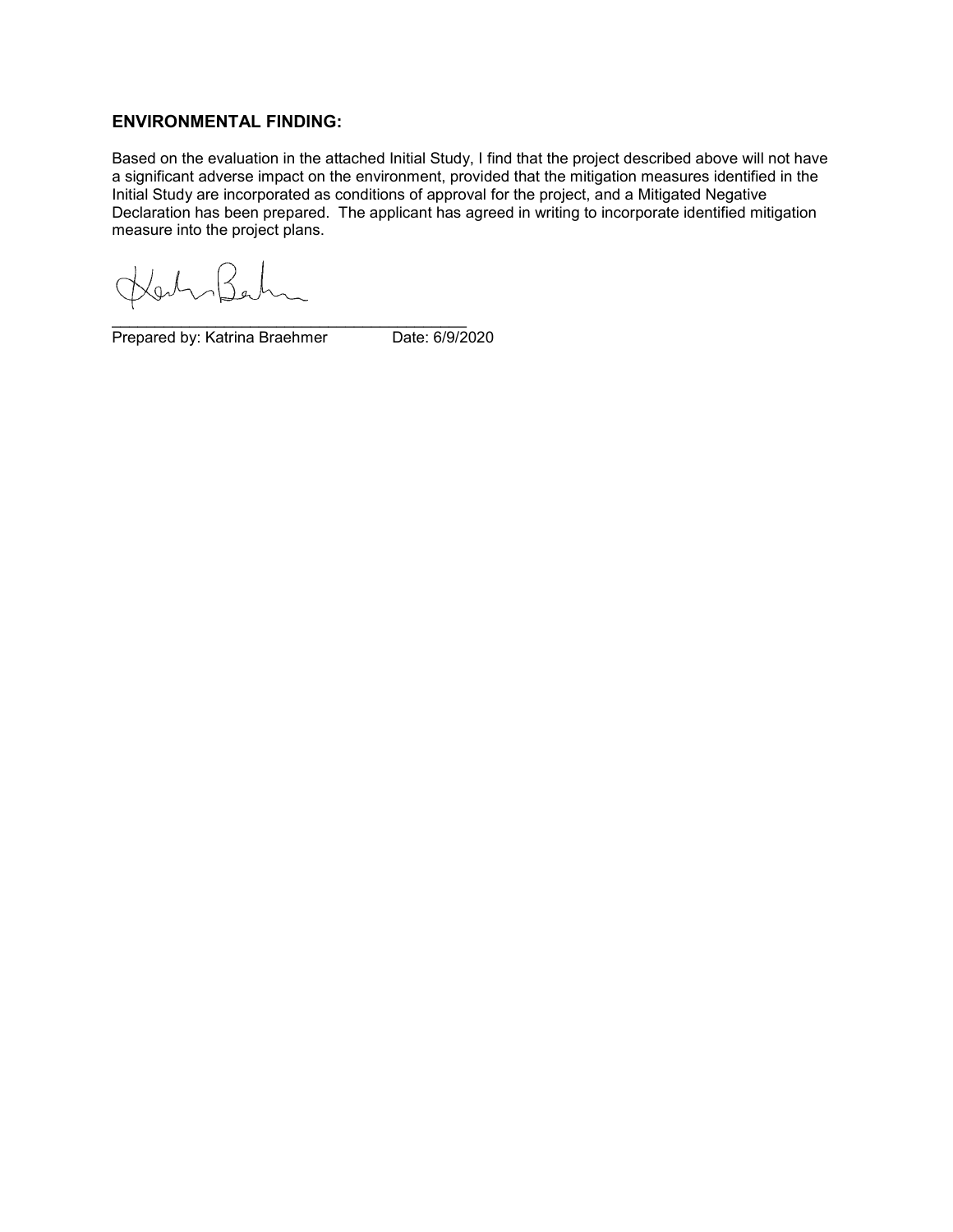

# *Expanded Initial Study*

**Sonoma County Permit and Resource Management Department** 2550 Ventura Avenue, Santa Rosa, CA 95403 FAX (707) 565-1103

### **I. INTRODUCTION**

Yuka Merritt and Michael Krechevsky propose to subdivide a 9.83-acre parcel resulting in three parcels, 2.16, 3.58, and 4.09 acres in size at 2890 Middle Two Rock Road in Petaluma. A referral letter was sent to the appropriate local, state and federal agencies and interest groups who may wish to comment on the project.

This report is the Initial Study required by the California Environmental Quality Act (CEQA). The report was prepared by Katrina Braehmer, Project Review Planner with the Sonoma County Permit and Resource Management Department, Project Review Division. Information on the project was provided by Adobe Associates, on behalf of Yuka Merritt and Michael Krechevsky. Technical studies provided by qualified consultants are attached to this Expanded Initial Study to support the conclusions. Other reports, documents, maps and studies referred to in this document are available for review at the Permit and Resource Management Department (Permit Sonoma).

Please contact Katrina Braehmer, Project Planner, at (707) 565-1903 for more information.

### **II. PROJECT DESCRIPTION**

Yuka Merritt and Michael Krechevsky propose to subdivide a 9.83-acre parcel into three parcels: parcel 1 at 2.16 acres, parcel 2 at 3.58 acres, and parcel 3 at 4.09 acres.

The lot has been vacant since fall 2018 when a dilapidated residence and several accessory structures were demolished and removed. No structures are proposed with this application and the applicant has not identified building envelopes for any of the three proposed parcels. Existing access is from a dirt driveway off of Middle Two Rock Road into proposed Parcel 3. Parcels 1 and 2 would have access from Lundberg Lane.

The site gently falls easterly with slopes ranging from 10 to 16%. The terrain is primarily dominated by non-native annual grassland with a few clusters of trees. An approximately one-acre stand of mature Eucalyptus trees is located on the southwestern corner of the existing parcel. Mixed riparian forest bisects the southern half of the existing parcel along an ephemeral drainage that connects to an unidentified USGS blue-line stream approximately 1000 feet east of the project site. The drainage culverts under the existing driveway on proposed parcel 3 for about 30 feet, and measures two to three feet wide to the west of the driveway and three to four feet wide to the east.

Each proposed lot has a three-bedroom capacity septic area. Parcel 2 has three existing wells, two of which would serve Parcels 1 and 3.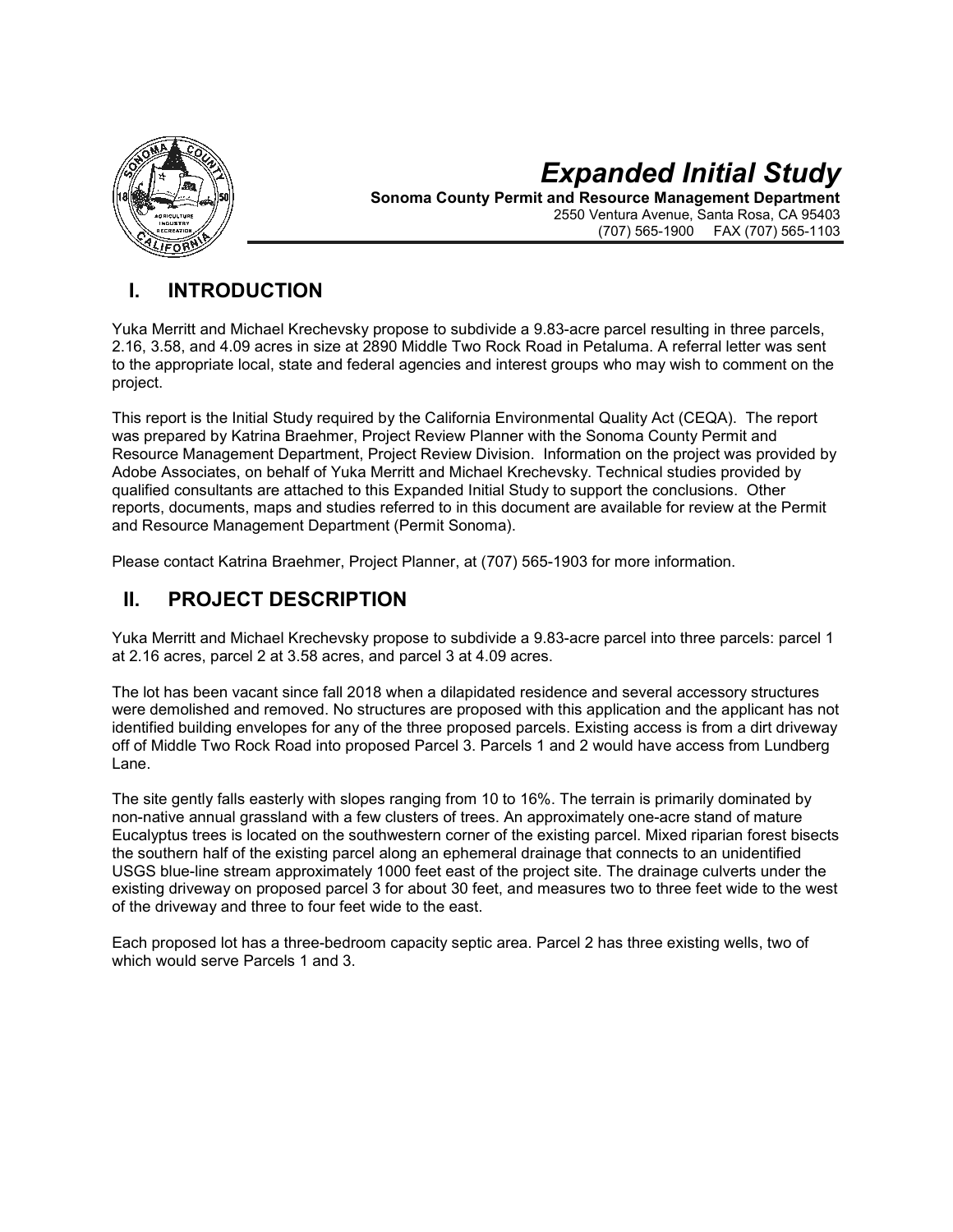### **Figure 1. Tentative Map**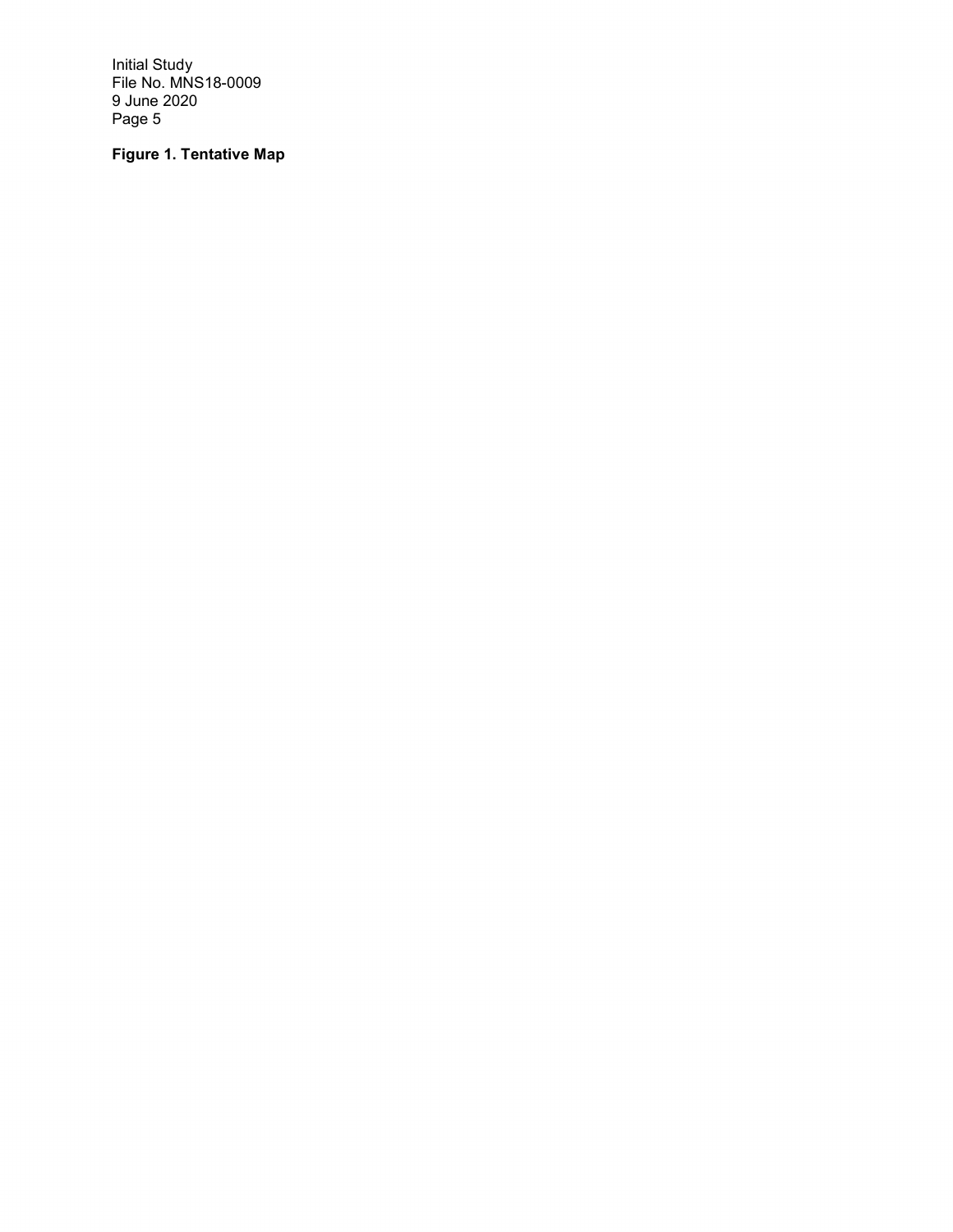### **III. SETTING**

The project is located approximately 2.5 miles west of the City of Petaluma, at the northeast corner of the intersection of Middle Two Rock Road and Lundberg Lane. The property and adjacent parcels north of Middle Two Rock are designated Rural Residential in the Sonoma County General Plan, and zoned AR (Agriculture and Residential). To the immediate south of the project site are parcels with Diverse Agriculture land use designations and zoning. Less than a quarter mile west of the project site, land use is Land Extensive Agriculture. Agricultural Preserve 2-420 encompasses several of the LEA-zoned parcels to the west and south of the project site. The neighboring parcel on the east is within Agricultural Preserve 2-496. This parcel is currently in phase-out status for a Type II Land Conservation Contract. The site is not located within the Santa Rosa Plain Conservation Area for California Tiger Salamander.

### **IV. ISSUES RAISED BY THE PUBLIC OR AGENCIES**

#### **Agency Referral**

A referral packet was drafted and circulated to inform and solicit comments from selected relevant local, state and federal agencies; and to special interest groups that were anticipated to take interest in the project. The Northwest Information Center requested a cultural resources study. No other issues were raised by the agencies.

#### **Tribal Consultation under AB 52**

Referrals were sent to the following Tribes:

Cloverdale Rancheria of Pomo Indians Dry Creek Rancheria Band of Pomo Indians Torres Martinez Desert Cahuilla Indians Mishewal Wappo Tribe of Alexander Valley Middletown Rancheria Band of Pomo Indians Lytton Rancheria of California Kashia Pomos Stewarts Point Rancheria Federated Indians of Graton Rancheria

No tribe requested further information or consultation.

#### **Public Comments**

An early neighborhood notice was sent to adjacent property owners upon submittal of the application. Four neighbors of the area responded to the notice to state their concerns about the project's impact on groundwater supply.

### **V. EVALUATION OF ENVIRONMENTAL IMPACTS**

This section analyzes the potential environmental impacts of this project based on the criteria set forth in the State CEQA Guidelines and the County's implementing ordinances and guidelines. For each item, one of four responses is given:

**No Impact: The project would not have the impact described.** The project may have a beneficial effect, but there is no potential for the project to create or add increment to the impact described.

**Less Than Significant Impact**: The project would have the impact described, but the impact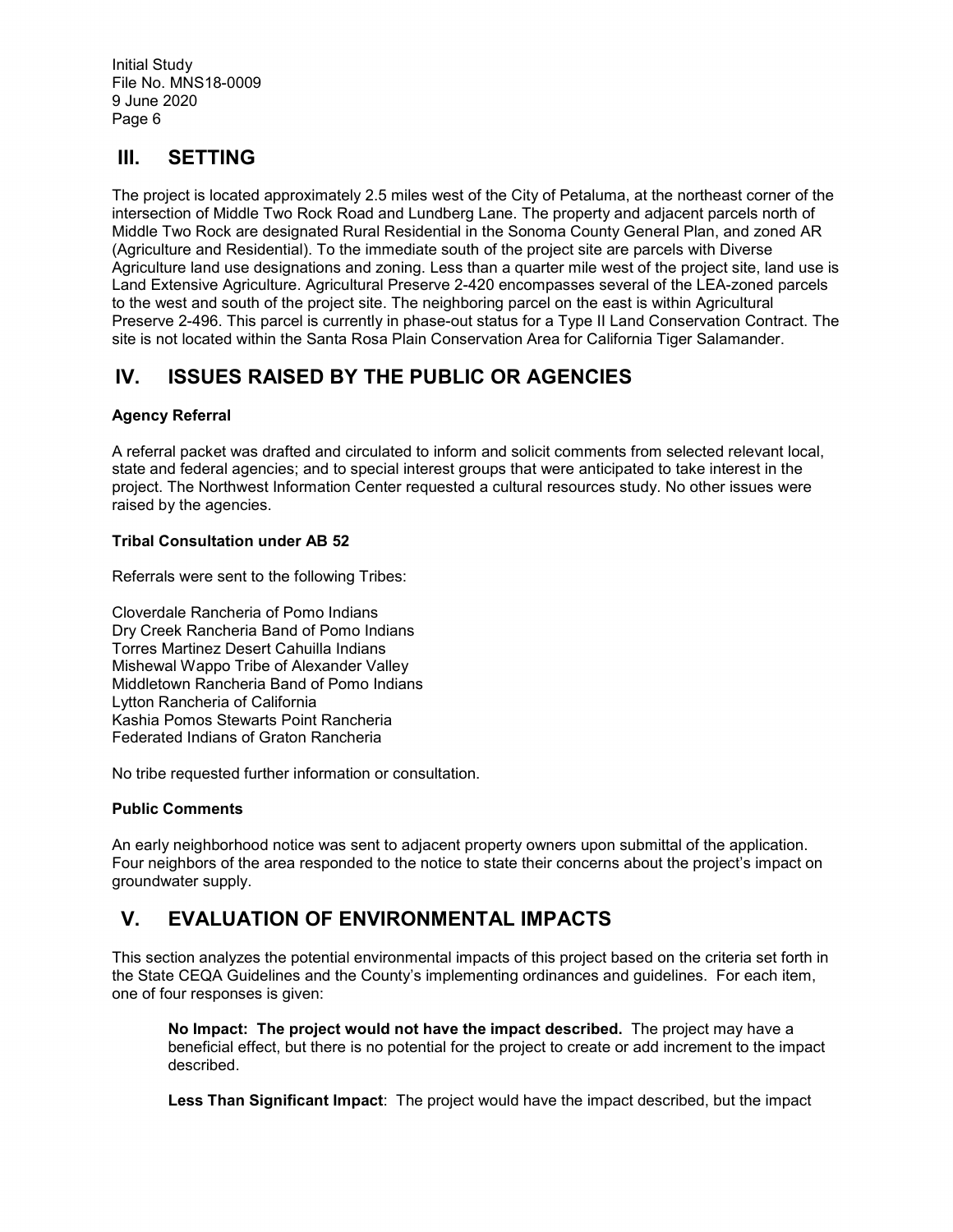> would not be significant. Mitigation is not required, although the project applicant may choose to modify the project to avoid the impacts.

**Potentially Significant Unless Mitigated:** The project would have the impact described, and the impact could be significant. One or more mitigation measures have been identified that will reduce the impact to a less than significant level.

**Potentially Significant Impact:** The project would have the impact described, and the impact could be significant. The impact cannot be reduced to less than significant by incorporating mitigation measures. An environmental impact report must be prepared for this project.

Each question was answered by evaluating the project as proposed, that is, without considering the effect of any added mitigation measures. The Initial Study includes a discussion of the potential impacts and identifies mitigation measures to substantially reduce those impacts to a level of insignificance where feasible. All references and sources used in sthis Initial Study are listed in the Reference section at the end of this report and are incorporated herein by reference.

Yuka Merritt and Michael Krechevsky have agreed to accept all mitigation measures listed in this Initial Study as conditions of approval for the proposed project, and to obtain all necessary permits, notify all contractors, agents and employees involved in project implementation and any new owners should the property be transferred to ensure compliance with the mitigation measures.

### **1. AESTHETICS**

**Except as provided in Public Resources Code Section 21099, would the project:**

#### **a) Have a substantial adverse effect on a scenic vista?**

#### **Comment**

The project is not located in an area designated as visually sensitive by the Sonoma County General Plan or the West Petaluma Area Plan. It is not located on a scenic hillside, nor would it involve tree removal, construction or grading that would significantly affect a scenic vista. The project will have no impact on a scenic vista.

#### **Significance Level:**

No Impact

#### **b) Substantially damage scenic resources, including, but not limited to trees, rock outcroppings, and historic buildings within a state scenic highway?**

#### **Comment**

The project is not located on a site visible from a state scenic highway and is not within the HD (Historic District) combining district. The project does not involve removal of any trees, rock outcroppings, or historic buildings and is therefore not expected to significantly impact scenic resources.

**Significance Level** No Impact

**c) In non-urbanized areas, substantially degrade the existing visual character or quality of public views of the site and its surroundings? (Public views are those that are experienced from**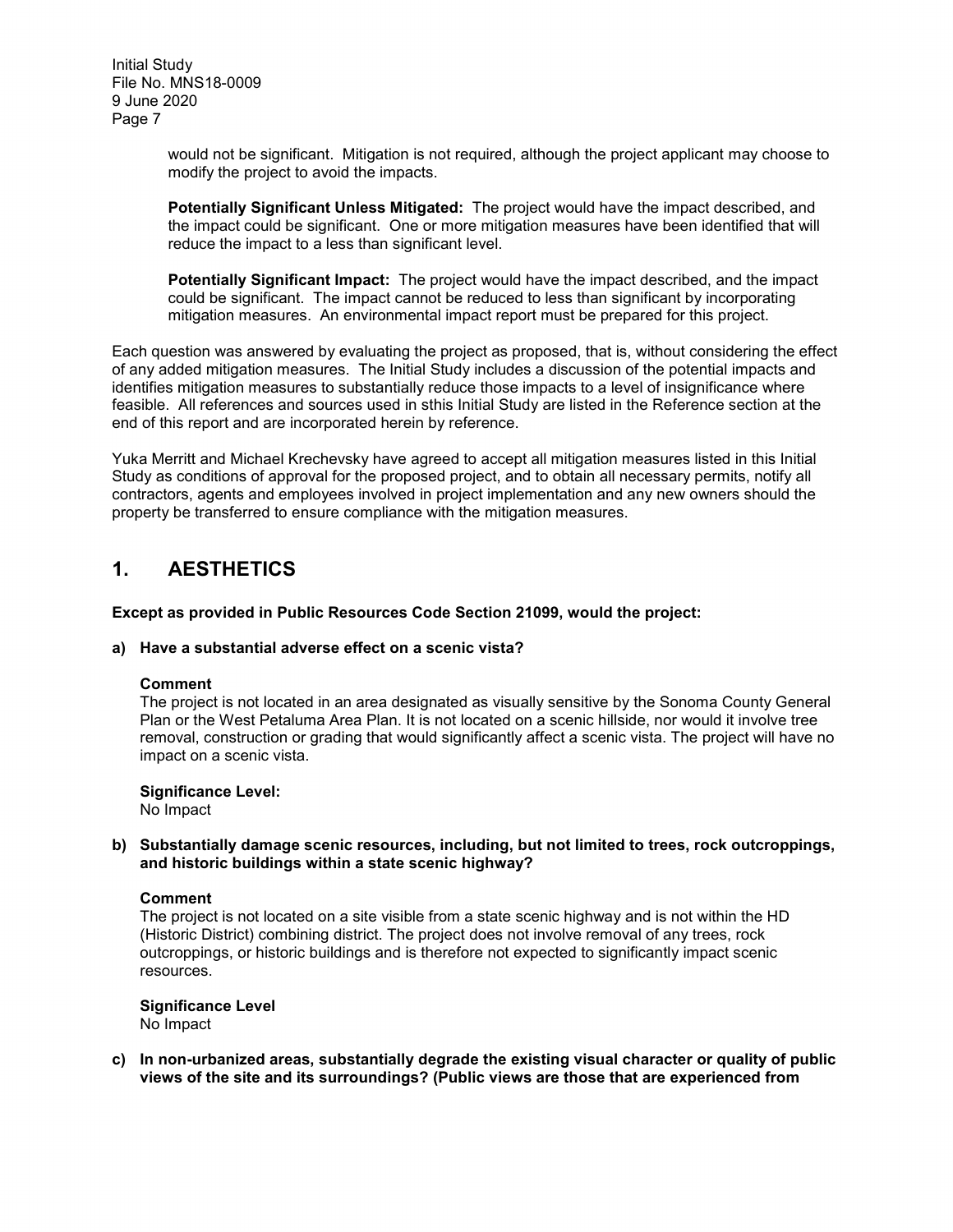#### **publicly accessible vantage point). If the project is in an urbanized area, would the project conflict with applicable zoning and other regulations governing scenic quality?**

#### **Comment**

The character of the 9.83-acre site and surrounding lands is rural residential. Clusters of trees and shrubs along the southern and western property lines generally screen the site from public view along Middle Two Rock Road and Lundberg Lane. Using the County's Visual Assessment Guidelines<sup>1</sup>, the project site is characterized as having moderate visual sensitivity because it is within a rural land use designation where there are natural features of aesthetic value, such as a vegetation and gentle slopes. The project does not involve a specific development proposal, therefore under the assumption that future development will be residential, the project's visual dominance can be categorized as subordinate. The site is not substantially visible to the public and new residential structures will blend with other development in the surrounding landscape. Utilizing the Visual Assessment Guidelines' matrix, the project's visual impact will be less than significant.

#### **Significance Level**

Less than Significant

#### **d) Create a new source of substantial light or glare which would adversely affect day or nighttime views in the area?**

#### **Comment**

The project does not propose any structures, but at future buildout, residential structures will introduce new sources of light and glare. Lighting on future development will be required to be Dark Sky compliant or a similar certification.

#### **Significance Level**

Less than Significant with Mitigation Incorporated

#### *Mitigation*

**Mitigation Measure VIS-1**: NOTE ON MAP: Prior to issuance of building permits, an exterior lighting plan shall be submitted review. Exterior lighting shall be low mounted, downward casting and fully shielded to prevent glare. Lighting shall not wash out structures or any portions of the site. Light fixtures shall not be located at the periphery of the property and shall not spill over onto adjacent properties or into the night sky. Flood lights are not permitted. All parking lot and street lights shall be full cut-off fixtures. Lighting shall shut of automatically after closing and security lighting shall be motion sensor activated.

**Monitoring VIS-1:** The Project Review Planner shall review the map to ensure that the note is shown correctly on the map. Permit Sonoma Staff shall not issue the Building Permit until an exterior night lighting plan has been submitted that is consistent with the approved plans and County standards. The Permit and Resource Management Department shall not sign off final occupancy on the Building Permit until it is demonstrated that improvements have been installed according to the approved plans and conditions. If light and glare complaints are received, the Permit and Resource Management Department shall conduct a site inspection and require the property be brought into compliance or initiate procedures to revoke or modify the permit.

l <sup>1</sup> "Visual Assessment Guidelines," Permit Sonoma, January 2019,

<span id="page-7-0"></span>https://sonomacounty.ca.gov/PRMD/Regulations/Environmental-Review-Guidelines/Visual-Assessment-Guidelines/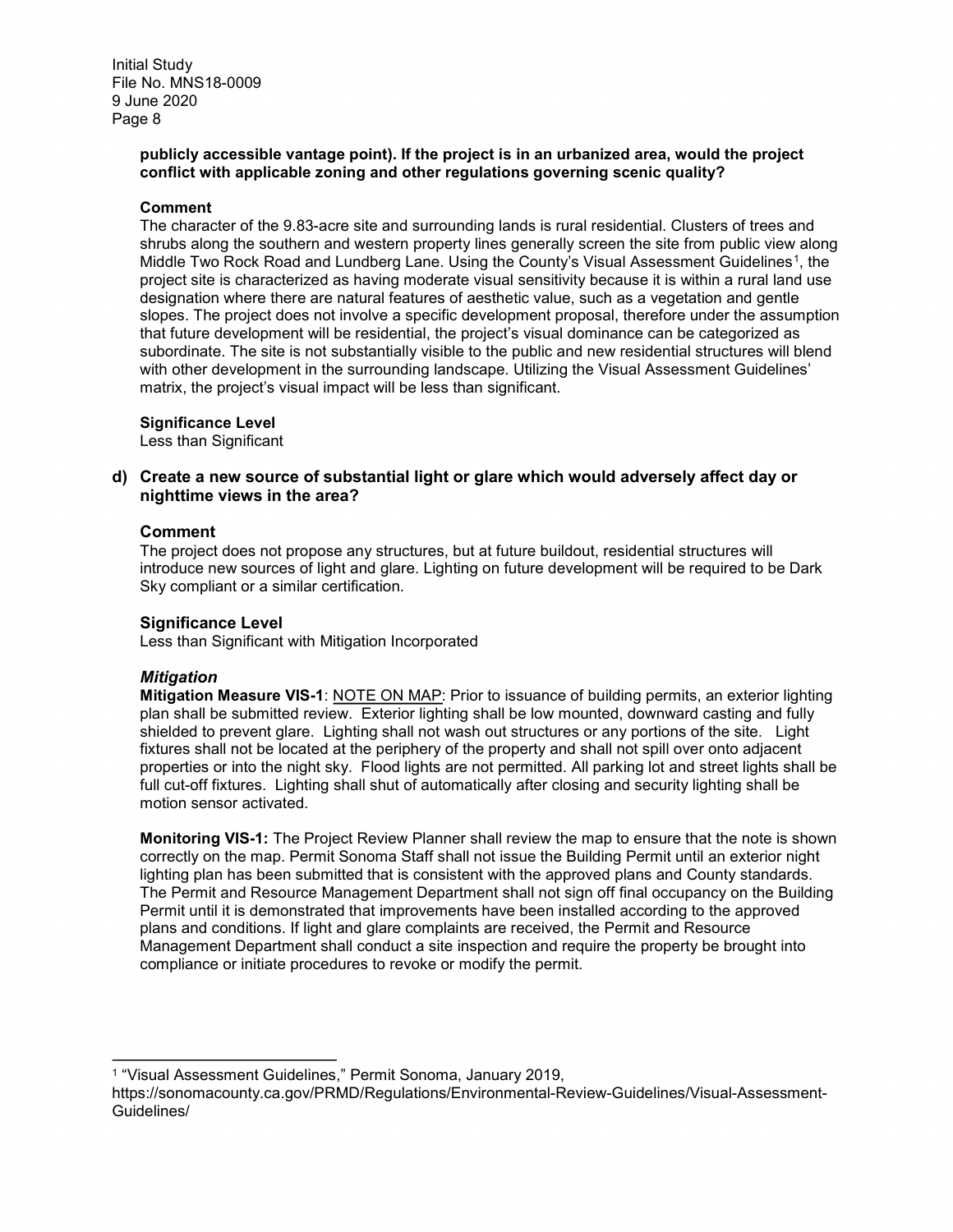### **2. AGRICULTURE AND FOREST RESOURCES**

In determining whether impacts to agricultural resources are significant environmental effects, lead agencies may refer to the California Agricultural Land Evaluation and Site Assessment Model (1997) prepared by the California Dept. of Conservation as an optional model to use in assessing impacts on agriculture and farmland. In determining whether impacts to forest resources, including timberland, are significant environmental effects, lead agencies may refer to information compiled by the California Department of Forestry and Fire Protection regarding the state's inventory of forest land, including the Forest and Range Assessment Project and the Forest Legacy Assessment project; and forest carbon measurement methodology provided in Forest Protocols adopted by the California Air Resources Board.

#### **Would the project:**

#### **a) Convert Prime Farmland, Unique Farmland, or Farmland of Statewide Importance (Farmland), as shown on the maps prepared pursuant to the Farmland Mapping and Monitoring Program of the California Resources Agency, to non-agricultural use?**

#### **Comment**

The project site is not designated as Prime or Unique Farmland, or Farmland of Statewide Importance on the Important Farmland maps<sup>2</sup>. It is designated as Other Lands reflecting the most recent utility of the site for residential use.

#### **Significance Level**

No Impact

#### **b) Conflict with existing zoning for agricultural use, or Williamson Act Contract?**

#### **Comment**

The project site is zoned AR (Agriculture and Residential), which allows for single family residential development. The site is not currently in agricultural use. It is not subject to a Land Conservation contract, though the adjacent parcel to the east is in Phase-Out status for a Type II (Non-Prime) Land Conservation contract. Therefore the project is not expected to conflict with zoning for agricultural use or lands under a Land Conservation contract.

**Significance Level** No Impact

#### **c) Conflict with existing zoning for, or cause rezoning of, forest land (as defined in Public Resources Code Section 4526) or timberland zoned Timberland Production (as defined by Government Code Section 51104(g)?**

#### **Comment**

 $\overline{a}$ 

The project is not forest land, is not zoned Timberland Production (TP), or located near forest land or lands zoned TP. Therefore the project will not conflict with or have any effect on forest lands or lands zoned TP.

#### **Significance Level** No Impact

<span id="page-8-0"></span><sup>2</sup> California Department of Conservation, "Sonoma County Important Farmland 2016," CA Department of Conservation, April 2018, https://www.conservation.ca.gov/dlrp/fmmp/Pages/Sonoma.aspx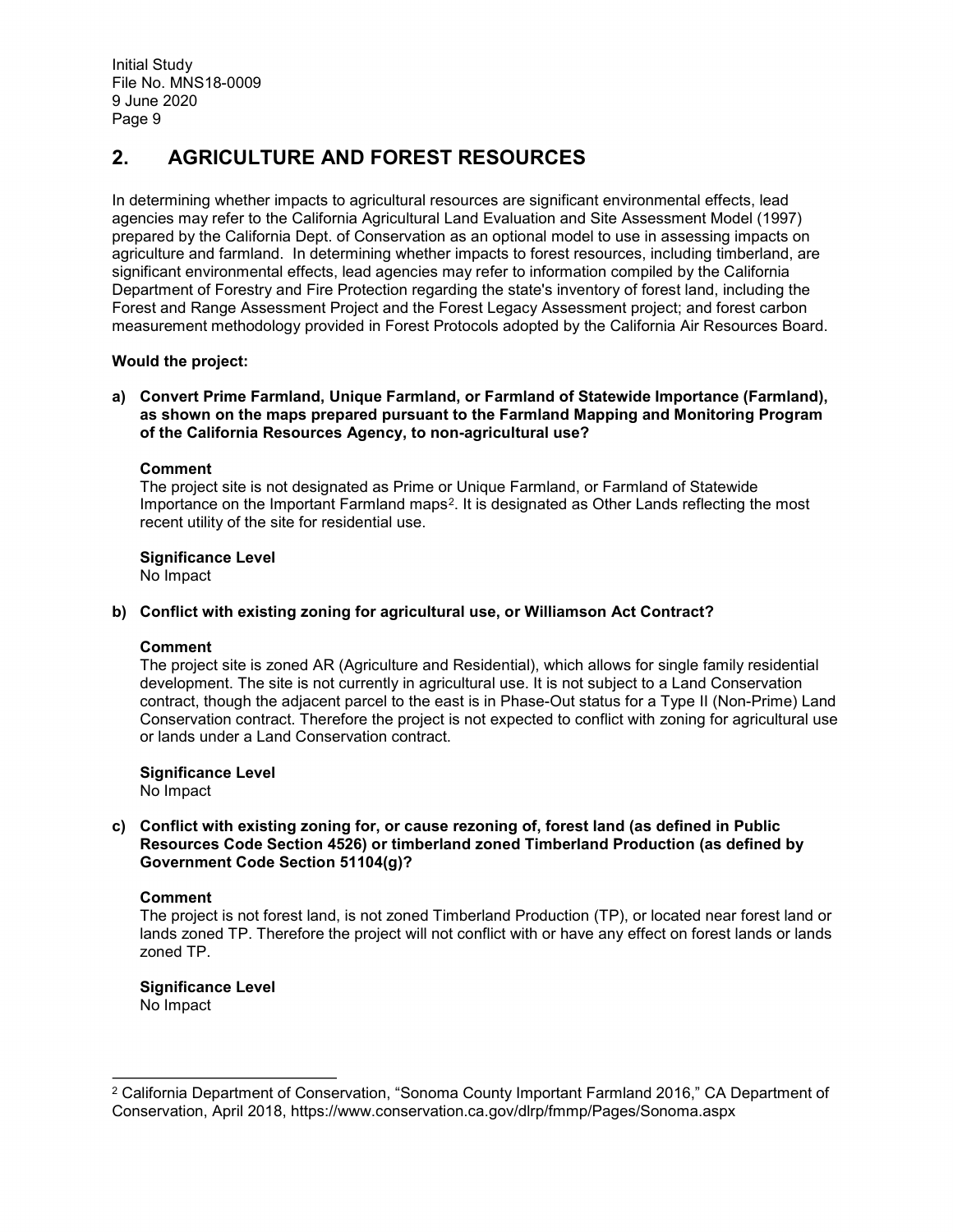**d) Result in the loss of forest land or conversion of forest land to non-forest use?**

#### **Comment**

See the comment under section 2(c) above.

#### **Significance Level**

**e) Involve other changes in the existing environment which, due to their location or nature, could result in conversion of farmland, to non-agricultural use or conversion of forest land to nonforest use?**

#### **Comment**

The project does not involve other changes in the environment that could result in conversion of farmland to non-agricultural use or forest land to non-forest use.

**Significance Level** 

No Impact

# **3. AIR QUALITY**

The methodologies and assumptions used in preparation of this section follow the CEQA Guidelines developed by the Bay Area Air Quality Management District (BAAQMD), as revised in May 2017[3.](#page-9-0) Information on existing air quality conditions, federal and state ambient air quality standards, and pollutants of concern was obtained from the U.S. Environmental Protection Agency (U.S. EPA), California Air Resources Board (CARB), and BAAQMD.

#### **Would the project:**

#### **a) Conflict with or obstruct implementation of the applicable air quality plan?**

#### **Comment**

The project is within the jurisdiction of the Bay Area Air Quality Management District (BAAQMD), which is currently designated as a nonattainment area for State and federal ozone standards, the State PM10 standard, and State and federal PM2.5 standards. The District has adopted an Ozone Attainment Plan and a Clean Air Plan in compliance with federal and State Clean Air Acts. These plans include measures to achieve compliance with both ozone standards. The plans deal primarily with emissions of ozone precursors (nitrogen oxides [NOx] and volatile organic compounds, also referred to as Reactive Organic Gases [ROG]). Based on thresholds developed by BAAQMD in its report, *California Environmental Quality Act Air Quality Guidelines May 2017[4](#page-9-1)*, the proposed use is well below the emission thresholds for  $PM_{10}$ ,  $PM_{2.5}$  and ozone precursors and does not conflict with or obstruct the implementation of applicable air quality plans.

### **Significance Level**

Less than Significant

**b) Violate any air quality standard or contribute substantially to an existing or projected air quality violation?**

<span id="page-9-1"></span>research/ceqa/ceqa\_guidelines\_may2017-pdf.pdf?la=en

<span id="page-9-0"></span> $\overline{a}$ <sup>3</sup> Bay Area Air Quality Management District, "California Environmental Quality Act, Air Quality Guidelines," May 2017, https://www.baaqmd.gov/~/media/files/planning-and-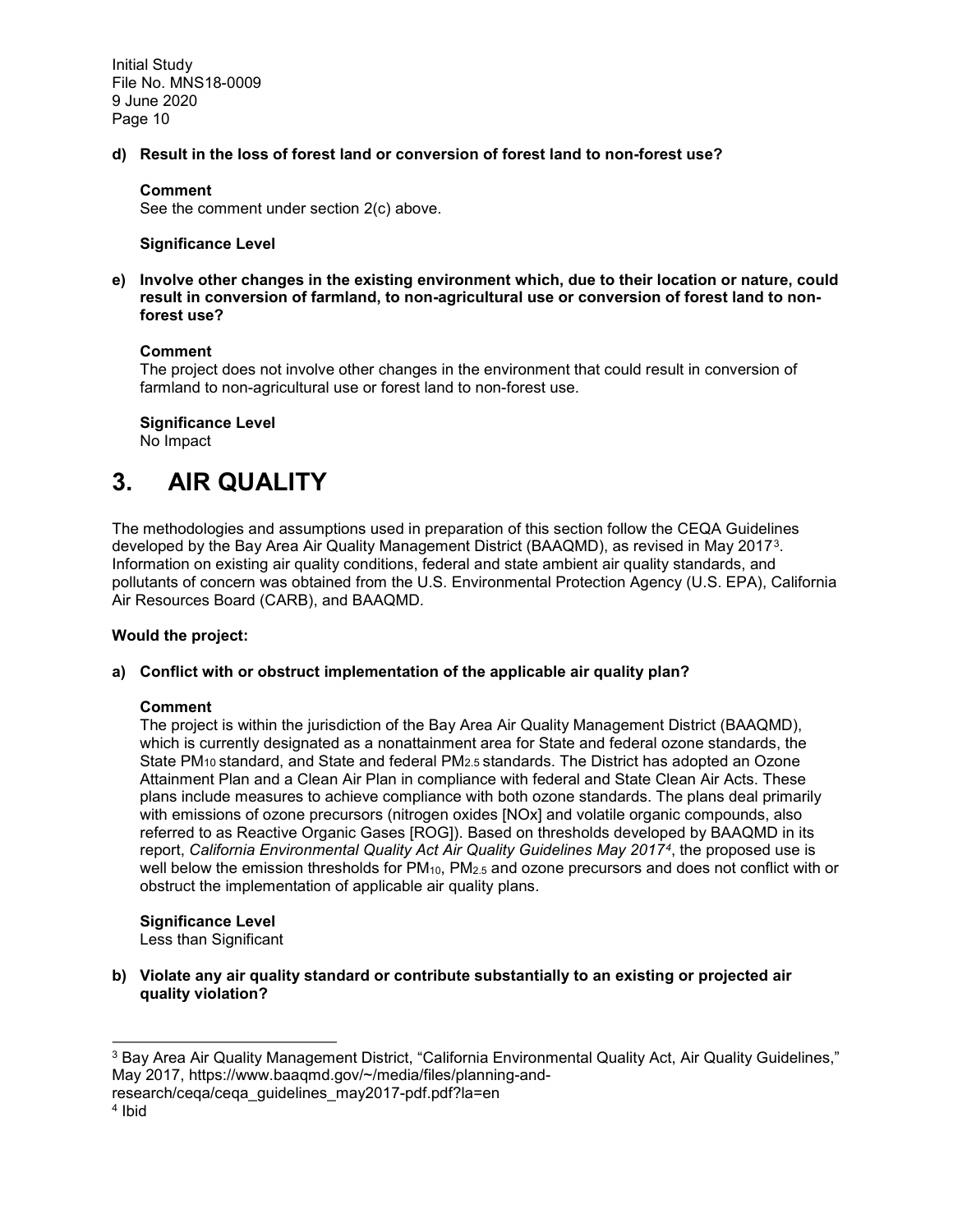#### **Comment**

State and Federal standards have been established for the "criteria pollutants": ozone, carbon monoxide, nitrogen dioxide, sulfur dioxide and particulates (PM10 and PM2.5). The pollutants NOx (nitrogen oxides) and reactive organic gases (ROG) form ozone in the atmosphere in the presence of sunlight. The principal source of ozone precursors is vehicle emissions, although stationary internal combustion engines are also considered a source. Following use of the screening criteria for ROG and NOx, found in the BAAQMD Air Quality Guidelines (Table 3-1), a detailed air quality study is not required, and emissions of criteria pollutants from the project would be less than significant.

#### **Significance Level**

Less than Significant

**c) Result in a cumulatively considerable net increase of any criteria pollutant for which the project region is non-attainment under an applicable Federal or State ambient air quality standard (including releasing emissions which exceed quantitative thresholds for ozone precursors)?**

#### **Comment**

The project will not have a cumulative effect on ozone because it will not generate substantial traffic which would result in substantial emissions of ozone precursors (ROG and NOx  $_{x}$ ).

The project will have no long-term effect on PM2.5 and PM10, because all surfaces will be paved, gravel, landscaped or otherwise treated to stabilize bare soils, and dust generation will be insignificant. However, there could be a significant short-term emission of dust (which would include  $PM_{2.5}$  and PM<sub>10</sub>) during construction. These emissions could be significant at the project level, and could also contribute to a cumulative impact. This impact would be reduced to less than significant by including dust control measures as described in the following mitigation measure.

#### **Significance Level**

Less than Significant with Mitigation Incorporated

#### *Mitigation*

**Mitigation Measure AIR-1:** NOTE ON MAP**:** All construction shall implement the following dust control measures:

- a. Water or alternative dust control method shall be sprayed to control dust on construction areas, soil stockpiles, and staging areas during construction as directed by the County.
- b. Trucks hauling soil, sand, and other loose materials over public roads will cover the loads, or will keep the loads at least two feet below the level of the sides of the container, or will wet the load sufficiently to prevent dust emissions.
- c. Paved roads will be swept as needed to remove soil that has been carried onto them from the project site.

**Monitoring AIR-1:** Permit Sonoma staff shall ensure that the note is on the map prior to recordation and that the measures are listed on all site alteration, grading, building, or improvement plans prior to issuance of grading or building permits.

#### **d) Expose sensitive receptors to substantial pollutant concentrations?**

#### **Comment**

Sensitive receptors are facilities that house or attract children, the elderly, people with illnesses, or others who are especially sensitive to the effects of air pollutants. Hospitals, schools, convalescent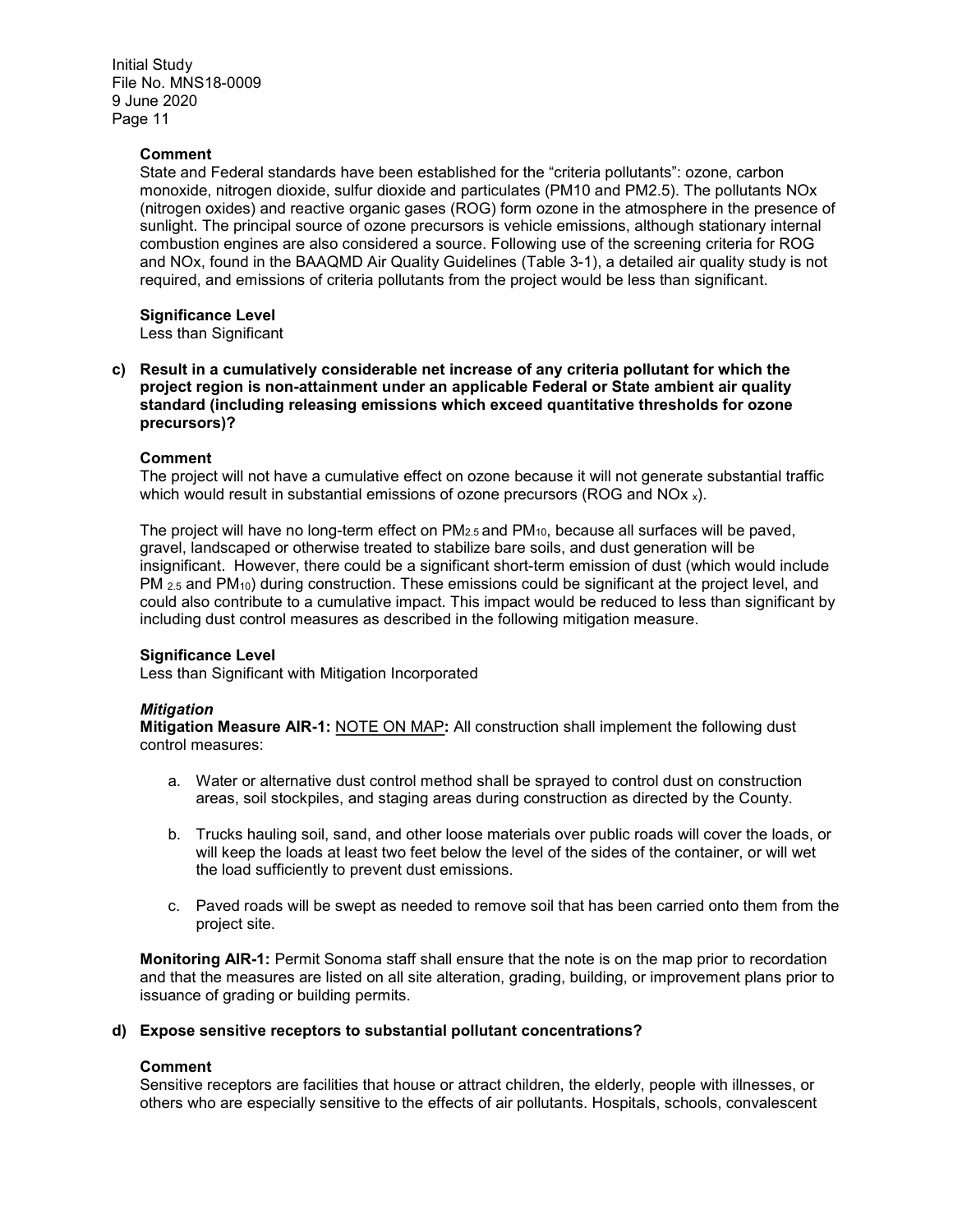> facilities, and residential areas are examples of sensitive receptors. Localized impacts to sensitive receptors generally occur when sources of air pollutants and sensitive receptors are located near one another. The project site is residential by zoning and abuts five other residential or agricultural parcels. The project would not expose these sensitive receptors to significant concentrations of pollutants because of the analysis above in 3(b) and 3(c). The proposed project would not create an incompatible situation as neither the residential use of the project site nor the neighboring uses involve stationary or point sources of air pollutants which generate substantial pollutant concentrations. Although there will be no long term increase in emissions, during construction there could be significant short term dust emissions that would affect nearby residents. Dust emissions can be reduced to less than significant by Mitigation Measure AIR-1.

#### **Significance Level**

Less than Significant with Mitigation Incorporated

#### *Mitigation*

See Mitigation Measure AIR-1.

#### **e) Create objectionable odors affecting a substantial number of people?**

#### **Comment**

The project is not an odor-generating use. However, the project is likely to result in new residences sited near an odor-generating use: agricultural lands. The County permits the operation of properly conducted agricultural operations on agricultural land and has declared it County policy in the Sonoma County Right to Farm Ordinance (Ordinance No. 5203) to conserve, protect, enhance, and encourage properly conducted agricultural operations on agricultural land. The County has determined in Ordinance No. 5203 that inconvenience or discomfort arising from a properly conducted agricultural operation on agricultural land will not be considered a nuisance and that residents or users of nearby property should be prepared to accept such inconvenience or discomfort as a normal and necessary aspect of living in a county with a strong rural character and an active agricultural sector.

Ordinance No. 5203 also requires recordation of a Declaration Acknowledging Right to Farm in connection with all discretionary permits and single family dwelling building permits on, or within 300 feet of, any lands zoned LIA, LEA, or DA. The project site is adjacent to DA-zoned lands and nearby LEA-zoned lands. Therefore, the subdivision conditions of approval will require the property owner to record a Right to Farm Declaration.

Construction equipment may generate odors during project construction. The impact would be less than significant as it would be a short-term impact that ceases upon completion of the project.

#### **Significance Level**

Less than Significant

# **4. BIOLOGICAL RESOURCES**

#### **Regulatory Framework**

The following discussion identifies federal, state and local environmental regulations that serve to protect sensitive biological resources relevant to the California Environmental Quality Act (CEQA) review process.

#### **FEDERAL**

#### *Federal Endangered Species Act (FESA)*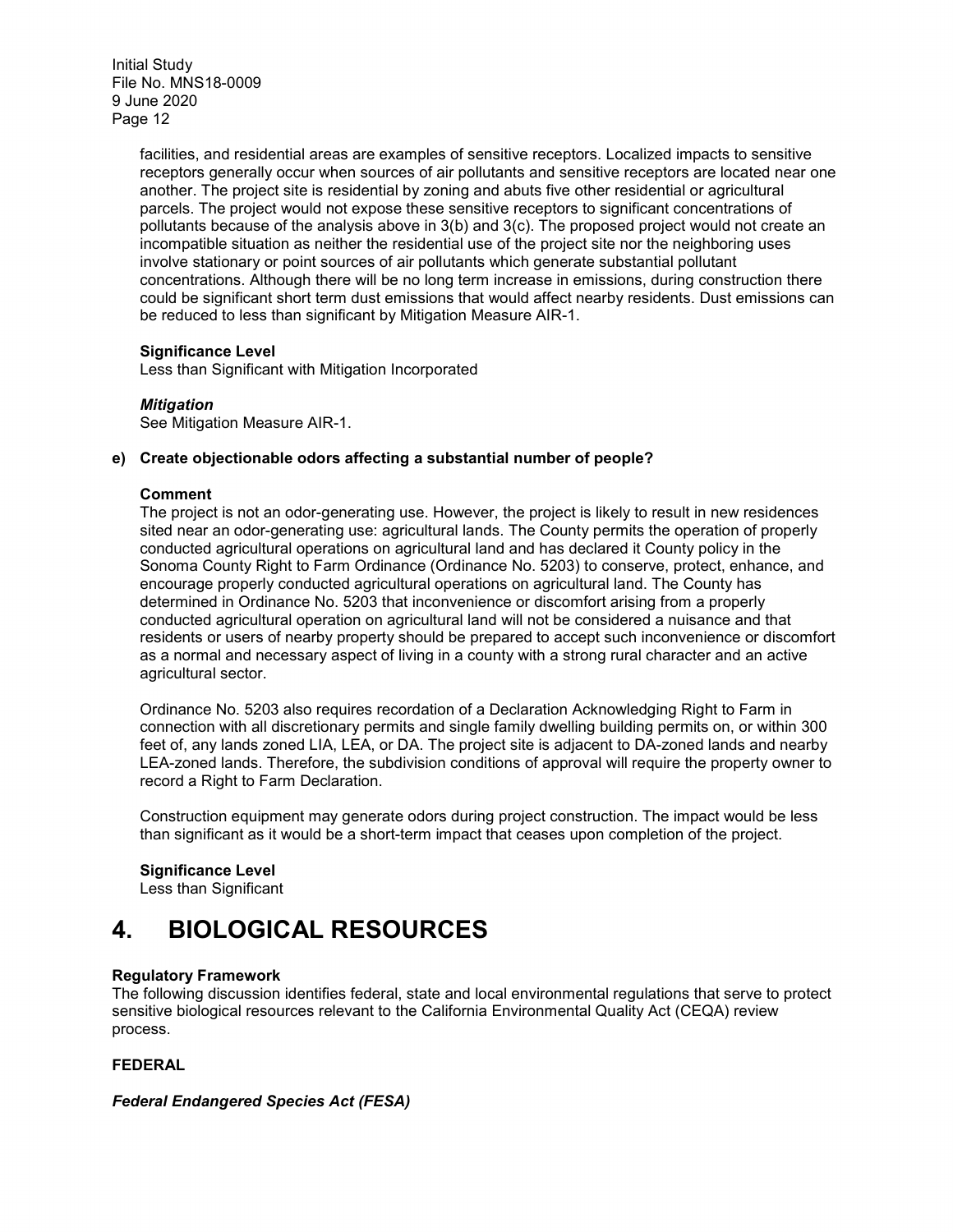FESA establishes a broad public and federal interest in identifying, protecting, and providing for the recovery of threatened or endangered species. The Secretary of Interior and the Secretary of Commerce are designated in FESA as responsible for identifying endangered and threatened species and their critical habitat, carrying out programs for the conservation of these species, and rendering opinions regarding the impact of proposed federal actions on listed species. The USFWS and the National Oceanic and Atmospheric Administration's National Marine Fisheries Service (NOAA Fisheries) are charged with implementing and enforcing the FESA. USFWS has authority over terrestrial and continental aquatic species, and NOAA Fisheries has authority over species that spend all or part of their life cycle at sea, such as salmonids.

Section 9 of FESA prohibits the unlawful "take" of any listed fish or wildlife species. Take, as defined by FESA, means "to harass, harm, pursue, hunt, shoot, wound, kill, trap, capture, or collect, or to attempt to engage in any such action." USFWS's regulations define harm to mean "an act which actually kills or injures wildlife." Such an act "may include "significant habitat modification or degradation where it actually kills or injures wildlife by significantly impairing essential behavioral patterns, including breeding, feeding or sheltering" (50 CFR § 17.3). Take can be permitted under FESA pursuant to sections 7 and 10. Section 7 provides a process for take permits for federal projects or projects subject to a federal permit, and Section 10 provides a process for incidental take permits for projects without a federal nexus. FESA does not extend the take prohibition to federally listed plants on private land, other than prohibiting the removal, damage, or destruction of such species in violation of state law.

#### *The Migratory Bird Treaty Act of 1918 (MBTA)*

The U.S. MBTA (16 USC §§ 703 et seq., Title 50 Code of Federal Regulations [CFR] Part 10) states it is "unlawful at any time, by any means or in any manner, to pursue, hunt, take, capture, kill; attempt to take, capture or kill; possess, offer for sale, sell, offer to barter, barter, offer to purchase, purchase, deliver for shipment, ship, export, import, cause to be shipped, exported, or imported, deliver for transportation, transport or cause to be transported, carry or cause to be carried, or receive for shipment, transportation, carriage, or export any migratory bird, any part, nest, or egg of any such bird, or any product, whether or not manufactured, which consists, or is composed in whole or in part, of any such bird or any part, nest or egg thereof…" In short, under MBTA it is illegal to disturb a nest that is in active use, since this could result in killing a bird, destroying a nest, or destroying an egg. The USFWS enforces MBTA. The MBTA does not protect some birds that are non-native or human-introduced or that belong to families that are not covered by any of the conventions implemented by MBTA. In 2017, the USFWS issued a memorandum stating that the MBTA does not prohibit incidental take; therefore, the MBTA is currently limited to purposeful actions, such as directly and knowingly removing a nest to construct a project, hunting, and poaching.

#### *The Clean Water Act (CWA)*

The CWA is the primary federal law regulating water quality. The implementation of the CWA is the responsibility of the U.S. Environmental Protection Agency (EPA). However, the EPA depends on other agencies, such as the individual states and the U.S. Army Corps of Engineers (USACE), to assist in implementing the CWA. The objective of the CWA is to "restore and maintain the chemical, physical, and biological integrity of the Nation's waters." Section 404 and 401 of the CWA apply to activities that would impact waters of the U.S. The USACE enforces Section 404 of the CWA and the California State Water Resources Control Board enforces Section 401.

#### *Section 404.*

As part of its mandate under Section 404 of the CWA, the EPA regulates the discharge of dredged or fill material into "waters of the U.S.". "Waters of the U.S: include territorial seas, tidal waters, and non-tidal waters in addition to wetlands and drainages that support wetland vegetation, exhibit ponding or scouring, show obvious signs of channeling, or have discernible banks and high-water marks. Wetlands are defined as those areas "that are inundated or saturated by surface or groundwater at a frequency and duration sufficient to support, and that under normal circumstances do support a prevalence of vegetation typically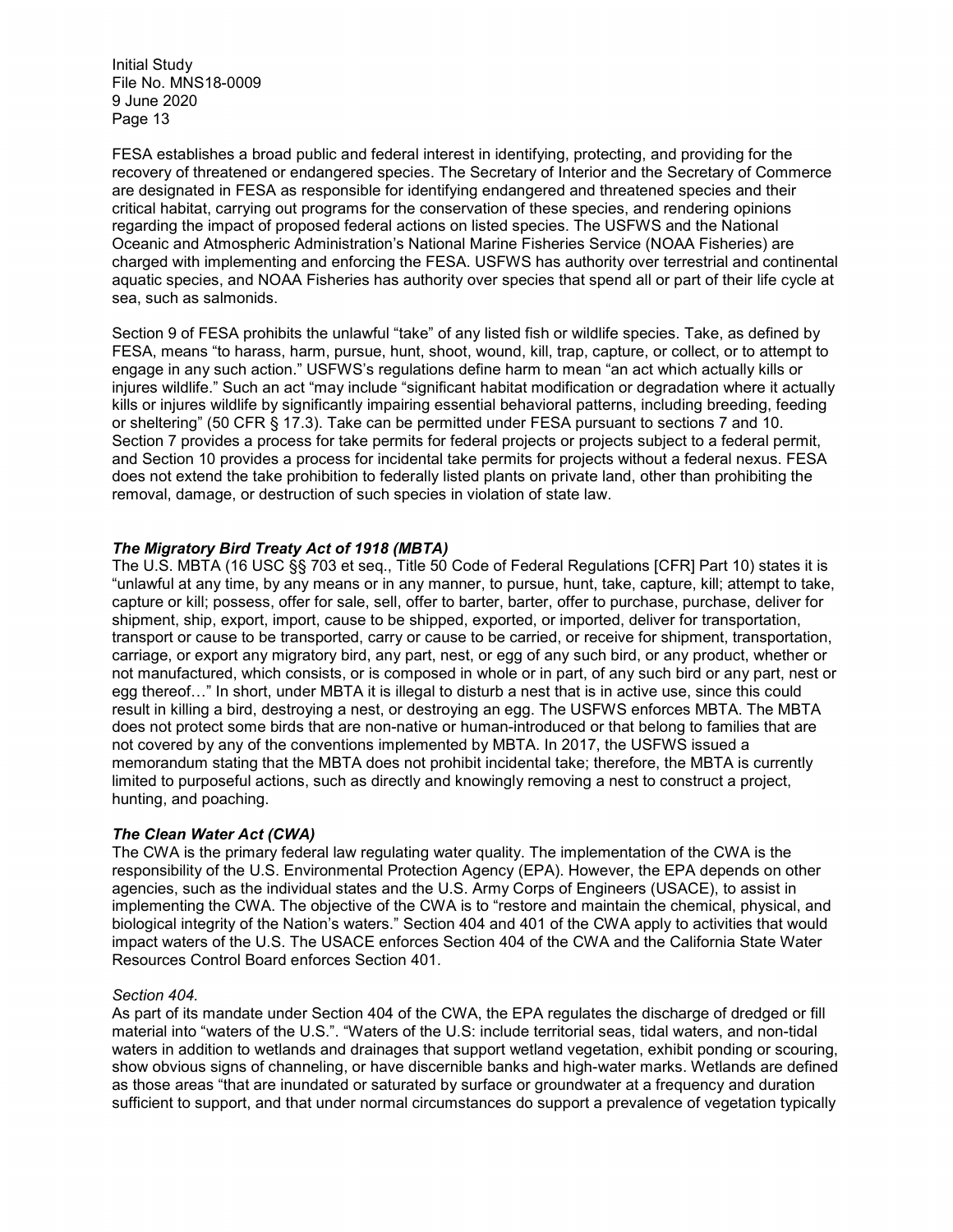adapted for life in saturated soil conditions" (33 CFR 328.3(b)). The discharge of dredged or fill material into waters of the U.S. is prohibited under the CWA except when it is in compliance with Section 404 of the CWA. Enforcement authority for Section 404 was given to the USACE, which it accomplishes under its regulatory branch. The EPA has veto authority over the USACE's administration of the Section 404 program and may override a USACE decision with respect to permitting. Substantial impacts to waters of the U.S. may require an Individual Permit's Projects that only minimally affect waters of the U.S. may meet the conditions of one of the existing Nationwide Permits, provided that such permit's other respective conditions are satisfied. A Water Quality Certification or waiver pursuant to Section 401 of the CWA is required for Section 404 permit actions (see below).

#### *Section 401.*

Any applicant for a federal permit to impact waters of the U.S. under Section 404 of the CWA, including Nationwide Permits where pre-construction notification is required, must also provide to the USACE a certification or waiver from the State of California. The "401 Certification" is provided by the State Water Resources Control Board through the local Regional Water Quality Control Board (RWQCB). The RWQCB issues and enforces permits for discharge of treated water, landfills, storm-water runoff, filling of any surface waters or wetlands, dredging, agricultural activities and wastewater recycling. The RWQCB recommends the "401 Certification" application be made at the same time that any applications are provided to other agencies, such as the USACE, USFWS, or NOAA Fisheries. The application is not final until completion of environmental review under the CEQA. The application to the RWQCB is similar to the pre-construction notification that is required by the USACE. It must include a description of the habitat that is being impacted, a description of how the impact is proposed to be minimized and proposed mitigation measures with goals, schedules, and performance standards. Mitigation must include a replacement of functions and values, and replacement of wetland at a minimum ratio of 2:1, or twice as many acres of wetlands provided as are removed. The RWQCB looks for mitigation that is on site and inkind, with functions and values as good as or better than the water-based habitat that is being removed.

#### **STATE**

#### *California Endangered Species Act (CESA)*

Provisions of CESA protect state-listed threatened and endangered species. The CDFW is charged with establishing a list of endangered and threatened species. CDFW regulates activities that may result in "take" of individuals (i.e., "hunt, pursue, catch, capture, or kill, or attempt to hunt, pursue, catch, capture, or kill"). Habitat degradation or modification is not expressly included in the definition of "take" under the California Fish and Game Code (CFGC), but CDFW has interpreted "take" to include the killing of a member of a species which is the proximate result of habitat modification.

#### *Fish and Game Code 1600-1602*

Sections 1600-1607 of the CFGC require that a Notification of Lake or Streambed Alteration Agreement (LSAA) application be submitted to CDFW for "any activity that may substantially divert or obstruct the natural flow or substantially change the bed, channel, or bank of any river, stream, or lake." CDFW reviews the proposed actions in the application and, if necessary, prepares a LSAA that includes measures to protect affected fish and wildlife resources, including mitigation for impacts to bats and bat habitat.

#### *Nesting Birds*

Nesting birds, including raptors, are protected under CFGC Section 3503, which reads, "It is unlawful to take, possess, or needlessly destroy the nest or eggs of any bird, except as otherwise provided by this code or any regulation made pursuant thereto." In addition, under CFGC Section 3503.5, "it is unlawful to take, possess, or destroy any birds in the orders Falconiformes or Strigiformes (birds-of-prey) or to take, possess, or destroy the nest or eggs of any such bird except as otherwise provided by this code or any regulation adopted pursuant thereto". Passerines and non-passerine land birds are further protected under CFGC 3513. As such, CDFW typically recommends surveys for nesting birds that could potentially be directly (e.g., actual removal of trees/vegetation) or indirectly (e.g., noise disturbance) impacted by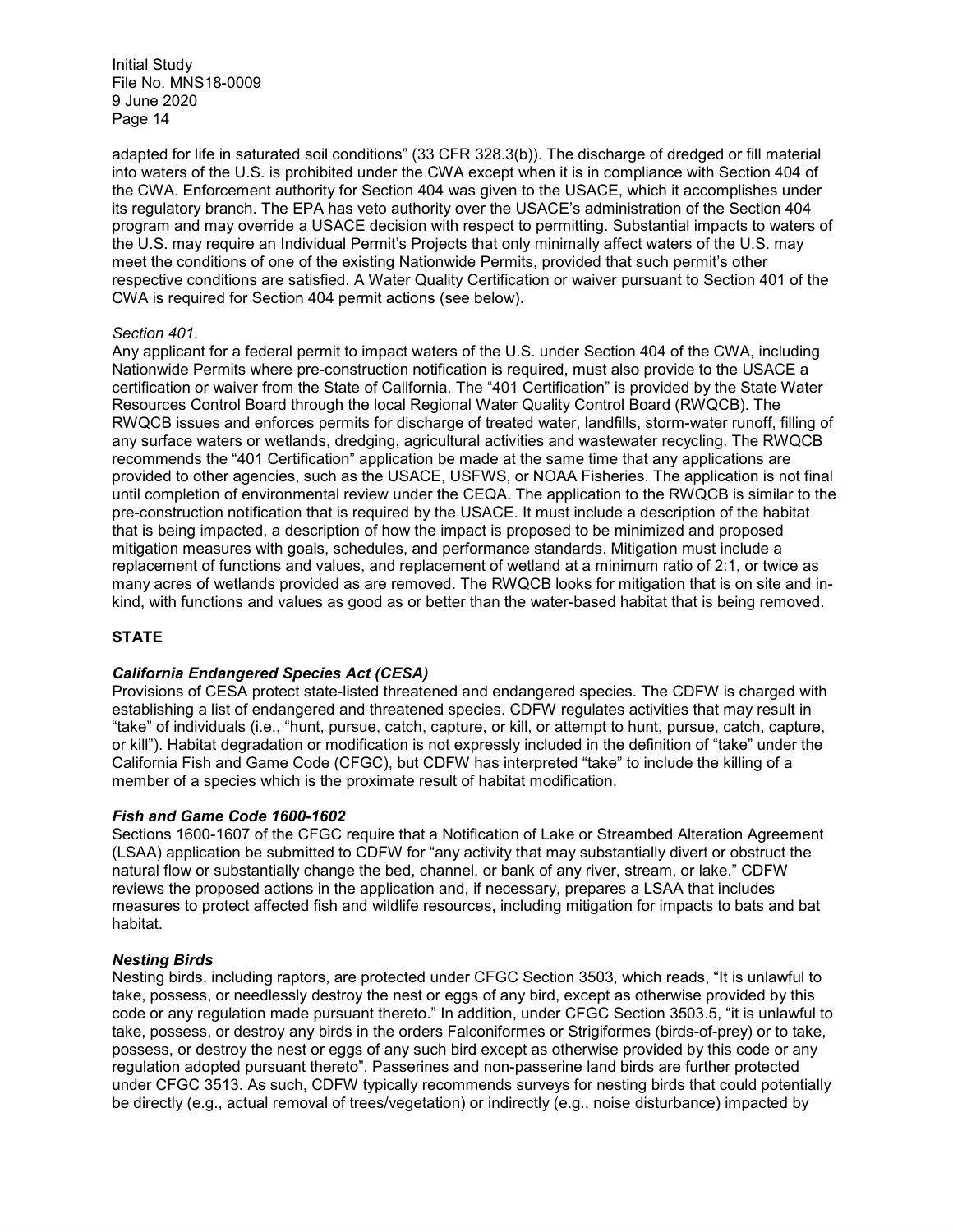project-related activities. Disturbance during the breeding season could result in the incidental loss of fertile eggs or nestlings, or otherwise lead to nest abandonment. Disturbance that causes nest abandonment and/or loss of reproductive effort is considered "take" by CDFW.

#### *Non-Game Mammals*

Sections 4150-4155 of the CFGC protects non-game mammals, including bats. Section 4150 states "A mammal occurring naturally in California that is not a game mammal, fully protected mammal, or furbearing mammal is a nongame mammal. A non-game mammal may not be taken or possessed except as provided in this code or in accordance with regulations adopted by the commission". The non-game mammals that may be taken or possessed are primarily those that cause crop or property damage. Bats are classified as a non-game mammal and are protected under the CFGC.

#### *California Fully Protected Species*

The classification of "fully protected" was the CDFW's initial effort to identify and provide additional protection to those animals that were rare or faced possible extinction. Lists were created for fish, amphibians and reptiles, birds, and mammals. Most of the species on these lists have subsequently been listed under CESA and/or FESA. The Fish and Game Code sections (fish at §5515, amphibians and reptiles at §5050, birds at §3503 and §3511, and mammals at §4150 and §4700) dealing with "fully protected" species state that these species "…may not be taken or possessed at any time and no provision of this code or any other law shall be construed to authorize the issuance of permits or licenses to take any fully protected species," although take may be authorized for necessary scientific research. This language makes the "fully protected" designation the strongest and most restrictive regarding the "take" of these species. In 2003, the code sections dealing with "fully protected" species were amended to allow the CDFW to authorize take resulting from recovery activities for state-listed species.

#### *Species of Special Concern*

California Species of Special Concern (CSC) are broadly defined as animals not listed under the FESA or CESA, but which are nonetheless of concern to the CDFW because they are declining at a rate that could result in listing or because they historically occurred in low numbers and known threats to their persistence currently exist. This designation is intended to result in special consideration for these animals by the CDFW, land managers, consulting biologists, and others, and is intended to focus attention on the species to help avert the need for costly listing under FESA and CESA and cumbersome recovery efforts that might ultimately be required. This designation also is intended to stimulate collection of additional information on the biology, distribution, and status of poorly known at-risk species, and focus research and management attention on them. Although these species generally have no special legal status, they are given special consideration under the CEQA during project review.

#### *Porter-Cologne Water Quality Control Act*

The intent of the Porter-Cologne Water Quality Control Act (Porter-Cologne) is to protect water quality and the beneficial uses of water, and it applies to both surface and ground water. Under this law, the State Water Resources Control Board develops statewide water quality plans, and the RWQCBs develop basin plans that identify beneficial uses, water quality objectives, and implementation plans. The RWQCBs have the primary responsibility to implement the provisions of both statewide and basin plans. Waters regulated under Porter-Cologne, referred to as "waters of the State," include isolated waters that are not regulated by the USACE. Projects that require a USACE permit, or fall under other federal jurisdiction, and have the potential to impact waters of the State are required to comply with the terms of the Water Quality Certification Program. If a proposed project does not require a federal license or permit, any person discharging, or proposing to discharge, waste (e.g., dirt) to waters of the State must file a Report of Waste Discharge and receive either waste discharge requirements (WDRs) or a waiver to WDRs before beginning the discharge.

#### **LOCAL**

*Sonoma County General Plan*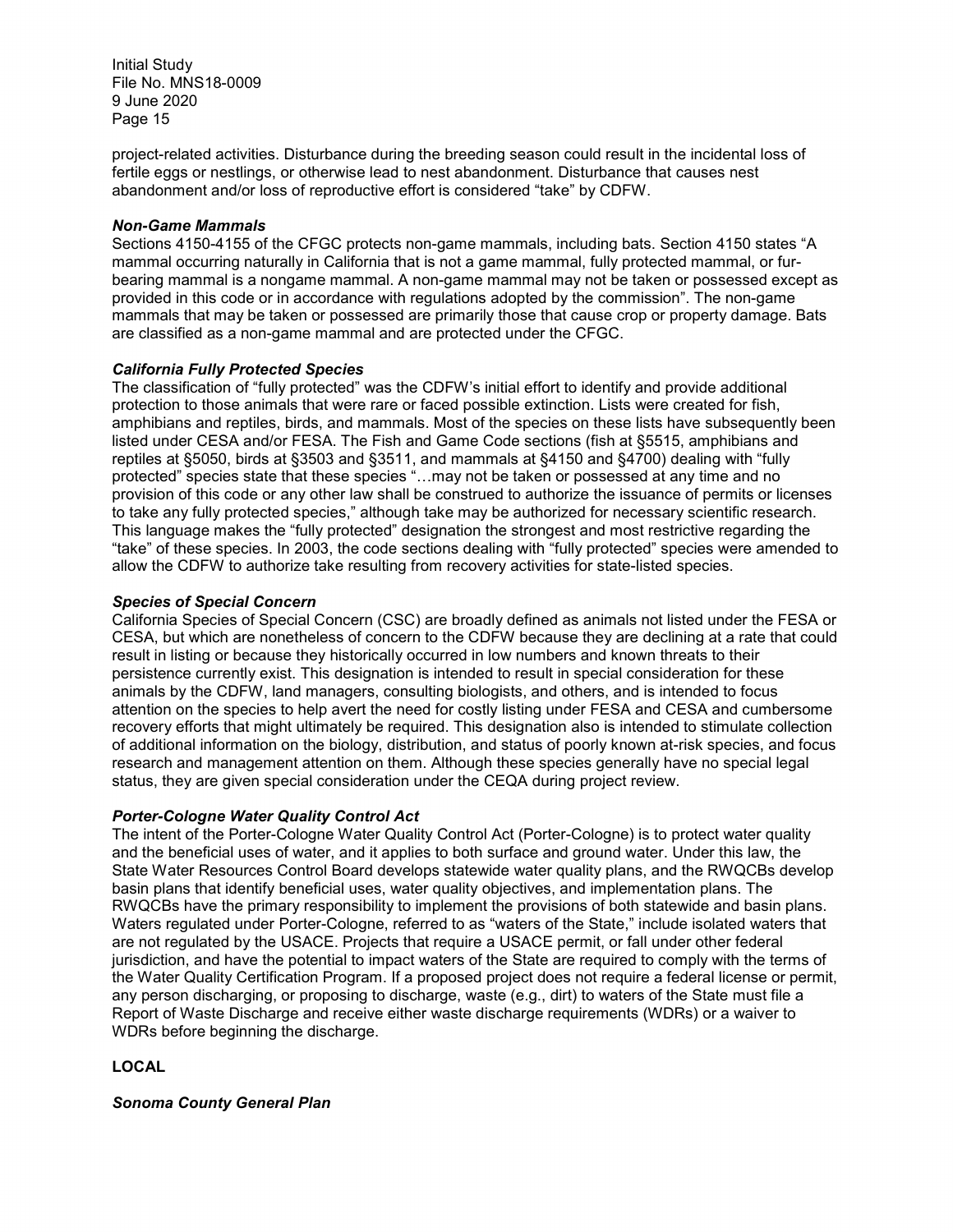The *Sonoma County General Plan 2020* Land Use Element and Open Space & Resource Conservation Element both contain policies to protect natural resource lands including, but not limited to, watershed, fish and wildlife habitat, biotic areas, and habitat connectivity corridors.

*Valley Oak Habitat (VOH) Combining District* The VOH combining district is established to protect and enhance valley oaks and valley oak woodlands and to implement the provisions of Sonoma County General Plan 2020 Resource Conservation Element Section 5.1. Design review approval may be required of projects in the VOH, which would include measures to protect and enhance valley oaks on the project site, such as requiring that valley oaks shall comprise a minimum of fifty percent (50%) of the required landscape trees for the development project.

#### *Riparian Corridor (RC) Combining District*

The RC combining district is established to protect biotic resource communities, including critical habitat areas within and along riparian corridors, for their habitat and environmental value, and to implement the provisions of the General Plan Open Space and Resource Conservation and Water Resources Elements. These provisions are intended to protect and enhance riparian corridors and functions along designated streams, balancing the need for agricultural production, urban development, timber and mining operations, and other land uses with the preservation of riparian vegetation, protection of water resources, floodplain management, wildlife habitat and movement, stream shade, fisheries, water quality, channel stability, groundwater recharge, opportunities for recreation, education and aesthetic appreciation and other riparian functions and values.

#### *Sonoma County Tree Protection Ordinance*

The Sonoma County Tree Protection Ordinance (Sonoma County Code of Ordinances, Chapter 26, Article 88, Sec. 26-88-010 [m]) establishes policies for protected tree species in Sonoma County. Protected trees are defined (Chapter 26, Article 02, Sec. 26- 02-140) as the following species: big leaf maple (*Acer macrophyllum*), black oak (*Quercus kelloggii*), blue oak (*Quercus douglasii*), coast live oak (*Quercus agrifolia*), interior live oak (*Quercus wislizenii*), madrone (*Arbutus menziesii*), oracle oak (*Quercus morehus*), Oregon oak (*Quercus garryana*), redwood (*Sequoia sempervirens*), valley oak (*Quercus lobata*), California bay (*Umbellularia california*), and their hybrids.

#### **Would the project:**

**a) Have a substantial adverse effect, either directly or through habitat modifications, on any species identified as a candidate, sensitive, or special status species in local or regional plans, policies, or regulations, or by the California Department of Fish and Wildlife or U.S. Fish and Wildlife Service?**

#### **Regulatory Framework**

#### *Special-Status Species*

Special-status species include those plant and wildlife species that have been formally listed, are proposed as endangered or threatened, or are candidates for such listing under the federal Endangered Species Act (ESA) or California Endangered Species Act (CESA). These acts afford protection to both listed and proposed species. In addition, California Department of Fish and Wildlife (CDFW) Species of Special Concern, which are species that face extirpation in California if current population and habitat trends continue, U.S. Fish and Wildlife Service (The Service) Birds of Conservation Concern, and CDFW special-status invertebrates, are all considered special-status species. Although CDFW Species of Special Concern generally have no special legal status, they are given special consideration under the California Environmental Quality Act (CEQA). In addition to regulations for special-status species, most birds in the United States, including non-status species, are protected by the Migratory Bird Treaty Act of 1918. Plant species on California Native Plant Society (CNPS) Inventory of Rare and Endangered Plants with California Rare Plant Ranks (Rank) of 1 and 2 are also considered special-status plant species and must be considered under CEQA. Bat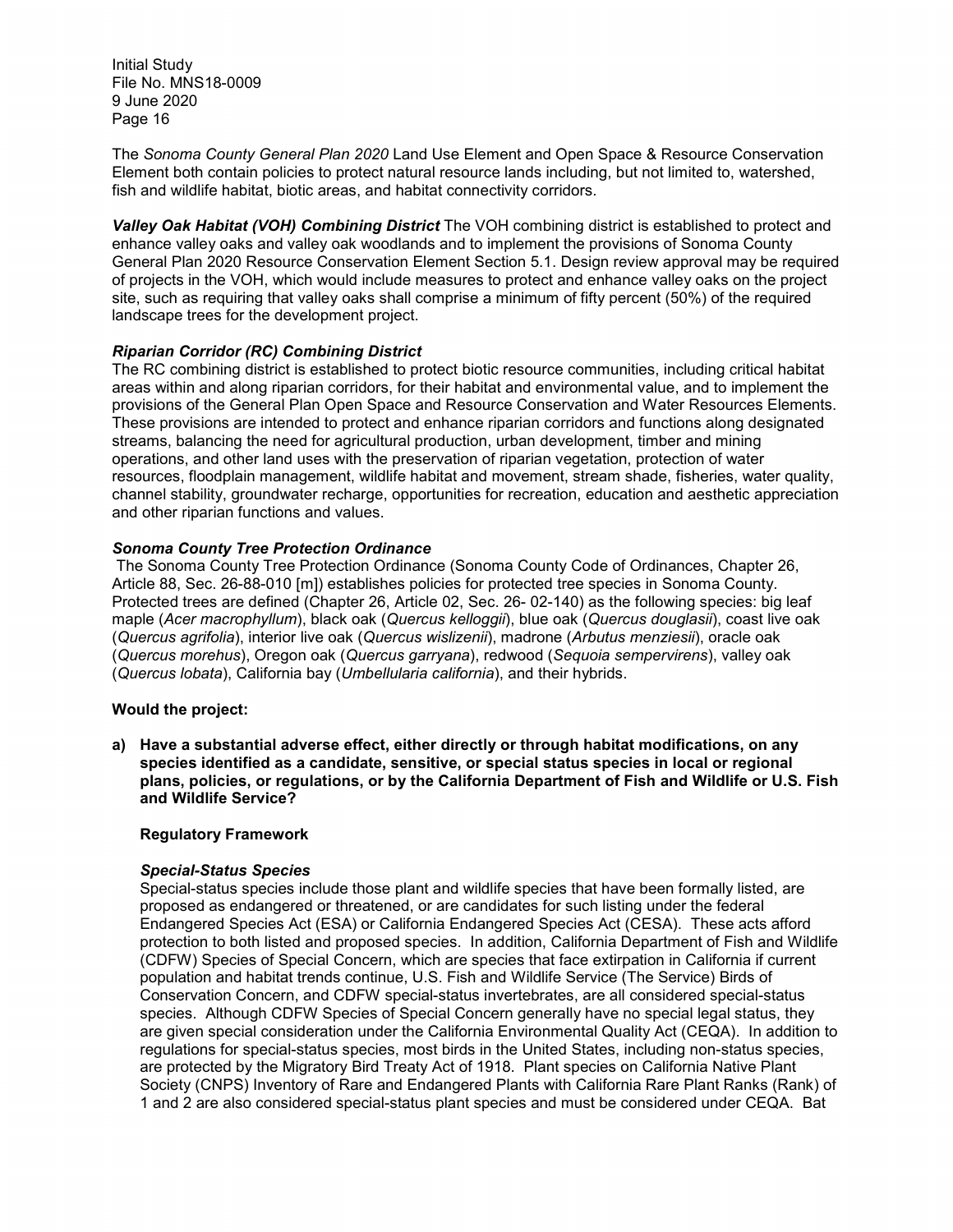> species designated as "High Priority" by the Western Bat Working Group (WBWG) qualify for legal protection under Section 15380(d) of the CEQA Guidelines. Species designated High Priority" are defined as "imperiled or are at high risk of imperilment based on available information on distribution, status, ecology and known threats.

#### *Endangered Species Act*

The Endangered Species Act (ESA) of 1973, as amended (16 USC 1531 *et seq*.) was enacted to provide a means to identify and protect endangered and threatened species. Under the Section 9 of the ESA, it is unlawful to take any listed species. "Take" is defined as harassing, harming, pursuing, hunting, shooting, wounding, killing, trapping, capturing, or collecting a listed species. "Harass" is defined as an intentional or negligent act or omission which creates the likelihood of injury to wildlife by annoying it to such an extent as to significantly disrupt normal behavioral patterns which include, but are not limited to, breeding, feeding, or sheltering. "Harm" is defined as an act which actually kills or injures fish or wildlife and may include significant habitat modification or degradation which actually kills or injures fish or wildlife by significantly impairing essential behavioral patterns, including breeding, spawning, rearing, migrating, feeding, or sheltering. Actions that may result in "take" of a federal-listed species are subject to The Service or National Marine Fisheries Service (NOAA Fisheries) permit issuance and monitoring. Section 7 of ESA requires federal agencies to ensure that any action authorized, funded, or carried out by the agency is not likely to jeopardize the continued existence of any endangered or threatened species or result in the destruction or adverse modification of designated critical habitat for such species. Any action authorized, funded, or carried out by a federal agency or designated proxy (e.g., Army Corps of Engineers) which has potential to affect listed species requires consultation with The Service or NOAA Fisheries under Section 7 of the ESA.

#### *Critical Habitat*

Critical habitat is a term defined in the ESA as a specific geographic area that contains features essential for the conservation of a threatened or endangered species and that may require special management and protection. The ESA requires federal agencies to consult with the USFWS to conserve listed species on their lands and to ensure that any activities or projects they fund, authorize, or carry out will not jeopardize the survival of a threatened or endangered species. In consultation for those species with critical habitat, federal agencies must also ensure that their activities or projects do not adversely modify critical habitat to the point that it will no longer aid in the species' recovery. In many cases, this level of protection is similar to that already provided to species by the ESA jeopardy standard. However, areas that are currently unoccupied by the species but which are needed for the species' recovery are protected by the prohibition against adverse modification of critical habitat.

#### *Essential Fish Habitat*

Essential Fish Habitat (EFH) is regulated through the NMFS, a division of the National Oceanic and Atmospheric Administration (NOAA). Protection of Essential Fish Habitat is mandated through changes implemented in 1996 to the Magnuson-Stevens Fishery Conservation and Management Act (Magnuson-Stevens Act) to protect the loss of habitat necessary to maintain sustainable fisheries in the United States. The Magnuson-Stevens Act defines Essential Fish Habitat as "those waters and substrate necessary to fish for spawning, breeding, feeding, or growth to maturity" [16 USC 1802(10)]. NMFS further defines essential fish habitat as areas that "contain habitat essential to the long-term survival and health of our nation's fisheries" Essential Fish Habitat can include the water column, certain bottom types such as sandy or rocky bottoms, vegetation such as eelgrass or kelp, or structurally complex coral or oyster reefs. Under regulatory guidelines issued by NMFS, any federal agency that authorizes, funds, or undertakes action that may affect EFH is required to consult with NMFS (50 CFR 600.920).

#### **Comment**

The 9.83-acre project parcel was previously developed with a residence and multiple outbuildings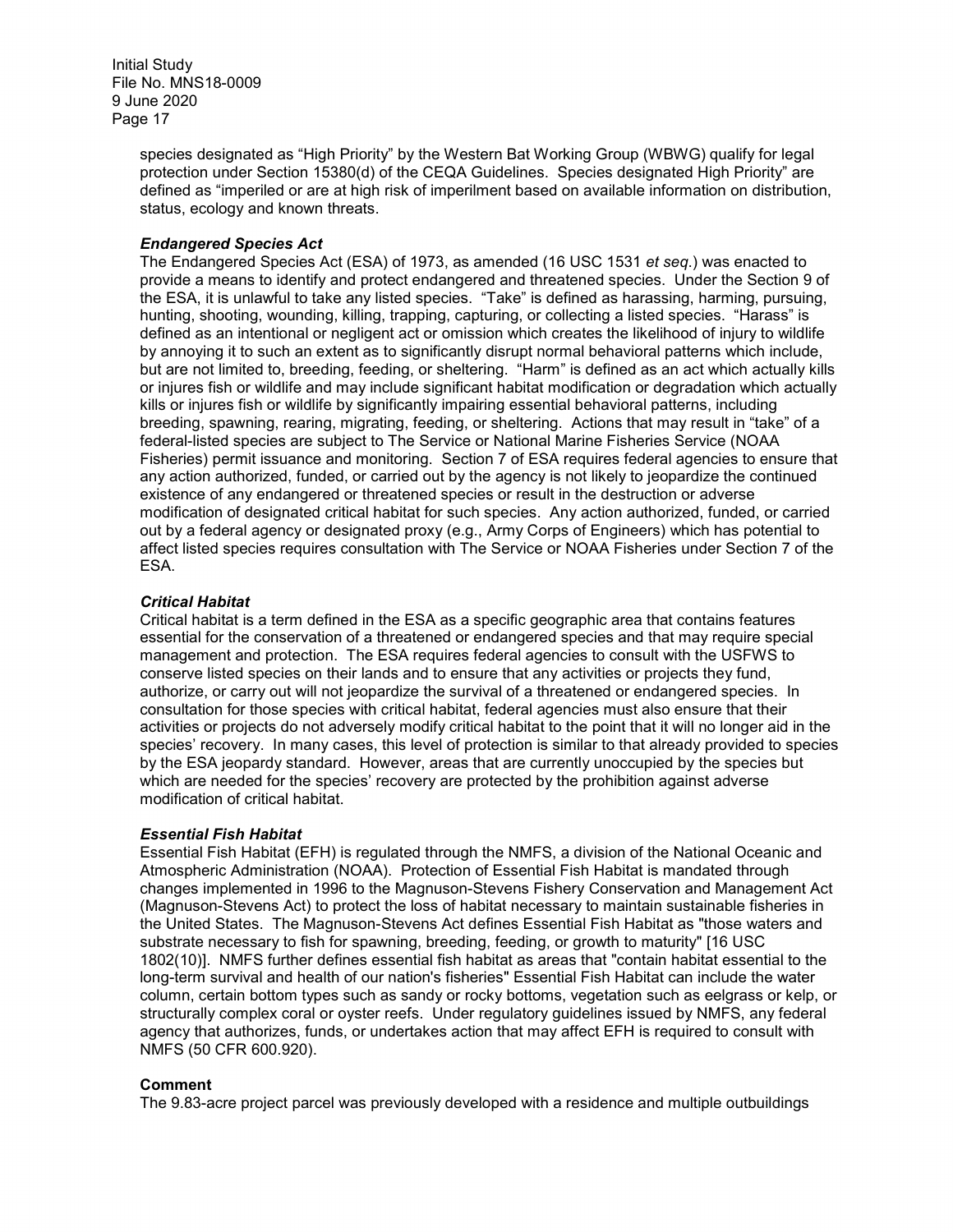> which were removed in fall of 2018. The site comprises ruderal areas, non-native grasslands, a eucalyptus grove, and other tree species including Valley Oak, Coast Live Oak, and Redwood. The site slopes gently to the east, with an ephemeral drainage running along the southern half of the existing parcel. The drainage connects downstream to an unidentified blue-line stream approximately 1,000 feet to the east.

The site is not located within a critical habitat area or the regulatory Santa Rosa Plain.

Lucy Macmillan, M.S. conducted a site reconnaissance in March 2019[5](#page-17-0) and prepared a biological resources assessment evaluating the potential for special status species or sensitive habitats to occur on site. The assessment indicates that fifteen special status wildlife species and 15 special status plant species have been documented within five miles of the project site; of this list, only California red-legged frog and Pitkin marsh lily have been documented within one mile. Due to the lack of habitat, not all of the species with nearby occurrences have the potential to occur on site. Based on the field survey and associated research, the site has the potential to provide the following:

- Habitat for nesting birds and raptors
- Roosting habitat for special-status bats
- Habitat for the American Badger

To supplement Ms. Macmillan's assessment, Andrew Georgeades of Sol Ecology performed two rare plant surveys on April 25<sup>th</sup> and June 3<sup>rd</sup> in 2019<sup>6</sup>. The project site was traversed on foot to examine suitable habitat for the presence of special-status plants known to occur in the vicinity of the Project Area. The survey followed the protocol described in the March 20, 2018 Protocols for Surveying and Evaluating Impacts to Special Status Native Plant Populations and Sensitive Natural Communities. Based on a review of the literature and the field surveys, Mr. Georgeades concluded that the project site has varying potential for 37 rare plant species.

At the time of the field survey, no occurrences of special-status plant or wildlife species had been documented on site and none were observed during the surveys.

#### *Special-status Wildlife Species*

#### *Nesting Birds and Raptors*

 $\overline{a}$ 

The trees on site could provide suitable habitat for nesting birds and raptors known to occur in the region. Birds and raptors are protected under the federal Migratory Bird Treaty Act (50 CFR 10.13). Their nests, eggs, and young are also protected under California Fish and Wildlife Code (§3503, §3503.5, and §3800). In addition, raptors such as the white-tailed kite (*Elanus leucurus*) are "fully protected" under Fish and Wildlife Code (§3511). Fully protected raptors cannot be taken or possessed (that is, kept in captivity) at any time. According to the biological assessment, the site provides potential habitat for the following species, which are listed as California Species of Special Concern: Burrowing owl (*Athene cunicularia*), Northern harrier (*Circus cyaneus*), and White-tailed kite (*Elanus leucurus*). None of these species were observed during the field survey. There is a single recorded occurrence of the burrowing owl approximately two miles south of the project site. There are no documented occurrences of Northern harriers or White-tailed kites within five miles. No trees are proposed for removal by the project and assuming a low to moderate potential of occurrence, no impacts to nesting birds or their habitat are anticipated. However, pre-construction surveys are recommended. Mitigation Measure BIO-1 would reduce the potential impact to nesting birds and

<span id="page-17-0"></span><sup>5</sup> Macmillan, Lucy, M.S., "Biological Resources Assessment, 2890 Middle Two Rock Road, Petaluma, Sonoma County, California, APN 021-170-006", November 2019

<span id="page-17-1"></span><sup>6</sup> Georgeades, Andrew, "Special Status Plant Survey at 2890 Middle Two Rock Road, Petaluma, California", Sol Ecology, September 1, 2019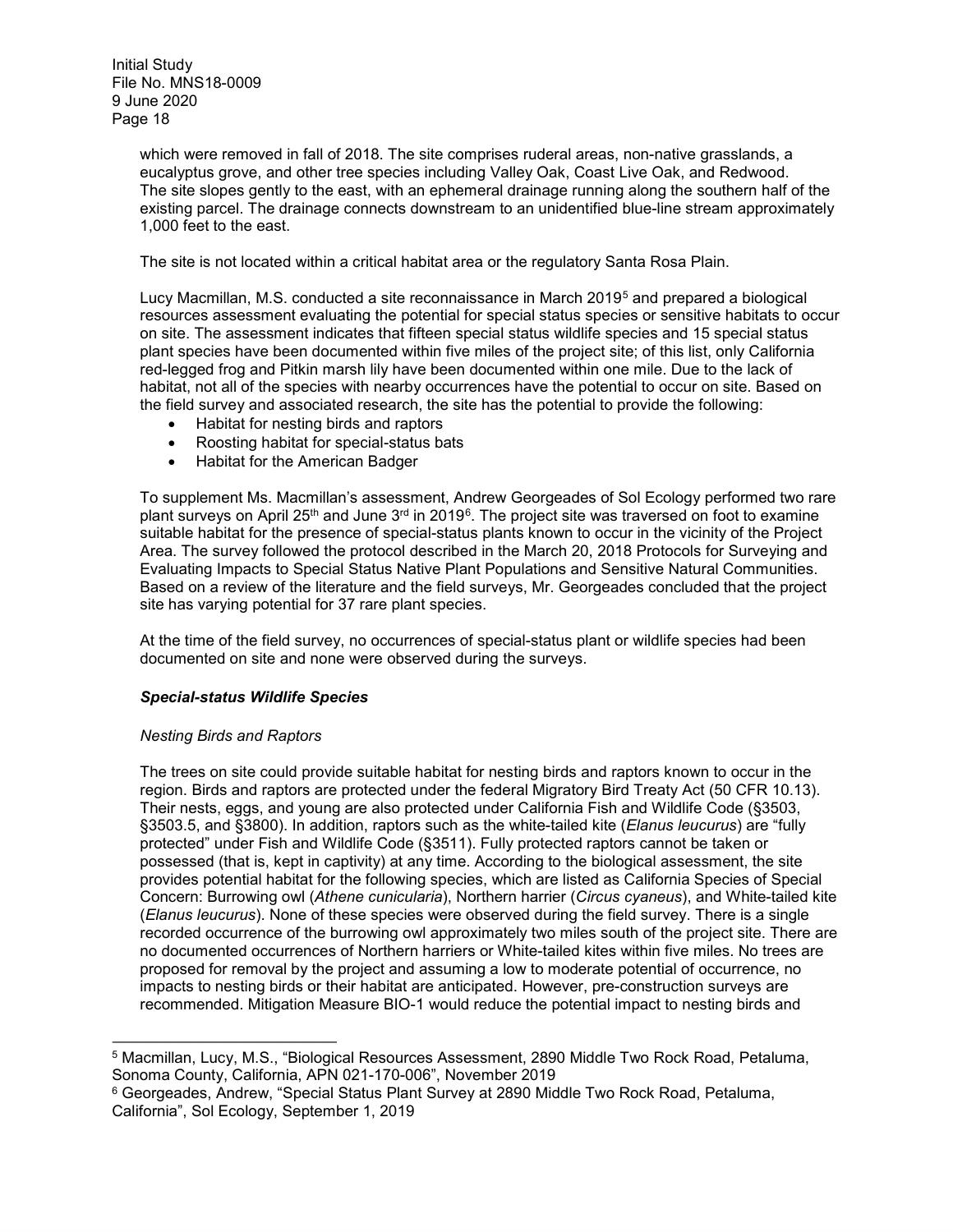raptors to a less than significant level.

#### *Maternity Roosting Bats*

The trees on the project site could provide suitable roosting habitat for several bat species known to occur in the region, including but not limited to Townsend's big-eared bat and Pallid bat. Both species are listed as California Species of Special Concern and are known to be highly sensitive to human disturbance. Townsend's can be found throughout California in a variety of habitat. They typically roost inside buildings, caves and mines, and availability of suitable roosting sites is believed to be a limiting factor for the species. Pallid bats prefer open, dry habitats with rocky areas for roosting. No species of bats were observed during the field survey. A single occurrence of Townsend's has been recorded within five miles of the project site in downtown Petaluma. Occurrences of Pallid bat have not been documented within the same range. No trees are proposed for removal with the project and assuming a low to moderate potential of occurrence, no impacts to roosting bats or their habitat are anticipated. However, pre-construction surveys are recommended. Mitigation Measure BIO-2 would reduce the potential impact to roosting bats to a less than significant level.

#### *California red-legged frog*

The California red-legged (CRLF) frog is listed under the ESA as a threatened species and also as a California Species of Special Concern. The project site is not located within a designated Critical Habitat for CRLF. Designated Critical Habitat exists approximately three miles southeast of the project area. This species is dependent on suitable aquatic, estivation, and upland habitat. During periods of wet weather, starting with the first rainfall in late fall, red-legged frogs disperse away from their estivation sites to seek suitable breeding habitat. Aquatic and breeding habitat is characterized by dense, shrubby, riparian vegetation and deep, still or slow moving water. Breeding occurs between late November and late April. CRLF estivate (period of inactivity) during the dry months in small mammal burrows, moist leaf litter, incised stream channels, and large cracks in the bottom of dried ponds. There is a recorded occurrence of CLRF within approximately one mile of the project site. The site does not provide potential habitat for CRLF because the onsite drainage is ephemeral, has little herbaceous cover, and does not have plunge pools or deeper water habitats that retain water long enough to be suitable for breeding. The occurrence within approximately one mile was a tadpole occurrence from 2017, and it is very unlikely that the project site could support CRLF. No impacts to CRLF are expected.

#### *American badger*

The American badger, a California Species of Special Concern, is an uncommon, permanent resident found throughout most of the state. They are found in a variety of habitats, and are most abundant in drier open stages of shrub, forest, and herbaceous habitats that have friable soils (Zeiner, et al. 1990). Badgers are carnivorous, eating primarily small rodents, especially ground squirrels and pocket gophers, but also take a variety of other smaller prey (Zeiner, et al. 1990). Badgers dig their own burrows, and often reuse old burrows, but may dig new ones each night (Zeiner, et al. 1990). They are active year-round, though less so in winter. Badgers breed in summer and early fall, and implantation of the embryos is delayed, and young are typically born in March and April (Zeiner, et al. 1990). The young remain underground until the age of 6-8 weeks old. At age 3-4 months of age, badgers disperse to live in their own.

The grasslands on the project site provide potential habitat for the American badger although no potential badger burrows were observed on the site during the March 2019 reconnaissance. The project is unlikely to impact badgers, but pre-construction surveys are recommended. Mitigation Measure BIO-3 would reduce the potential impact to American badger to a less than significant level.

#### *Special-status Plant Species*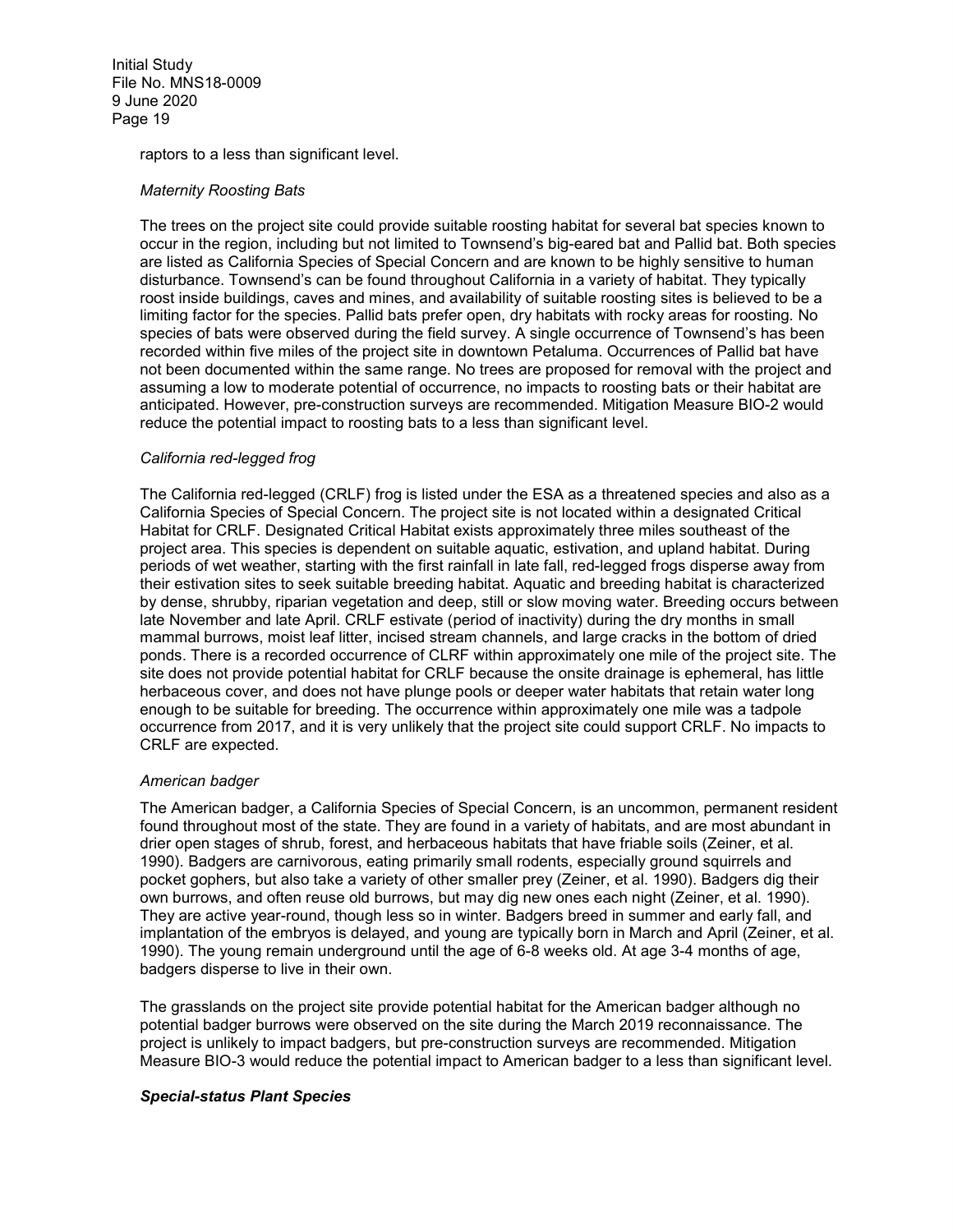> Based on a review of the literature and the field surveys, Mr. Georgeades of Sol Ecology concluded that the project site has varying potential for 37 rare plant species. The ephemeral drainage provides only marginally suitable habitat for species such as Sonoma sunshine (*Blennosperma bakeri*), Pappose tarplant (*Centromadia* [*Hemizonia*] *parryi* ssp. *parryi*), Dwarf downingia (*Downingia pusilla*), and Baker's navarretia (*Navarretia leucocephala* ssp. *bakeri*). Because the drainage is seasonal and shallow, the potential for most of these species to occur is low. The lack of suitable substrate and soil at the project site also reduces the likelihood of certain plant species to occur, including Baker's larkspur (*Delphinium bakeri*), Streamside daisy (*Erigeron biolettii*), and San Francisco gumplant (*Grindelia hirsutula* var. *maritima*).

> Species with moderate potential to occur include Franciscan onion (*Allium peninsulare* var. *franciscanum*), Seaside bittercress (*Cardamine angulata*), and Congested-headed hayfield Tarplant (*Hemizonia congesta* ssp. *congesta*). No special-status plant species were observed during Mr. Georgeades' two field surveys, although adverse conditions from yearly weather patterns, disease, drought, predation, fire, herbivory, or other disturbances may preclude presence in a given year. Based on the results of the two biological assessments, project impacts to listed plant species are unlikely and unexpected. To reduce the potential impact to a less than significant level, preconstruction surveys for those species with moderate potential to occur are recommended as Mitigation Measure BIO-4.

#### **Significance**

Less than Significant with Mitigation Incorporated

#### *Mitigation*

**Mitigation Measure BIO-1:** NOTE ON MAP: If initial ground disturbance or vegetation removal occurs during the breeding season for nesting birds (February 1 through August 31), a qualified biologist shall conduct a breeding bird survey no more than 14 days prior to ground disturbance to determine if any birds are nesting in underground burrows or dens, or in trees on or adjacent to the project site. If active nests are found close enough to the project site to affect breeding success, the biologist shall establish an appropriate exclusion zone around the nest. This exclusion zone may be modified depending on the species, nest location, and existing visual buffers, but typically would entail a minimum of 500 feet for raptor species and 300 feet for other migratory species. Once all young have become independent of the nest, vegetation removal and grading may take place in the former exclusion zone. If initial ground disturbance is delayed or there is a break in project activities of more than 14 days within the bird-nesting season, then a follow-up nesting bird survey shall be performed to ensure no nests have been established in the interim. If a burrowing owl or occupied burrow is found, CDFW will be contacted to determine the appropriate mitigation measure to avoid impacts on the species, which may include relocating the owl or burrow to a safe location.

**Mitigation Measure BIO-2:** NOTE ON MAP: If initial ground disturbance or building demolition occurs during the bat maternity roosting season (May 1 through August 31), a qualified biologist shall conduct a bat roost assessment of trees and structures within 100 feet of the construction site. Surveys shall be conducted immediately prior to construction (within 1 to 2 days). If the biologist determines there is potential for maternity roosting bats to be present within 100 feet of the project site, nighttime emergence surveys shall be performed to determine if maternity roosting bats are present. If bat maternity roosts are present, the biologist shall establish an appropriate exclusion zone around the maternity roost. Once all young have become independent of the roost, construction may take place in the former exclusion zone.

**Mitigation Measure BIO-3:** Impacts to American badgers will be reduced to less than significant by including the following mitigation measures: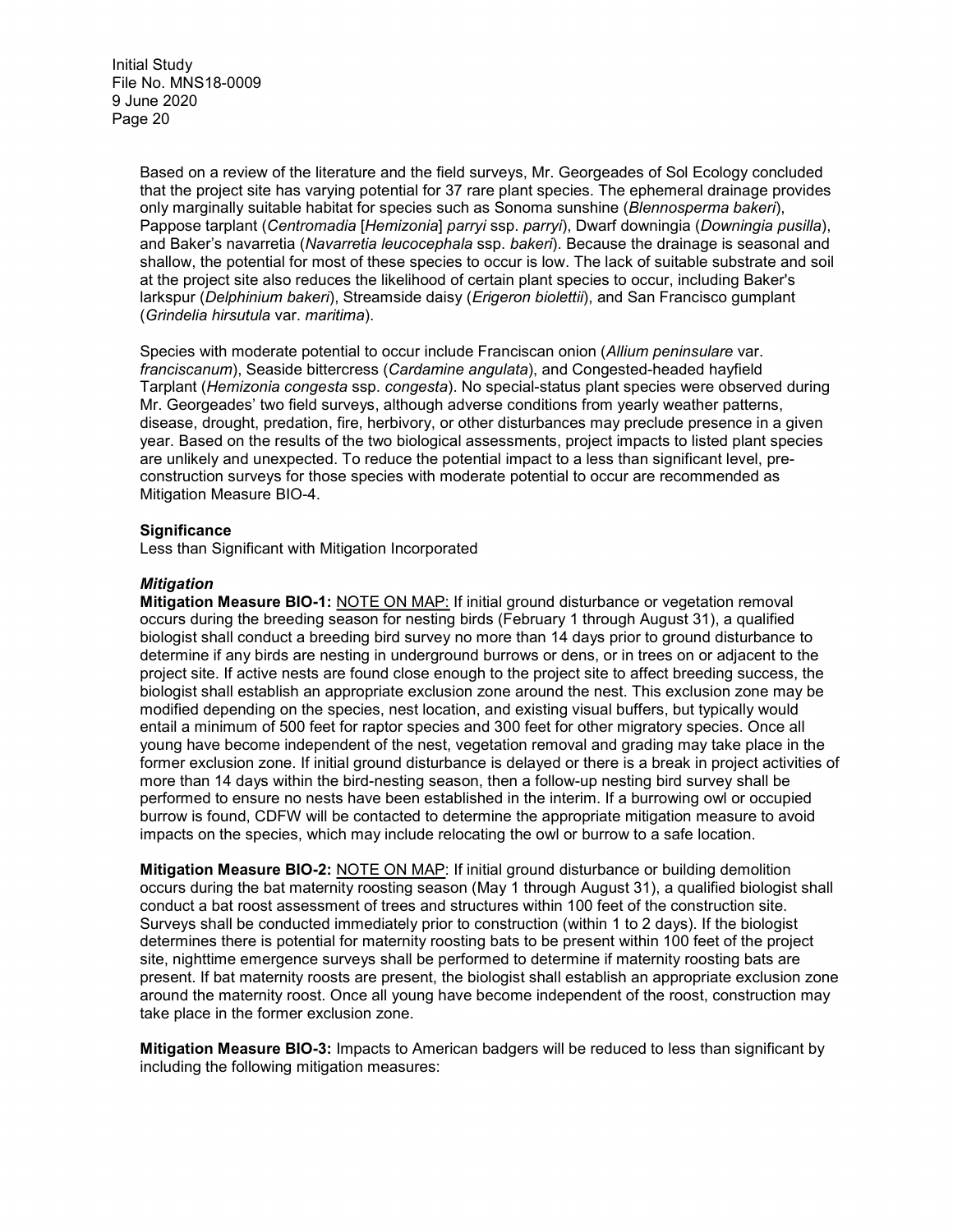- a. NOTE ON MAP: "If ground-disturbing activities occur between September 1 and February 28 (American badger natal season) a survey shall be conducted by a qualified biologist for natal burrows within seven days prior to any ground-disturbing activity. The area to be surveyed will include all construction sites and staging areas, to a buffer of 50 feet outside the boundary of the disturbance area. Survey results will remain valid for a period of 21 days following the date of the survey. In the event that an active natal burrow is discovered in the surveys area, postpone all ground-disturbing construction activities within this area until the Operating Entity consults with the California Department of Fish and Wildlife to determine the appropriate size of a no-disturbance buffer. This area will be flagged and no grounddisturbing activity will be allowed to occur here until it is determined that the young have dispersed the natal burrow."
- b. NOTE ON MAP: "If ground-disturbing activities occur outside American badger natal season, between February 29 and August 31, a qualified biologist shall conduct a survey for active badger burrows within seven days prior to any ground-disturbing activity. The area to be surveyed will include all construction sites and staging areas, to a buffer of 50 feet outside the boundary of the disturbance area. Exclusion techniques will be used to passively relocate any badgers that are present in the disturbance area or within 50 feet of project activities. Exclusion techniques, such as installation of a one-way door in the burrow entrance, would exclude badgers from entering the burrow. Burrows with exclusion techniques will be monitored to confirm badger usage has been discontinued. After badger use has been discontinued, burrows outside the disturbance area, but within 50 feet of construction activities, will be temporarily covered with plywood sheets or similar material. Burrows within the project work area will be hand-excavated and collapsed to prevent reoccupation."
- c. NOTE ON MAP: "Prior to any ground disturbing activities, a qualified biologist shall conduct a worker environmental awareness program to provide construction personnel with information on their responsibilities with regard to the American badger. At a minimum, the training shall describe the species and their habitat, the importance of the species and its habitat, measures that are being implemented to conserve the species, and actions to take in the event badgers are observed in the work area."

**Mitigation Measure BIO-4:** NOTE ON MAP: If initial ground disturbance occurs during the flowering periods for Franciscan onion (May-June), Seaside bittercress (March-July), or Congested-headed hayfield tarplant (April-November), a qualified biologist shall conduct a pre-construction survey of the disturbance area prior to construction activities. If the plant is found, CDFW will be contacted to determine the appropriate mitigation measure to avoid impacts on the species, which may include collection and redistribution of the seedbank.

**Monitoring BIO-1 through BIO-4:** The Project Review Planner shall review the map to ensure that all notes are shown correctly on the map. Prior to issuance of any building or grading permit(s), the Project Review Division shall review the results of pre-construction surveys and ensure that measures recommended by the biologist or CDFW to avoid sensitive habitat or species are followed. All protection measures shall be noted on the final project construction plans.

**b) Have a substantial adverse effect on any riparian habitat or other sensitive natural community identified in local or regional plans, policies, and regulations, or by the California Department of Fish and Wildlife or U.S. Fish and Wildlife Service?**

#### **Comment**

USGS-designated blue-line stream riparian habitats in Sonoma County are protected by the Riparian Corridor Ordinance. There are no protected riparian corridors on the project site. There is an ephemeral drainage on the southern half of the existing parcel (proposed parcel 3) that supports riparian forest including oaks, non-native grasses, and native forbs.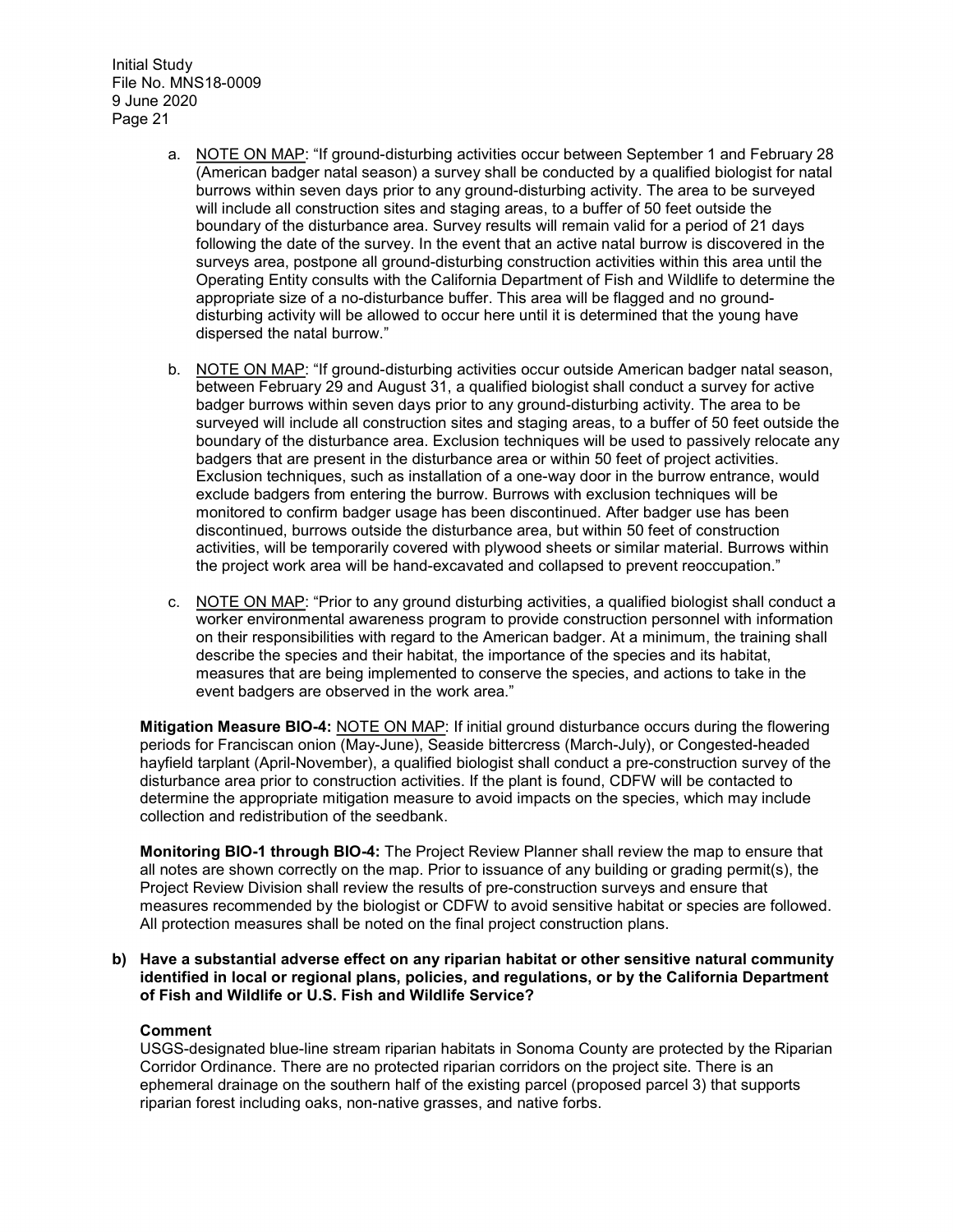> The project does not propose building envelopes to limit development to specific areas of the parcel. To reduce potential impacts to riparian resources, a 50-foot setback from the top of bank is recommended as a streamside conservation area. The drainage passes through an existing dirt road through a 10-inch culvert for a distance of roughly 30 feet. To allow for access via the existing road to future development on proposed parcel 3, an exception to the 50-foot setback shall be permitted for maintenance or improvements to the existing road per County of Sonoma code standards at the time of construction. A streamside conservation area will reduce potential impacts to riparian resources to a less than significant level as described in Mitigation Measure BIO-5.

#### **Significance Level**

Less than Significant with Mitigation Incorporated

#### *Mitigation*

**Mitigation Measure BIO-5:** NOTE ON MAP: A streamside conservation area of 50 feet from the top of bank applies to all new development on Parcel 3 and shall be shown on the map. Maintenance or improvements to the existing dirt road and culvert may be permitted with approval of a Zoning Permit. A qualified biologist shall review all proposed work and any recommended mitigation measures shall be followed. Maintenance or improvements to the existing dirt road may also require other permits from Permit Sonoma or applicable resource agencies.

**Monitoring BIO-5:** The Project Review Planner shall review the map to ensure that the note and setback are shown correctly on the map. Prior to issuance of any building or grading permit(s), the Project Review Division shall review the results of the biologist's analysis and ensure that all recommended measures to protect riparian habitat are followed. All protection measures shall be noted on the final project plans.

#### **c) Have a substantial adverse effect on state or federally protected wetlands (including, but not limited to, marsh, vernal pool, coastal, etc.) through direct removal, filling, hydrological interruption, or other means?**

#### **Comment**

A wetland delineation was conducted by Lucy Macmillan on March 28, 2019<sup>7</sup>. No potential wetland features were identified within the project site. Evidence of hydrophytic vegetation was not present within the ephemeral drainage. The project would have no impact on wetlands.

#### **Significance Level**

No Impact

**d) Interfere substantially with the movement of any native resident or migratory fish or wildlife species or with established native resident or migratory wildlife corridors, or impede the use of native wildlife nursery sites?**

#### **Comment**

 $\overline{a}$ 

The project is not expected to disrupt or interfere with the movement of wildlife or impede the use of native wildlife nursery sites. The existing trees on site may provide habitat for roosting bats and nesting birds, although no vegetation removal is proposed at this time. Many common bird species (including their eggs and young), are given special protection under the Migratory Bird Treaty Act of 1918 (Migratory Bird Act). Impacts to migratory birds are typically avoided by removing vegetation during non-nesting season or by having a qualified biologist verify absence immediately prior to

<span id="page-21-0"></span><sup>7</sup> Macmillan, Lucy, M.S., "Biological Resources Assessment, 2890 Middle Two Rock Road, Petaluma, Sonoma County, California, APN 021-170-006", November 2019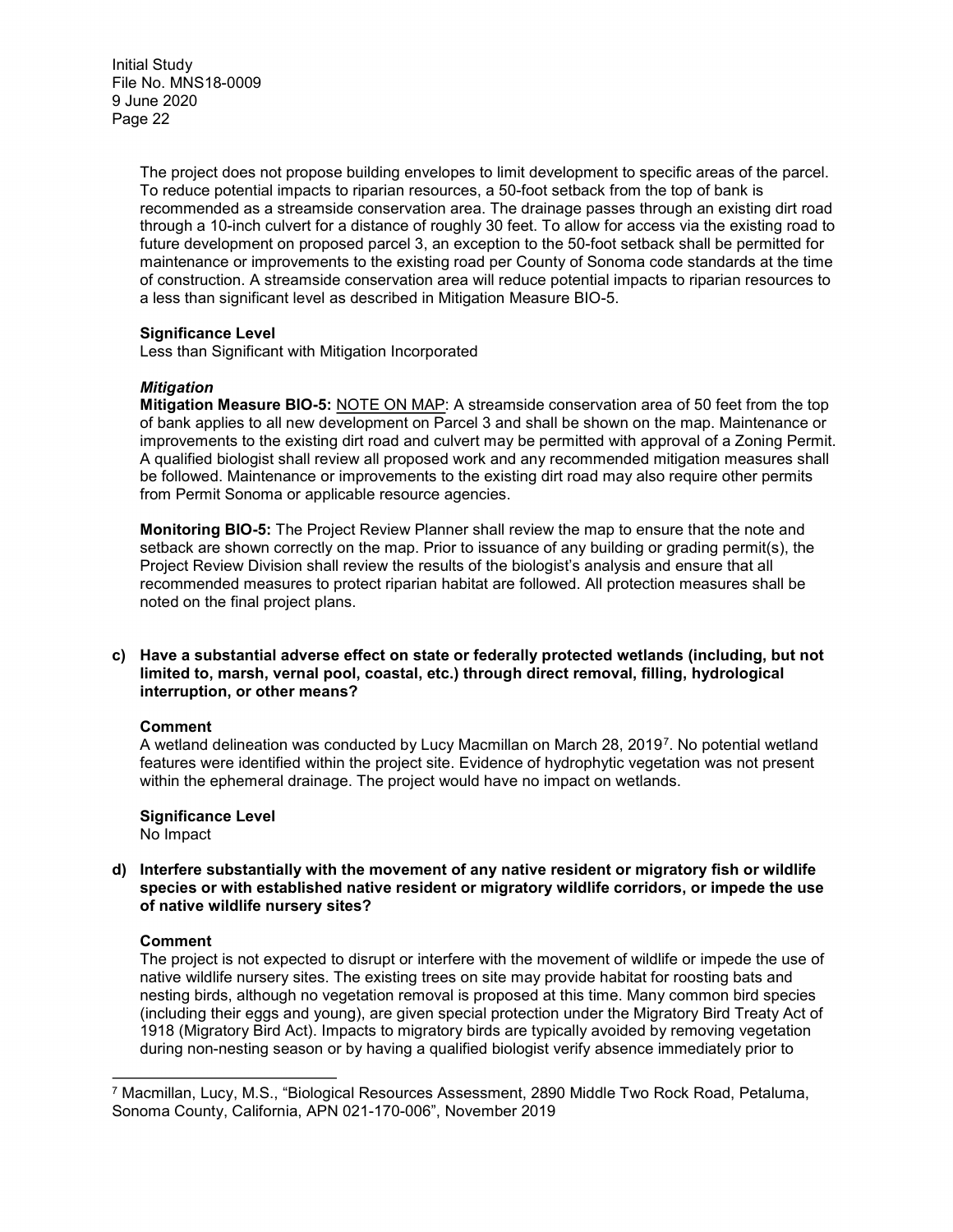> vegetation removal. Mitigation Measures BIO-1 is sufficient to address potential impacts to birds protected by the Migratory Bird Act to a level that would be less than significant.

Mitigation Measure BIO-5 is sufficient to address potential impacts to any wildlife corridors associated with the ephemeral drainage to a level that would be less than significant.

#### **Significance Level**

Less than Significant with Mitigation Incorporated

#### *Mitigation*

See Mitigation Measure and Monitoring BIO-1 and BIO-5.

#### **e) Conflict with any local policies or ordinances protecting biological resources, such as tree preservation policy or ordinance?**

#### **Comment**

Potential impacts to biological resources have largely been discussed and addressed by Mitigation Measures in the preceding sections 4(a) through 4(d), consistent with policies in the General Plan and standards in the Zoning Code. With Mitigation Measures BIO-1 through BIO-5, the project will have no conflict with any local regulations protecting biological resources.

#### **Significance Level**

No Impact

#### **f) Conflict with the provisions of an adopted Habitat Conservation Plan, Natural Community Conservation Plan, or other approved local, regional, or state habitat conservation plan?**

#### **Comment**

Habitat Conservation Plans and natural community conservation plans are site-specific plans to address effects on sensitive species of plants and animals. The project site is not located in the Santa Rosa Plain, or within any designated Critical Habitat area, and therefore, would not conflict with provisions of any such plan.

### **Significance Level**

No Impact

### **5. CULTURAL RESOURCES**

#### **Would the project:**

**a) Cause a substantial adverse change in the significance of a historical resource pursuant to §15064.5?**

#### **Comment**

 $\overline{a}$ 

The currently vacant project site was previously developed with residential structures and outbuildings, which were removed in 2018. Archaeological Resource Service conducted a cultural resources evaluation of the project site in January 2019<sup>[8](#page-22-0)</sup>. No structure, object, or other element meeting the definition of a historical resource was found, therefore there will be no impact.

<span id="page-22-0"></span><sup>8</sup> Von Pinnon, Andrew, M.A., "A Cultural Resources Evaluation of 2890 Middle Two Rock Road, Petaluma, Sonoma County, California", Archaeological Resource Service, February 5, 2019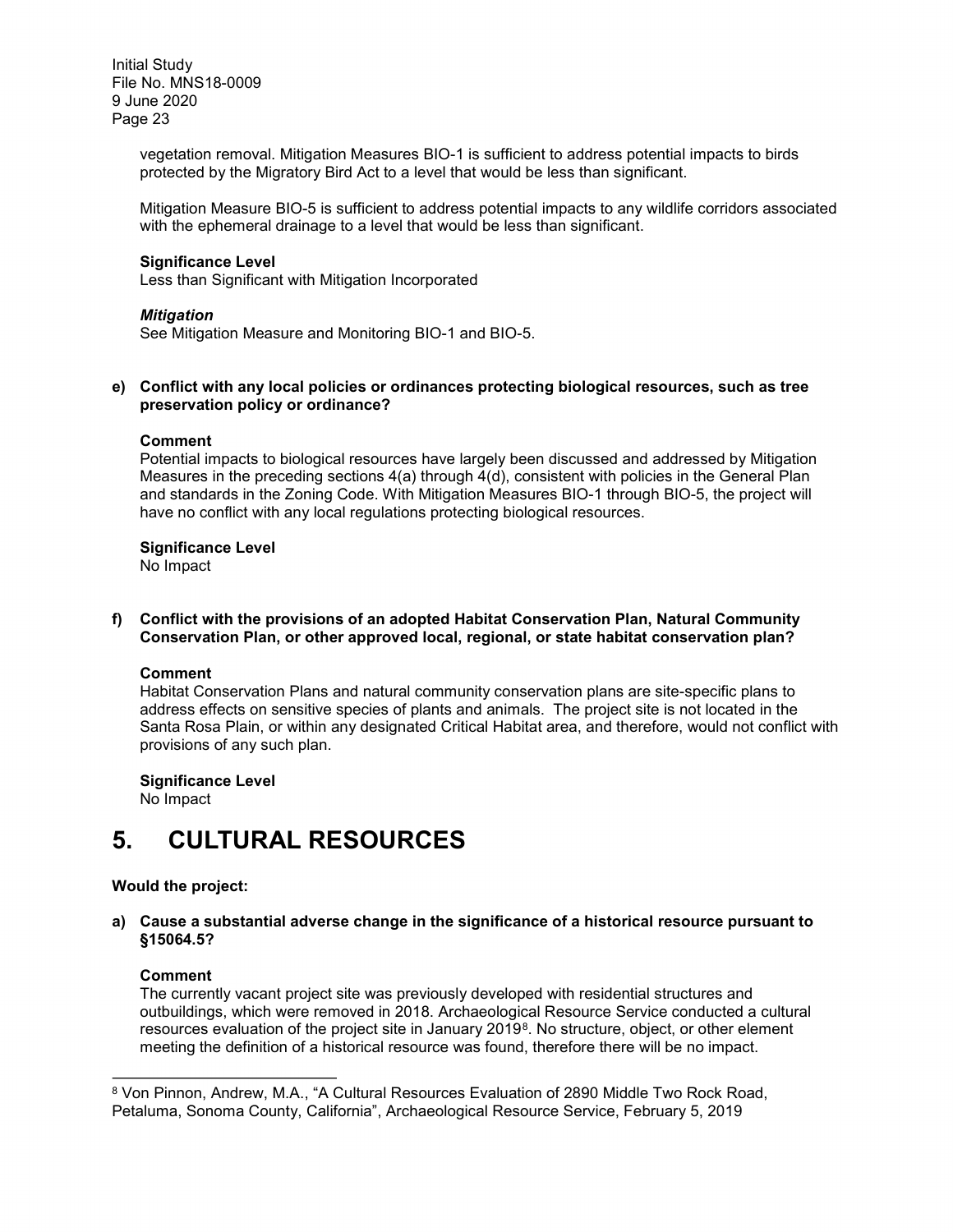> **Significance Level** No Impact

#### **b) Cause a substantial adverse change in the significance of an archaeological resource pursuant to §15064.5?**

#### **Comment**

On December 10, 2018, Permit Sonoma staff referred the project application to Native American Tribes within Sonoma County to request consultation under AB-52 (the request for consultation period ended January 10, 2019. No requests for consultation were received.

As mentioned in the discussion of section 5(a), Archaeological Resource Service conducted a cultural resources evaluation of the project site. There are no known archaeological resources on site, but construction related to the project could uncover such materials. The following mitigation measure will reduce potential impacts to less than significant.

#### **Significance Level**

Less than Significant with Mitigation Incorporated

#### *Mitigation*

**Mitigation Measure CUL-1:** NOTE ON MAP: All building and/or grading permits shall have the following note printed on grading or earthwork plan sheets:

"If paleontological resources or prehistoric, historic or tribal cultural resources are encountered during ground-disturbing work, all work in the immediate vicinity shall be halted and the operator must immediately notify the Permit and Resource Management Department (PRMD) – Project Review staff of the find. The operator shall be responsible for the cost to have a qualified paleontologist, archaeologist or tribal cultural resource specialist under contract to evaluate the find and make recommendations to protect the resource in a report to PRMD. Paleontological resources include fossils of animals, plants or other organisms. Prehistoric resources include humanly modified stone, shell, or bones, hearths, firepits, obsidian and chert flaked-stone tools (e.g., projectile points, knives, choppers), midden (culturally darkened soil containing heataffected rock, artifacts, animal bone, or shellfish remains), stone milling equipment, such as mortars and pestles, and certain sites features, places, cultural landscapes, sacred places and objects with cultural value to a California Native American tribe. Historic resources include all byproducts of human use greater than fifty (50) years of age including, backfilled privies, wells, and refuse pits; concrete, stone, or wood structural elements or foundations; and concentrations of metal, glass, and ceramic refuse.

If human remains are encountered, work in the immediate vicinity shall be halted and the operator shall notify PRMD and the Sonoma County Coroner immediately. At the same time, the operator shall be responsible for the cost to have a qualified archaeologist under contract to evaluate the discovery. If the human remains are determined to be of Native American origin, the Coroner must notify the Native American Heritage Commission within 24 hours of this identification so that a Most Likely Descendant can be designated and the appropriate measures implemented in compliance with the California Government Code and Public Resources Code."

**Monitoring CUL-1:** Building/grading permits shall not be approved for issuance by Permit Sonoma staff until the above notes are printed on the building, grading, and improvement plans.

#### **c) Directly or indirectly destroy a unique paleontological resource or site or unique geologic feature?**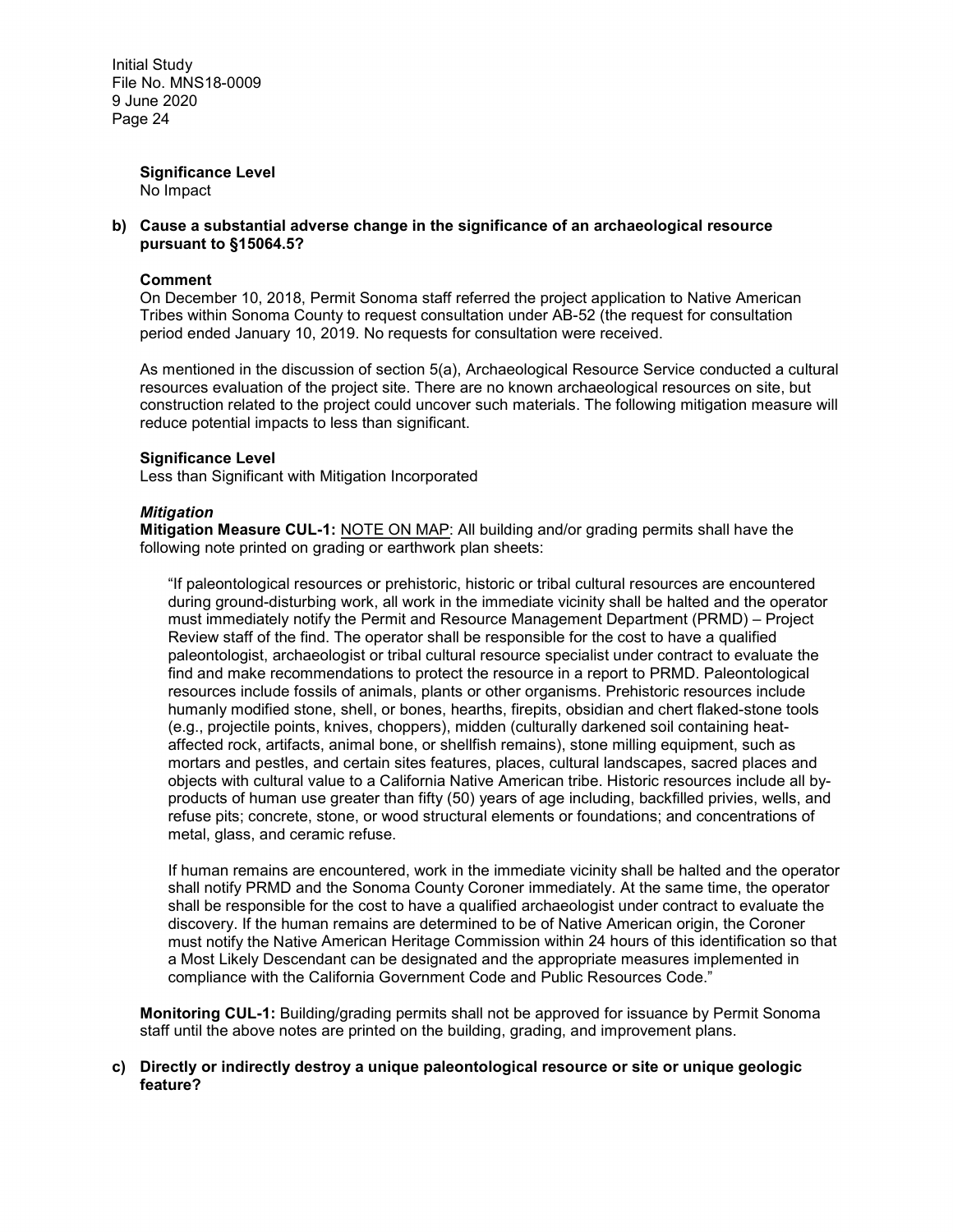#### **Comment**

The cultural resources evaluation conducted by professional archaeologists in January 2019 did not discover any unique paleontological or geological feature on the property, although paleontological features may be uncovered during project-related construction. Mitigation Measure CUL-1 will reduce potential impacts to less than significant.

#### **Significance Level**

Less than Significant with Mitigation Incorporated

#### *Mitigation*

See Mitigation Measure and Monitoring CUL-1

#### **d) Disturb any human remains, including those interred outside of dedicated cemeteries?**

#### **Comment**

No burial sites are known in the vicinity of the project, and the project site has already been disturbed by past construction. Mitigation Measure CUL-1 will reduce potential impacts to less than significant.

#### **Significance Level**

Less than Significant with Mitigation Incorporated

*Mitigation*

See Mitigation Measure and Monitoring CUL-1

### **6. ENERGY**

**Would the project:**

#### **a) Result in potentially significant environmental impact due to wasteful, inefficient, or unnecessary consumption of energy resources, during project construction or operation?**

#### **Comment**

Short-term energy demand would result from potential construction activities, including energy needed to power worker and vendor vehicle trips, and construction equipment. Long-term energy demand would result from operation of potential new residential or agricultural structures, which would include activities such as lighting, heating, and cooling of structures. Although implementation of the project could result in a net increase in energy usage, the increase would not be wasteful nor inefficient because of energy-efficient building design required by Title 24 of the California Building Code.

#### **Significance Level**

Less than Significant

#### **b) Conflict with or obstruct a state or local plan for renewable energy or energy efficiency?**

#### **Comment**

The County of Sonoma has not adopted a local renewable energy plan; however, the General Plan includes a variety of policies intended to encourage development of renewable energy systems, while protecting sensitive resources and ensuring neighborhood compatibility. Although renewable energy is encouraged, there is no requirement to develop renewable energy sources for single family development projects, outside of meeting Title 24 requirements discussed above. Additionally, the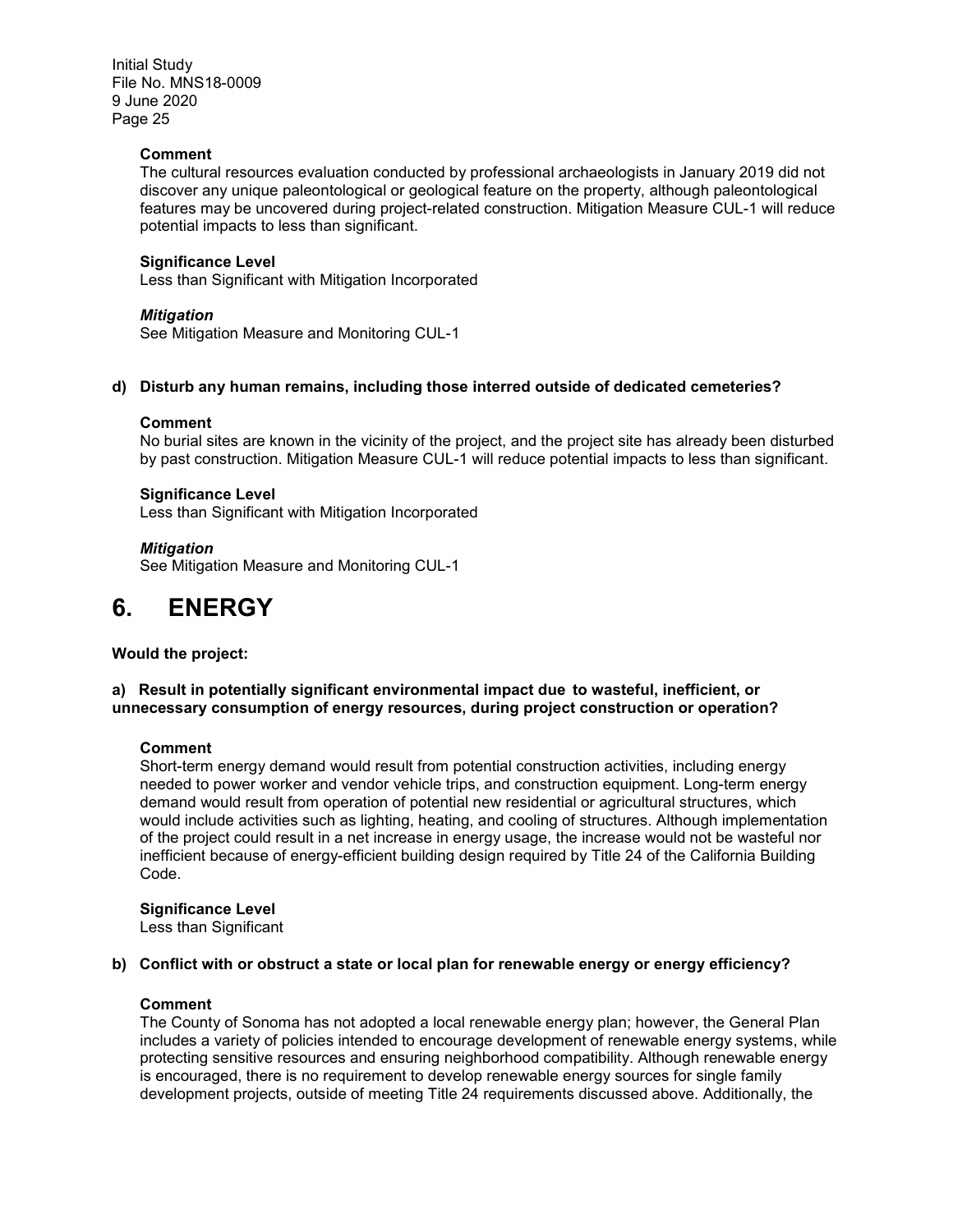> project is not located in an identified area designated for renewable energy productions nor would the project interfere with the installation of any renewable energy systems. Therefore, the project would not conflict with or obstruct with applicable State and local plans for promoting use of renewable energy and energy efficiency.

#### **Significance Level**

Less than Significant

# **7. GEOLOGY AND SOILS**

#### **Would the project:**

- **a) Directly or indirectly cause potential substantial adverse effects, including the risk of loss, injury, or death involving:**
	- **i. Rupture of a known earthquake fault, as delineated on the most recent Alquist-Priolo Earthquake Fault Zoning Map issued by the State Geologist for the area or based on other substantial evidence of a known fault? Refer to Division of Mines and Geology Special Publication 42.**

Existing geologic conditions that could affect new development are considered in this analysis. Impacts of the environment on the project are analyzed as a matter of County policy and not because such analysis is required by CEQA.

#### **Comment**

The project site is not within a fault hazard zone as delineated by the Alquist-Priolo fault maps<sup>[9](#page-25-0)</sup>.

#### **Significance Level**

Less than Significant

#### **ii. Strong seismic ground shaking?**

#### **Comment**

All of Sonoma County is subject to seismic shaking that would result from earthquakes along the San Andreas, Healdsburg-Rodgers Creek, and other faults. By applying geotechnical evaluation techniques and appropriate engineering practices, potential injury and damage from seismic activity can be diminished, thereby exposing fewer people and less property to the effects of a major damaging earthquake. The design and construction of new structures are subject to engineering standards of the California Building Code (CBC), which take into account soil properties, seismic shaking and foundation type. Standard conditions of approval require that building permits be obtained for all construction and that the project meet all standard seismic and soil test/compaction requirements.

Grading permits are required for all project related construction prior to commencement of ground disturbance and therefore, any required earthwork, grading, trenching, backfilling or compaction operations will be done in accordance with the County Subdivision Ordinance (Chapter 25, Sonoma County Code) and erosion control provisions of the Drainage and Storm Water Management Ordinance (Chapter 11, Sonoma County Code and Building Ordinance (Chapter 7, Sonoma County Code).

<span id="page-25-0"></span>l <sup>9</sup> California Department of Conservation, "EQ Zapp: California Earthquake Hazards Zone Application", April 4, 2019, https://maps.conservation.ca.gov/cgs/EQZApp/app/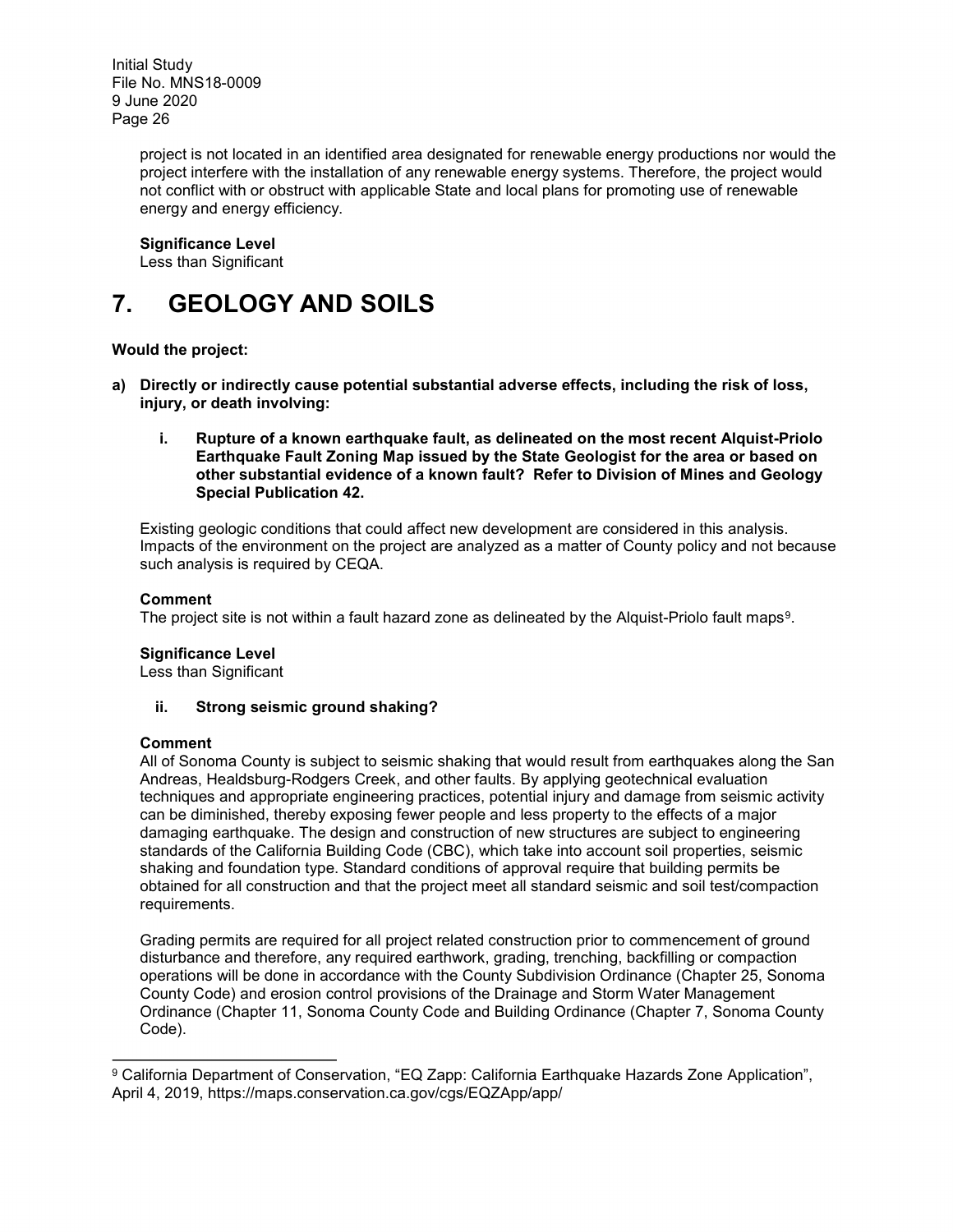> All project related construction activities are required to comply with the California Building Code regulations for seismic safety (i.e., reinforcing perimeter and/or load bearing walls, bracing parapets, etc.) as part of the permitting process. Construction plans shall be subject to review and approval of Permit Sonoma prior to the issuance of a building permit. All work shall be subject to inspection by PRMD and must conform to all applicable code requirements and approved improvement plans prior to the issuance of a certificate of occupancy.

Based on this uniformly applied regulatory process, the project would not expose people to substantial risk of injury from seismic shaking, and the potential impact is less than significant.

#### **Significance Level**

Less than Significant

#### **iii. Seismic-related ground failure, including liquefaction?**

#### **Comment**

Strong ground shaking can result in liquefaction, the sudden loss of shear strength in saturated sandy material, resulting in ground failure. The project site is located in a Liquefaction Hazard Area of very low susceptibility. All new structures are subject to engineering standards of the California Building Code. Because of the project area's low susceptibility to liquefaction and permitting standards required for all construction activities, potential impacts are less than significant.

#### **Significance Level**

Less than Significant

#### **iv. Landslides?**

#### **Comment**

Steep slopes characterize much of Sonoma County, particularly the northern and eastern portion of the County. Where these areas are underlain by weak or unconsolidated earth materials landslides are a hazard. According to the Sonoma County Hazard Mitigation Plan Landslide Hazard Areas map (Figure 8.11) the project site is partially located in an area highly susceptible to landslides. However, the site is not significantly steep with very limited localized landslide potential. All structures are required to meet building permit requirements, including seismic safety standards and soil test/compaction requirements. The design and construction of new structures are subject to engineering standards of the California Building Code (CBC), which take into account soil properties, seismic shaking and foundation type. Project conditions of approval require that building and grading permits be obtained for all construction and that the project meet all standard seismic and soil test/compaction requirements, therefore potential impacts from landslides are reduced to less than significant.

#### **Significance Level**

Less than Significant

#### **b) Result in substantial soil erosion or the loss of topsoil?**

#### **Comment**

Future project related construction could involve grading, cuts and fills which require the issuance of a grading permit. Improper grading, both during and post construction, has the potential to increase the volume of runoff from a site which could have adverse downstream flooding and further erosional impacts, and increase soil erosion on and off site which could adversely impact downstream water quality. Erosion and sediment control provisions of the Drainage and Storm Water Management Ordinance (Chapter 11, Sonoma County Code) and Building Ordinance (Chapter 7, Sonoma County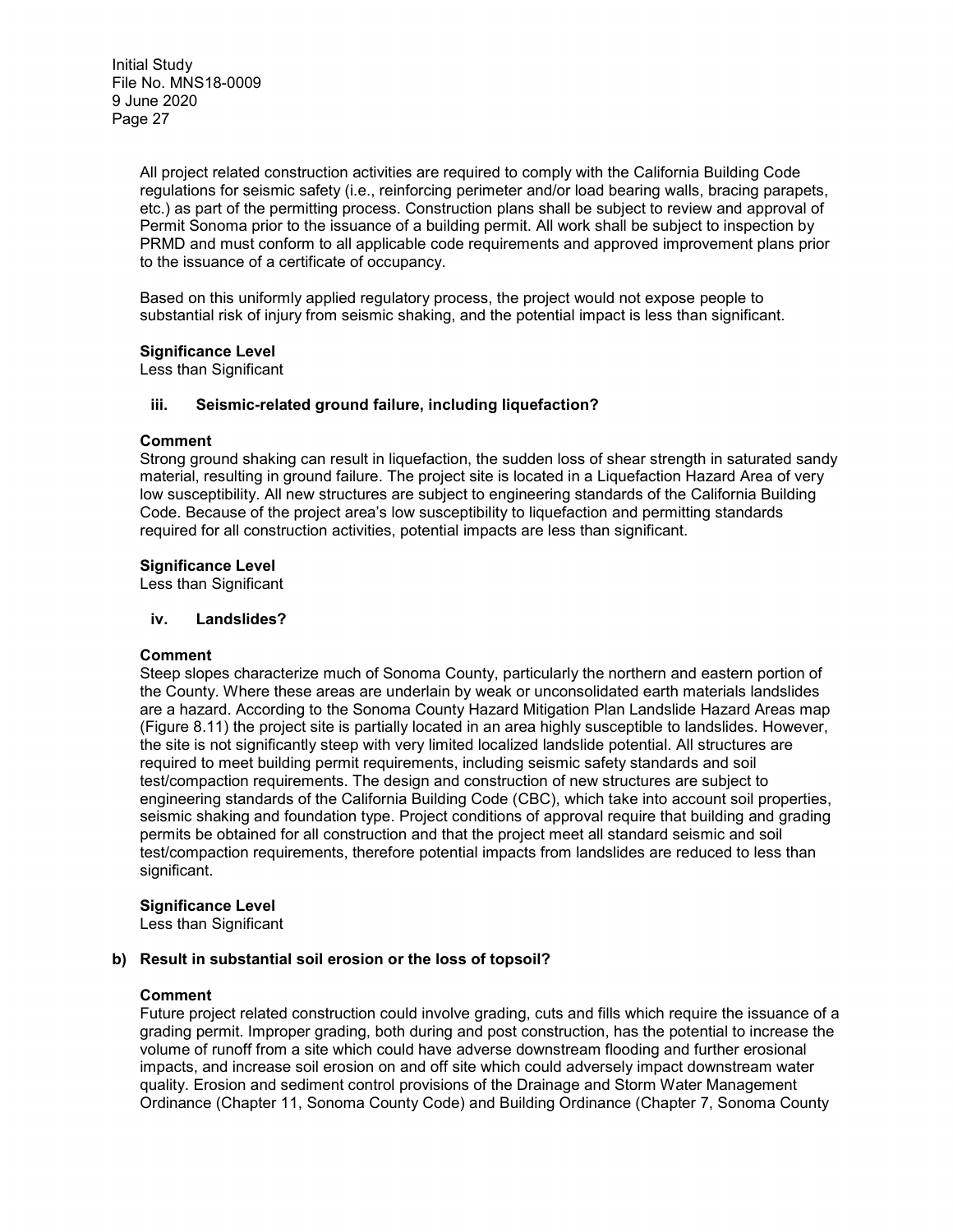> Code) requires implementation of flow control best management practices to reduce runoff. The Ordinance requires treatment of runoff from the two year storm event. Required inspection by Permit Sonoma staff insures that all grading and erosion control measures are constructed according to the approved plans. These ordinance requirements and adopted best management practices are specifically designed to maintain potential water quantity impacts at a less than significant level during and post construction.

In regard to water quality impacts, County grading ordinance design requirements, adopted County grading standards and best management practices (such as silt fencing, straw wattles, construction entrances to control soil discharges, primary and secondary containment areas for petroleum products, paints, lime and other materials of concern, etc.), mandated limitations on work in wet weather, and standard grading inspection requirements, are specifically designed to maintain potential water quality impacts at a less than significant level during project construction.

Issuance of a grading permit requires the applicant to prepare and conform to an erosion prevention/sediment control plan which clearly shows best management practices to be implemented, limits of disturbed areas, vegetated areas to be preserved, pertinent details, notes, and specifications to prevent damages and minimize adverse impacts to the environment. Tracking of soil or construction debris into the public right-of-way shall be prohibited. Runoff containing concrete waste or by-products shall not be allowed to drain to the storm drain system, waterway(s), or adjacent lands.

For post construction water quality impacts, adopted grading permit standards and best management practices require that storm water to be detained, infiltrated, or retained for later use. Other adopted water quality best management practices include storm water treatment devices based on filtering, settling or removing pollutants. These construction standards are specifically designed to maintain potential water quality grading impacts at a less than significant level post construction.

The County adopted grading ordinances and standards and related conditions of approval which enforce them are specific, and also require compliance with all standards and regulations adopted by the State and Regional Water Quality Control Board, such as the Standard Urban Stormwater Mitigation Plan (SUSMP) requirements, Low Impact Development and any other adopted best management practices. Therefore, no significant adverse soil erosion or related soil erosion water quality impacts are expected given the mandated conditions and standards that need to be met. See further discussion of related issues (such as maintenance of required post construction water quality facilities) refer to the Hydrology and Water Quality.

#### **Significance Level**

Less than Significant

#### **c) Be located on a geologic unit or soil that is unstable, or that would become unstable as a result of the project, and potentially result in on- or off-site landslide, lateral spreading, subsidence, liquefaction or collapse?**

#### **Comment**

The project site is subject to seismic shaking and other geologic hazards as described in item 6.a.ii, iii, and iv, above. However, site specific geologic investigation will be conducted through the site development permitting process, which require construction techniques that account for site specific conditions.

#### **Significance Level**

Less than Significant

**d) Be located on expansive soil, as defined in Table 18-1-B of the Uniform Building Code (1994), creating substantial direct or indirect risks to life or property?**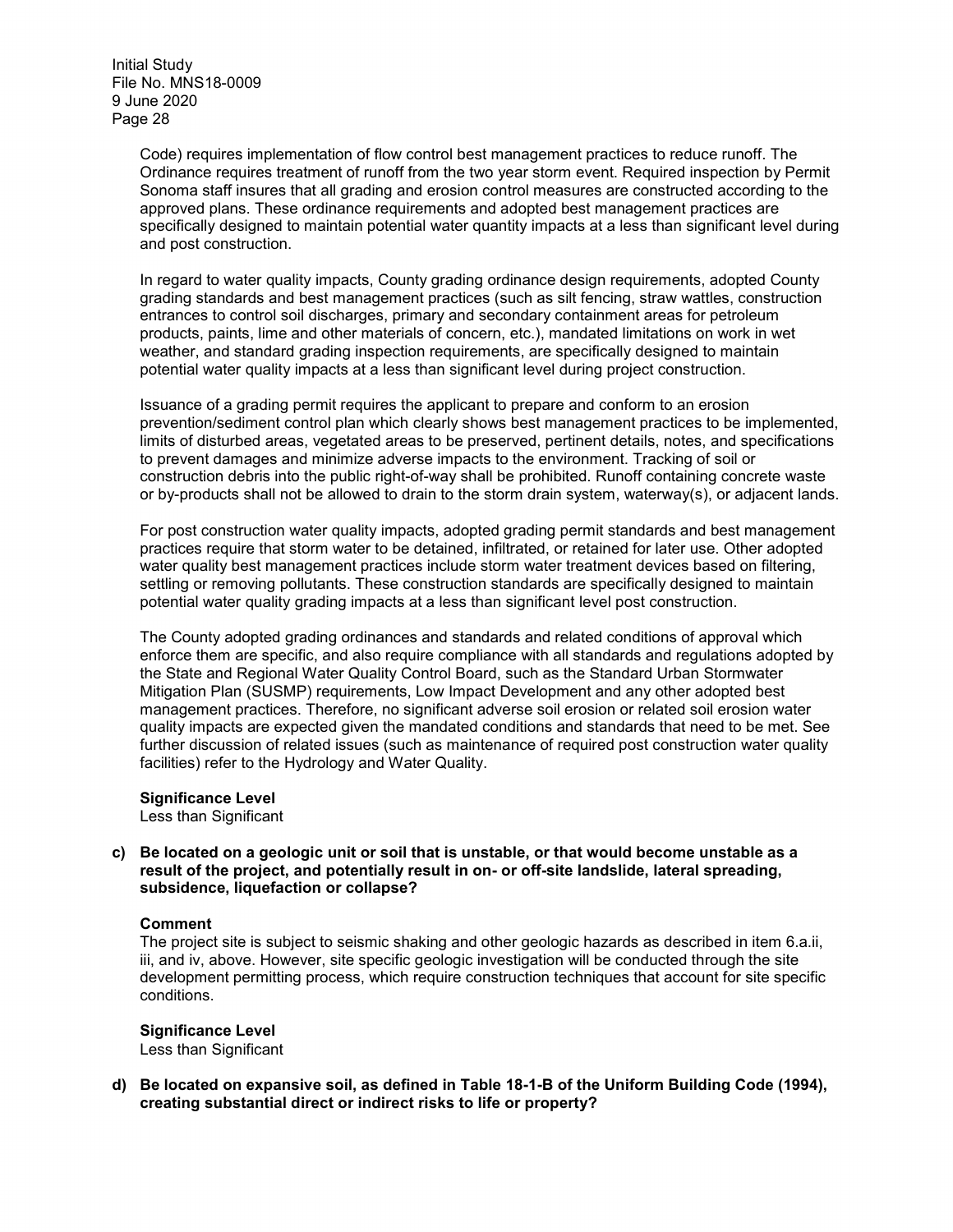#### **Comment**

Table 18-1-B of the Uniform Building Code is an index of the relative expansive characteristics of soil as determined through laboratory testing. According to the National Resources Conservation Service, soils on the project site where new construction would occur consist of Steinbeck loam 2 to 9% and 9 to 15% slopes. This soil type has a low shrink-swell potential and is not considered an expansive soil. However, on site soils have not been tested for their expansive characteristics. As stated above, new structures are subject to engineering standards of the California Building Code, including standard seismic and soil test/compaction requirements. Therefore, the potential building failure impact related to expansive soils would be less than significant.

#### **Significance Level**

Less than Significant

#### **e) Have soils incapable of adequately supporting the use of septic tanks or alternative waste water disposal systems where sewers are not available for the disposal of waste water?**

#### **Comment**

Preliminary documentation provided by the applicant and reviewed by the Permit Sonoma Project Review Health Specialist indicates that the soils on site could support a septic system and the required expansion area for each proposed lot.

#### **Significance Level**

Less than Significant Impact

### **8. GREENHOUSE GAS EMISSIONS**

#### **Would the project:**

**a) Generate greenhouse gas emissions, either directly or indirectly, that may have a significant impact on the environment?**

#### **Comment**

A Climate Action 2020 Plan was developed by the Sonoma County Regional Climate Plan Authority (RCPA) in 2016 but was unable to be formally adopted due to litigation. The Sonoma County Board of Supervisors adopted a Climate Change Action Resolution on May 8, 2018 which acknowledged the Climate Action 2020 Plan and resolved to "…work towards the RCPA's countywide target to reduce GHG emissions by 40% below 1990 levels by 2030 and 80% below 1990 levels by 2050" as well as adopting twenty goals for reducing GHG emissions including increasing carbon sequestration, increasing renewable energy use, and reducing emissions from the consumption of goods and services<sup>[10](#page-28-0)</sup>. The Bay Area Air Quality Management District (BAAQMD) has published greenhouse gas significance thresholds for use by local governments in the report titled *California Environmental Quality Act Air Quality Guidelines May 2017.* For projects other than stationary sources, the greenhouse gas significance threshold is 1,100 metric tons per year (equivalent to approximately 60 single-family dwelling units).

The proposed project could result in the construction of three single family dwelling units and three accessory dwelling units, which would not exceed the 1,100 MT of CO2e/year threshold of significance.

county.granicus.com/MetaViewer.php?view\_id=2&clip\_id=784&meta\_id=242232

<span id="page-28-0"></span>l <sup>10</sup> Permit and Resource Management Department, "Climate Change Action Resolution", County of Sonoma, May 8, 2018, http://sonoma-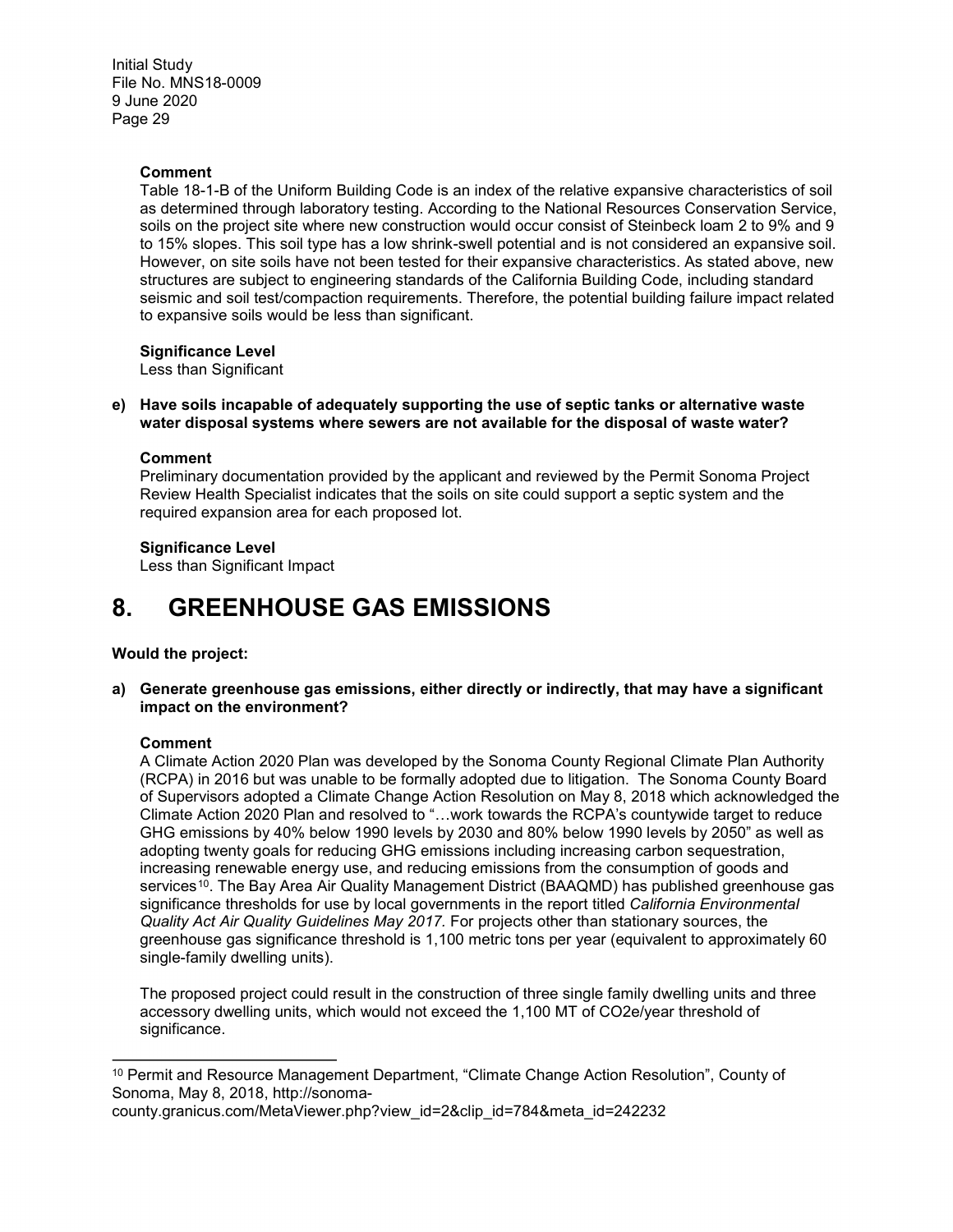> **Significance Level**  Less than Significant Impact

**b) Conflict with an applicable plan, policy or regulation adopted for the purpose of reducing the emissions of greenhouse gases?**

#### **Comment**

The proposed project will not conflict with a plan or policy regarding greenhouse gas emissions. See response to 8(a) above.

**Significance Level** Less than Significant

# **9. HAZARDS AND HAZARDOUS MATERIALS**

#### **Would the project:**

**a) Create a significant hazard to the public or the environment through the routine transport, use, or disposal of hazardous materials?**

#### **Comment**

The project proposes to subdivide a single parcel of land into three. The routine use and transport of substantial quantities of hazardous materials will not result from subdivision or subsequent development of the parcels. Any subsequent development on the site would necessitate a building permit that would require minimization measures to alleviate the risk of hazardous materials used during construction.

#### **Significance Level**

Less than Significant

**b) Create a significant hazard to the public or the environment through reasonably foreseeable upset and accident conditions involving the release of hazardous materials into the environment?**

#### **Comment**

Subsequent development of the three parcels may involve intermittent and small amounts of potentially hazardous materials such as fuel, lubricants, and cleaning materials during construction. Proper use of materials in accordance with local, state, and federal requirements, and as required by site development permits, will minimize the potential for accidental releases or emissions from hazardous materials. This will assure that the risks of the project impacting the human or biological environment will be reduced to a less than significant level.

#### **Significance Level**

Less than Significant

**c) Emit hazardous emissions or handle hazardous or acutely hazardous materials, substances, or waste within one-quarter mile of an existing or proposed school?**

#### **Comment**

The project does not involve the use or transport of hazardous materials and the site is more than a mile from any existing or proposed school.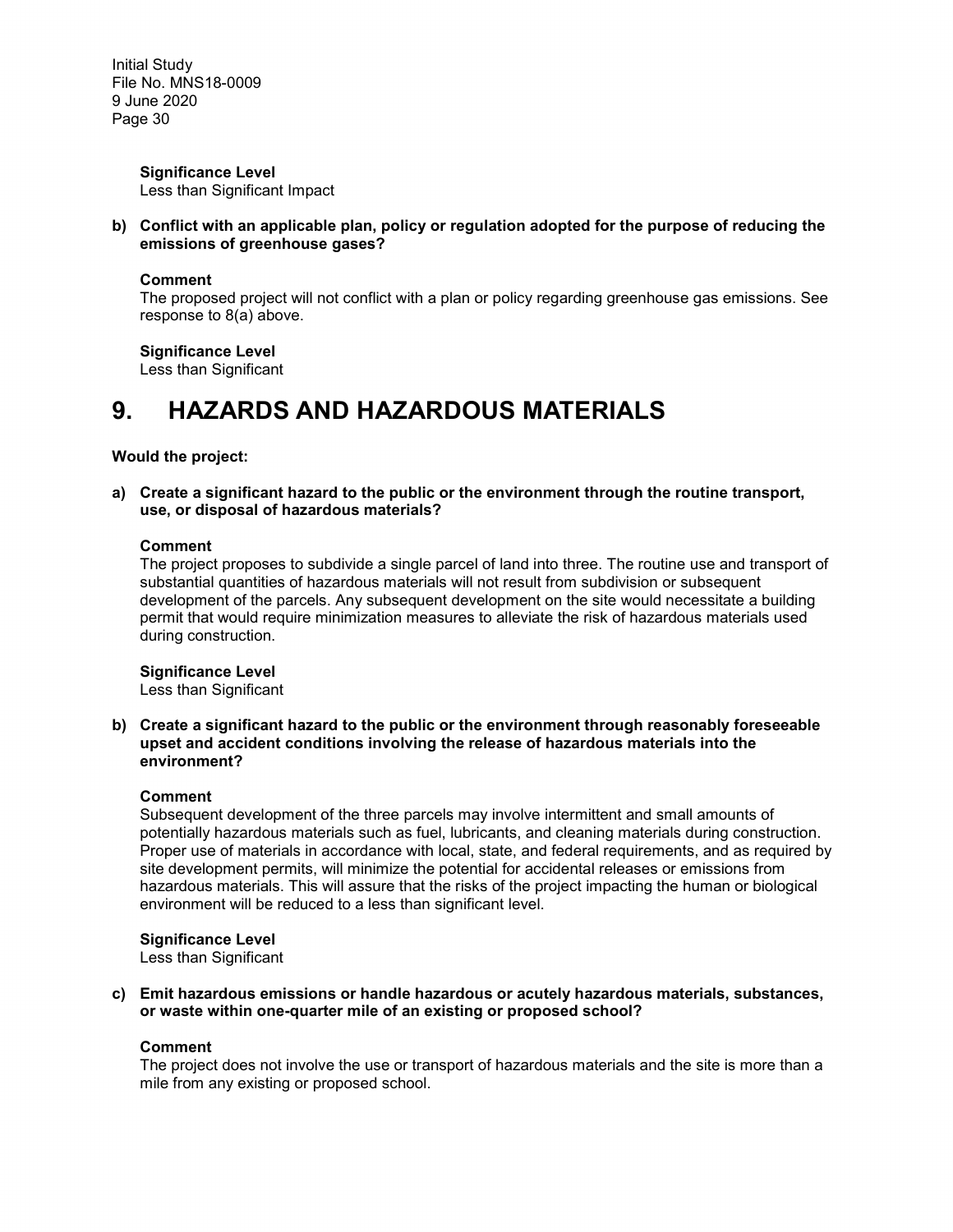#### **Significance Level**

Less than Significant

**d) Be located on a site which is included on a list of hazardous materials sites compiled pursuant to Government Code Section 65962.5 and, as a result, would it create a significant hazard to the public or the environment?**

#### **Comment**

There are no known hazardous materials sites within or adjacent to the project limits, based on a review of the following databases on October 24, 2019:

- 1. The State Water Resources Control Board Geotracker database<sup>11</sup>,
- 2. The Department of Toxic Substances Control EnviroStor database<sup>[12](#page-30-1)</sup> (formerly known as Calsites), and
- 3. The Calrecycle Solid Waste Information System (SWIS)<sup>13</sup>.

The closest hazardous materials site on record is a LUST (Leaking Underground Storage Tank) cleanup site in located approximately 1.4 miles south east of the project site. The cleanup case is still open and in site assessment status as of 1/29/2018. Due to the distance between this site and the project site, no impacts are expected.

### **Significance Level**

No Impact

**e) For a project located within an airport land use plan or, where such a plan has not been adopted, within two miles of a public airport or public use airport, would the project result in a safety hazard or excessive noise for people residing or working in the project area?**

#### **Comment**

The project site is not within the Airport Referral Area as designated by the Sonoma County Comprehensive Airport Land Use Plan. The closest public use airport—Petaluma Municipal Airport is more than five miles away.

### **Significance Level**

No Impact

#### **f) Impair implementation of or physically interfere with an adopted emergency response plan or emergency evacuation plan?**

#### **Comment**

l

The project would not impair implementation of, or physically interfere with the County's adopted emergency operations plan. There is no separate emergency evacuation plan for the County. Subsequent residential development of the proposed three parcels would not change existing circulation patterns significantly, would not generate substantial new traffic, and therefore would have no effect on emergency response routes.

#### **Significance Level**

<span id="page-30-0"></span><sup>11</sup> State Water Resources Control Board Geotracker, "Geotracker", State of California, Accessed October 24, 2019, https://geotracker.waterboards.ca.gov/

<span id="page-30-1"></span><sup>12</sup> Department of Toxic Substances Control Envirostor, "Envirostor", State of California, Accessed October 24, 2019, https://www.envirostor.dtsc.ca.gov/public/

<span id="page-30-2"></span><sup>13</sup> CalRecycle, "Solid Waste Information System", Accessed October 24, 2019,

https://www2.calrecycle.ca.gov/SWFacilities/Directory/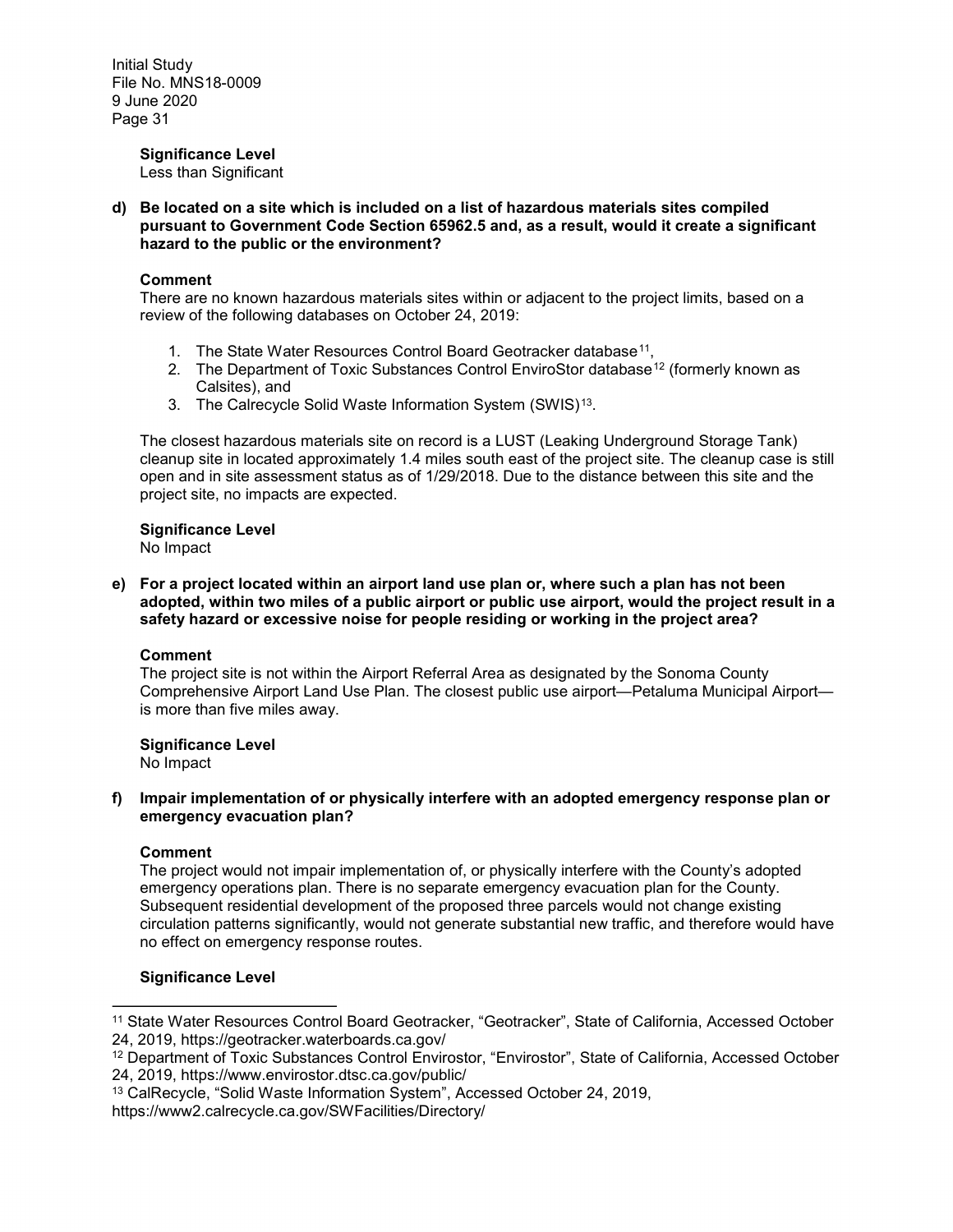No Impact

#### **g) Expose people or structures, either directly or indirectly, to a significant risk of loss, injury or death involving wildland fires?**

#### **Comment**

According to the Wildland Fire Hazard Area map (Figure PS-1g) in the Sonoma County General Plan, the project site is located in a State Responsibility Area (SRA) and is designated as a Moderate Fire Hazard Severity Zone. Moderate Zones are generally located in grasslands and valleys, away from significant forested or chaparral wildland vegetation, as is the case with the project site. The site is approximately 200 feet above mean sea level and contain gentle slopes ranging from 10-16%. Strong north-east "Santa Ana" winds, typical in Sonoma County, can increase the severity of wildland fire in the fall months. During fire season, gradient winds are generally out of the south/southwest at 5-10 mph, strengthening to 10-15 mph in the late afternoon. These prevailing wind conditions are not unique to the project site.

All construction projects must comply with County Fire Safe Standards (Sonoma County Municipal Code Chapter 13), including but not limited to, installing fire sprinklers in buildings, providing emergency vehicle access, and maintaining a dedicated fire-fighting water supply on-site. Other code-required fire safe standards relate to fuel modification, defensible space, road naming, and addressing. In addition, because the project is within an SRA, all future construction onsite will need to comply with State Fire Code standards, which among other items require maintaining and managing vegetation and fuels around buildings and structures.

Application of County and State fire safe standards reduces the project's potential to expose people or structures to a significant risk of loss, injury or death involving wildland fires to a less than significant level.

#### **Significance Level**

Less than Significant

## **10. HYDROLOGY AND WATER QUALITY**

#### **Would the project:**

#### **a) Violate any water quality standards or waste discharge requirements or otherwise substantially degrade surface or groundwater quality?**

#### **Comment**

The proposed subdivision could result in the grading of roads and the placement of building pads that could disturb soil and affect the quantity and/or quality of stormwater runoff.

A construction project disturbing one or more acres of soil is required to obtain coverage under the State Water Resources Control Board (SWRCB) Construction General Permit Order 2009-0009- DWQ for Discharges of Storm Water Runoff Associated with Construction Activity<sup>[14](#page-31-0)</sup>. Construction activities subject to this permit include clearing, grading, stockpiling, excavation, and reconstruction of existing facilities involving removal and replacement. The General Permit requires submittal of a Notice of Intent (NOI) package, and development and implementation of a Storm Water Pollution

<span id="page-31-0"></span>l <sup>14</sup> State Water Resources Control Board, "2009-0009-DWQ CONSTRUCTION GENERAL PERMIT", California Environmental Protection Agency, September 26, 2018,

https://www.waterboards.ca.gov/water\_issues/programs/stormwater/constpermits.shtml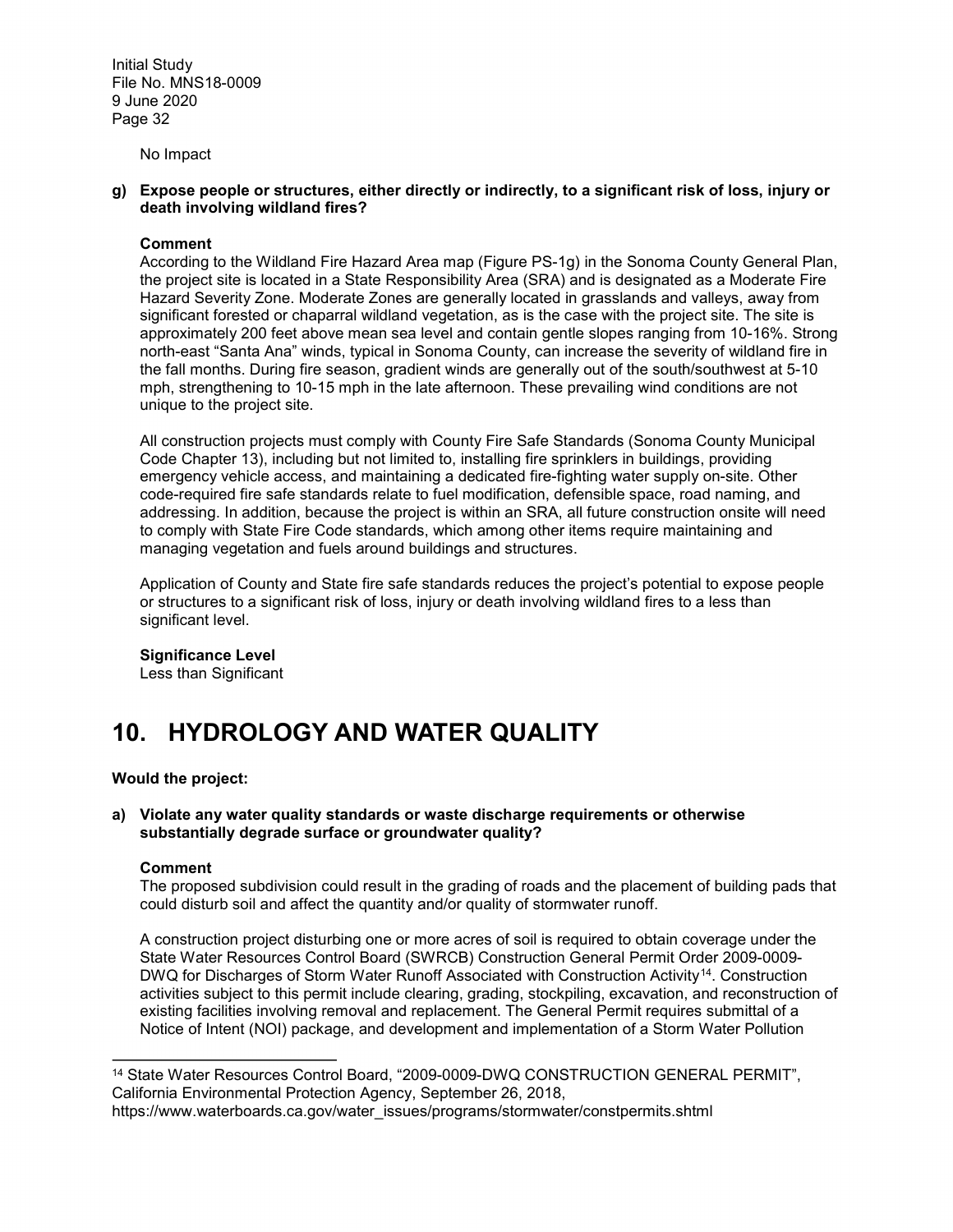> Prevention Plan (SWPPP) which, in addition to other requirements, must include Best Management Practices (BMPs) to protect the quality of stormwater runoff.

At the time of proposed construction, Sonoma County also requires project applicants to prepare a grading and drainage plan (Erosion Prevention and Sediment Control Plan) in conformance with Chapter 11 (Construction Grading and Drainage Ordinance) and Chapter 11A (Storm Water Quality Ordinance) of the Sonoma County Code and the Sonoma County Storm Water Low Impact Development Guide, all of which include performance standards and Best Management Practices for pre-construction, construction, and post-construction to prevent and/or minimize the discharge of pollutants, including sediment, from the project site. Required inspections by Permit Sonoma staff insure that all grading and erosion control measures are constructed according to the approved plans.

All of the above requirements and adopted best management practices are specifically designed to maintain potential water quality impacts at a less than significant level during and post construction.

#### **Significance Level**

Less than Significant

#### **b) Substantially decrease groundwater supplies or interfere substantially with groundwater recharge such that the project may impede sustainable groundwater management of the basin?**

#### **Comment**

 $\overline{a}$ 

The project site is located within the Wilson Grove Formation Highlands groundwater basin, which is not a priority groundwater basin as designated by the Department of Water Resources in accordance with the Sustainable Groundwater Management Act. The County uses a four-tier classification system to indicate general area of groundwater availability: Class 1 = Major Ground Water Basin, Class 2 = Major Natural Recharge Areas, Class 3 = Marginal Groundwater Availability and Class 4 = Low or Highly Variable Water Yield). The project site is located in Groundwater Availability Class 2. The project proposes two new wells to serve proposed parcels 1 and 3, which will be located on proposed parcel 2.

A hydrogeologic study was not required by Permit Sonoma Policy 8-1-14[15](#page-32-0) or General Plan Policy WR-2e. Public comment received in relation to this project indicated that the area may face groundwater supply limitations, therefore a hydrogeologic report was prepared by EBA Engineering<sup>16</sup>. The report, dated April 24, 2019, followed the requirements of Permit Sonoma Policy 8-1-14, and was reviewed and supported by the department's hydrogeologist. The EBA Report estimated the project would result in up to 3.0 acre feet per year of increased groundwater pumping. The EBA Report presented data on nearby wells, a summary of the aquifer conditions, and recharge based off a water balance approach. Average annual recharge was estimated to be 53 acre feet. Future potential annual groundwater extraction under current zoning was estimated to be 28 acre feet, thus recharge is expected to be substantially greater than groundwater withdrawals.

Well pump test data is commonly used to characterize project aquifer properties, verify adequate water supply for the project, and assess potential impacts to neighboring wells. A well pump test was conducted on one of the existing wells onsite by Jerry & Dons Yager Pump and Well on October 16, 2018 for a duration of 8 hours. The 8 hour test recorded a static water level at 74 feet, a yield of 11.5 gpm and total drawdown of 173.4 feet, with a specific capacity for the well of 0.0655 gpm per foot of

<span id="page-32-0"></span><sup>15</sup> Potter, Sandi, "Policy 8-1-14 Procedures for Groundwater Analysis and Hydrogeologic Reports", Permit and Resource Management Department, February 23, 2017

<span id="page-32-1"></span><sup>16</sup> Earnshaw, Mathew J., and Ian Penn, "HYDROGEOLOGIC REPORT FOR GENERAL PLAN POLICY WR-2E, 2890 Middle Two Rock Road, Petaluma, California, Sonoma County, APN 021-160-006", EBA Engineering, April 24, 2019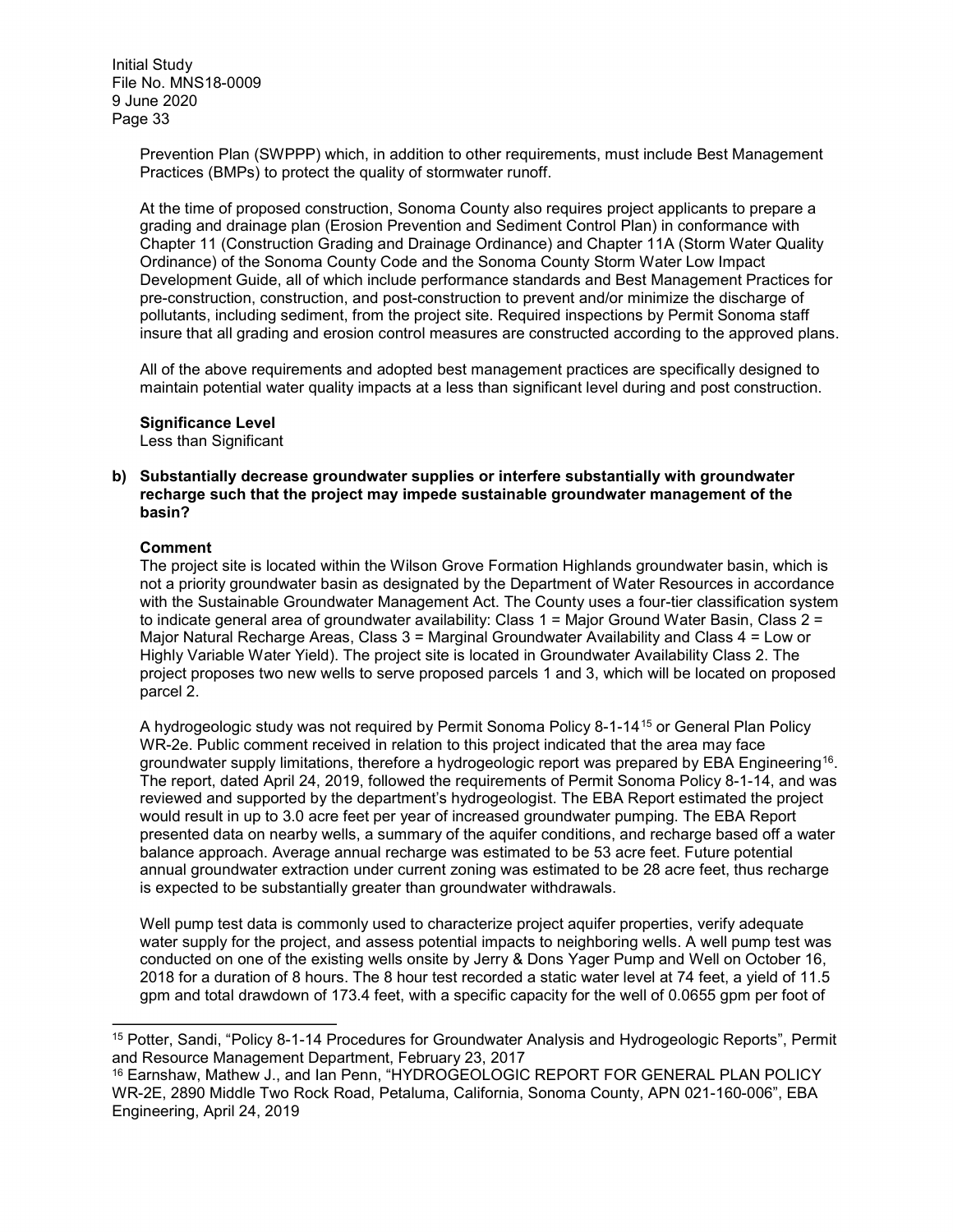drawdown. The well yield and specific capacity are consistent with values typical of the Wilson Grove Formation, which is generally considered a productive aquifer system suitable for residential and limited agricultural development.

Well completion reports of the project well and wells on neighboring parcels also record vields and geology consistent with the Wilson Grove.

Potential drawdown at the nearest located neighboring well, 120 feet from the project well, would be about 1.0 feet. This level of drawdown was characterized as small. The nearest waterway is 1,200 feet from the project well and is thought to be outside the wells potential zone of influence.

The EBA Report concluded there is little potential to negatively impact groundwater supply, groundwater levels in neighboring wells, and surface waters. The proposed project would therefore have a less than significant impact on groundwater supplies or recharge.

#### **Significance Level**

Less than Significant

- **c) Substantially alter the existing drainage pattern of the site or area, including through the alteration of the course of a stream or river or through the addition of impervious surfaces, in a manner which:**
	- **i. would result in substantial erosion or siltation on- or off-site?**

#### **Comment**

There are no blue line streams on the site. Site drainage occurs by overland flow east generally and into the ephemeral drainage that bisects the project site and connects to an unidentified USGS blueline stream approximately 1000 feet east.

Construction of potential new residential and agricultural structures as a result of this project would likely involve cuts, fills, and other grading. Unregulated grading during construction has the potential to increase soil erosion from a site, which could cause downstream flooding and further erosion, which could adversely impact downstream water quality. Construction grading activities shall be in compliance with performance standards in the Sonoma County Grading and Drainage Ordinance. The ordinance and adopted construction site Best Management Practices (BMPs) require installation of adequate erosion prevention and sediment control management practices. These ordinance requirements and BMPs are specifically designed to maintain water quantity and ensure erosion and siltation impacts are less than significant level during and post construction.

See section 7(b) for further discussion.

#### **Significance Level**

Less than Significant

#### **ii. substantially increase the rate or amount of surface runoff in a manner which would result in flooding on- or offsite;**

#### **Comment**

The project is likely to result in an increase in the amount of impervious surface area on the project site due to the construction of future residential or agricultural structures.

Prior to grading or building permit issuance, construction details for all post-construction storm water Best Management Practices (BMPs) shall be submitted for review and approval by the Grading & Storm Water Section of Permit Sonoma. Post-construction storm water BMPs must be installed per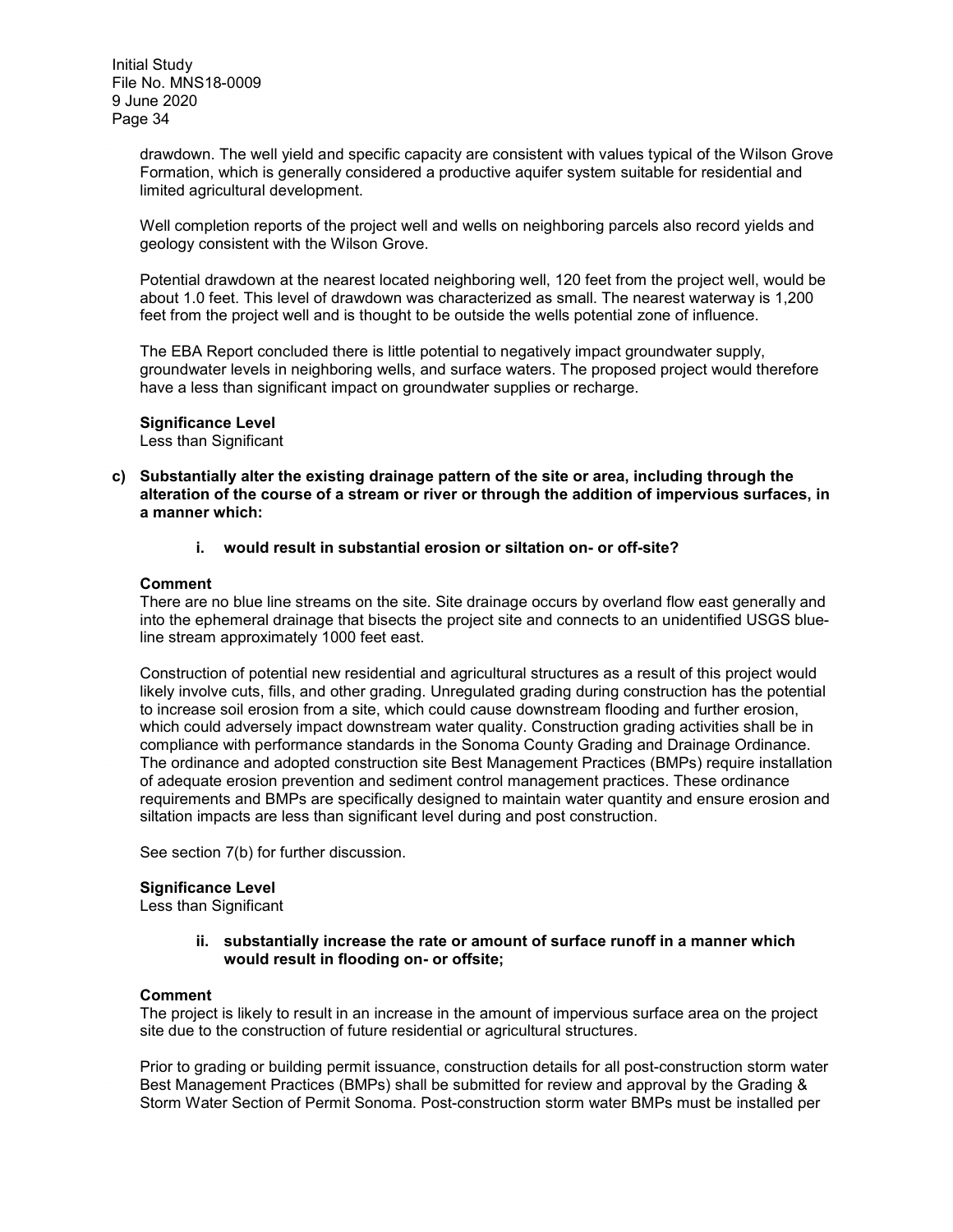> approved plans and specifications, and working properly prior to finalizing the grading or building permits. They shall be designed and installed pursuant to the adopted Sonoma County Best Management Practice Guide. BMPs would prevent the alteration of site drainage, or increase in surface runoff and avoid flooding. Project Low Impact Development techniques would include limiting impervious surfaces, dispersing development over larger areas, and creation of storm water detainment areas. Post construction storm water BMPs include filtering, settling, or removing pollutants. Through standard permitting requirements, potential flooding impacts are reduced to a less than significant level.

#### **Significance Level**

Less than Significant

**iii. create or contribute runoff water which would exceed the capacity of existing or planned stormwater drainage systems or provide substantial additional sources of polluted runoff; or**

#### **Comment**

Standard grading and building permit requirements will reduce potential runoff impacts to a less than significant level as discussed in Section 7(b), 10(a), and 10(c)(i) and (ii).

#### **Significance Level**

Less than Significant

#### **iv. impede or redirect flood flows?**

#### **Comment**

The site is not located in a 100-year flood plain where construction of new structures could impede or redirect flood flows.

#### **Significance Level**

Less than Significant

#### **d) In flood hazard, tsunami, or seiche zones, risk release of pollutants due to project inundation?**

#### **Comment**

The project site is not located in an area subject to seiche or tsunami, and according to Figure PS-1e of the General Plan, the project site is outside of the 100-year Flood Hazard Area.

**Significance Level**  No Impact

#### **e) Conflict with or obstruct implementation of a water quality control plan or sustainable groundwater management plan?**

#### **Comment**

The project is subject to Chapter 11 (Construction Grading and Drainage Ordinance) and Chapter 11A (Storm Water Quality Ordinance) of the Sonoma County Code and the Sonoma County Storm Water Low Impact Development Guide, all of which include performance standards and Best Management Practices for pre-construction, construction, and post-construction to prevent and/or minimize the discharge of pollutants, including sediment, from the project site. The site is not located in a priority groundwater basin. The project will not impede or conflict with implementation of the Sonoma County Storm Water Low Impact Development Guidelines or the goals of the Sustainable Groundwater Management Act, as discussed in Sections 7(b), and 10(a) through (d).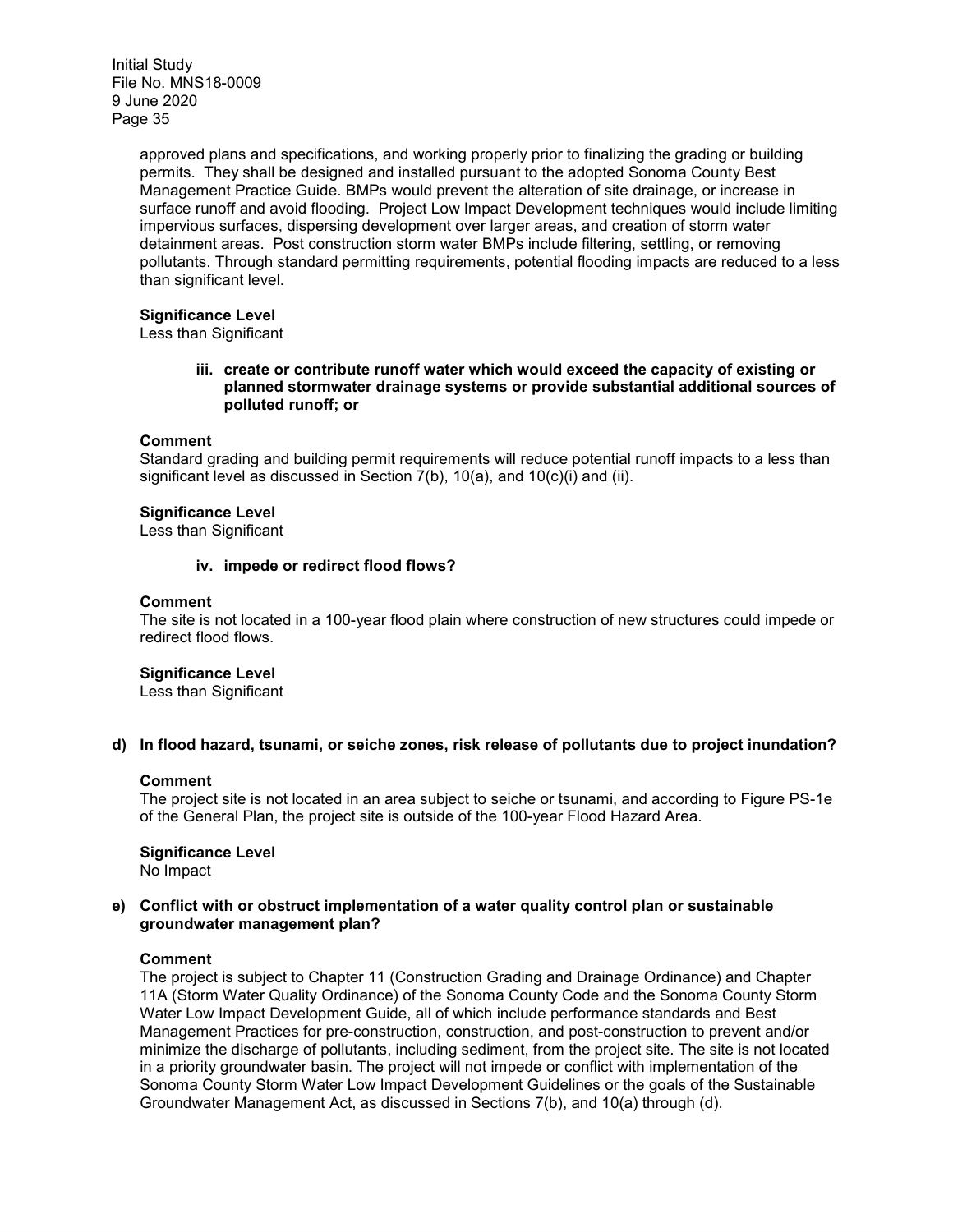> **Significance Level**  Less than Significant

# **11. LAND USE AND PLANNING**

#### **Would the project:**

#### **a) Physically divide an established community?**

#### **Comment**

The project would not physically divide a community. The project would not involve construction of a physical structure (such as a major transportation facility) or removal of a primary access route (such as a road or bridge) that would impair mobility within an established community or between a community and outlying areas. No impact would occur.

#### **Significance Level**

No Impact

**b) Cause a significant environmental impact due to a conflict with any land use plan, policy, or regulation adopted for the purpose of avoiding or mitigating an environmental effect?**

#### **Comment**

The General Plan Land Use Designation is Rural Residential with a 3-acre density and the Zoning District is Agriculture and Residential with a 3-acre per dwelling unit density. The project is also located within the West Petaluma Area Plan.

By implementing the mitigation measures identified in this document, the project would not conflict with any applicable land use plan adopted for the purpose of avoiding or mitigating an environmental effect, including in the Sonoma County General Plan and zoning ordinance.

**Significance Level**

No Impact

### **12. MINERAL RESOURCES**

#### **Would the project:**

**a) Result in the loss of availability of a known mineral resource that would be of value to the region and the residents of the state?**

#### **Comment**

Sonoma County has adopted the Aggregate Resources Management Plan that identifies aggregate resources of statewide or regional significance (areas classified as MRZ-2 by the State Geologist). The project site is not located within a known mineral resource deposit area, according to the Sonoma County Aggregate Resources Management Plan, as amended in 2010.

#### **Significance Level**

No Impact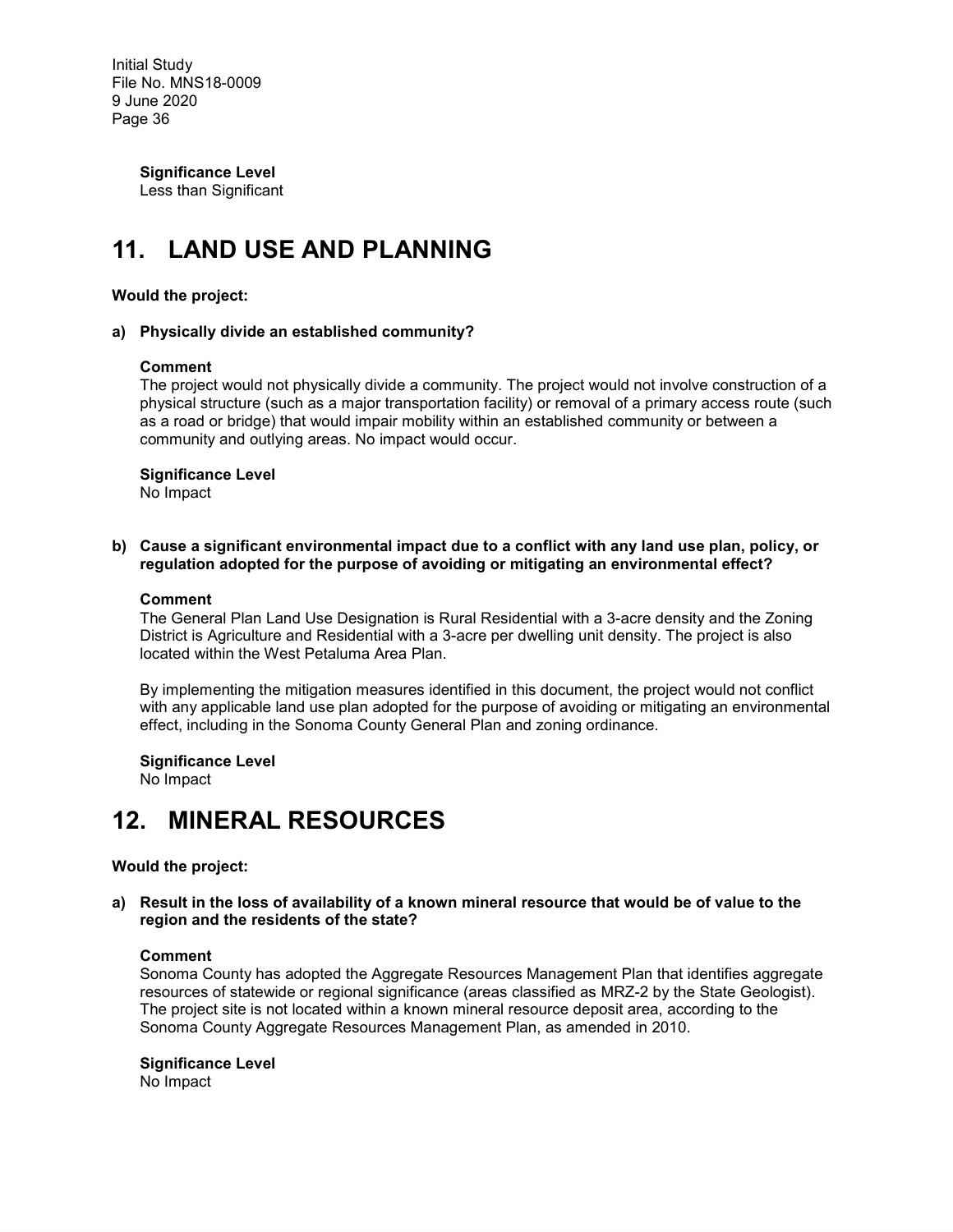**b) Result in the loss of availability of a locally-important mineral resource recovery site delineated on a local general plan, specific plan or other land use plan?**

#### **Comment**

The project site is not located within an area of locally-important mineral resource recovery site and the site is not zoned MR (Mineral Resources). No locally-important mineral resources are known to occur at the site.

#### **Significance Level**

No Impact

### **13. NOISE**

**Would the project:**

**a) Generation of a substantial temporary or permanent increase in ambient noise levels in the vicinity of the project in excess of standards established in the local general plan or noise ordinance, or applicable standards of other agencies?**

#### **Comment**

The Noise Element of the Sonoma County General Plan sets forth and requires standard compliance with noise related performance standards to regulate noise affecting residential and other sensitive receptors. The proposed project would result in a three parcel subdivision and likely the development of three single-family homes. Noise associated with single-family homes is expected to be similar to the noise levels experienced at the site prior to the demolition of the previously existing residences. No substantial permanent increase in ambient noise levels in the vicinity of the project is anticipated with the occupation of three single-family homes.

Short-term construction activities would periodically increase ambient noise levels at the project site and vicinity, and would subside once construction of the proposed project is completed. Mitigation Measure NOISE-1 would reduce the potential temporary noise impact to a less than significant level.

#### **Significance Level**

Less than Significant with Mitigation Incorporated

#### *Mitigation*

**Mitigation Measure NOISE-1:** NOTE ON MAP: All plans and specifications or construction plans shall include the following notes:

- a) All internal combustion engines used during construction of this project will be operated with mufflers that meet the requirements of the State Resources Code, and, where applicable, the Vehicle Code. Equipment shall be properly maintained and turned off when not in use.
- b) Except for actions taken to prevent an emergency, or to deal with an existing emergency, all construction activities shall be restricted to the hours of 7:00 a.m. and 7:00 p.m. (use this if no nearby receptors, or 5:00 pm if nearby receptors) on weekdays and 9:00 a.m. and 7:00 p.m. (same note as above) on weekends and holidays. If work outside the times specified above becomes necessary, the applicant shall notify the PRMD Project Review Division as soon as practical.
- s
- c) There will be no start up of machines nor equipment prior to 7:00 a.m, Monday through Friday or 9:00 am on weekends and holidays; no delivery of materials or equipment prior to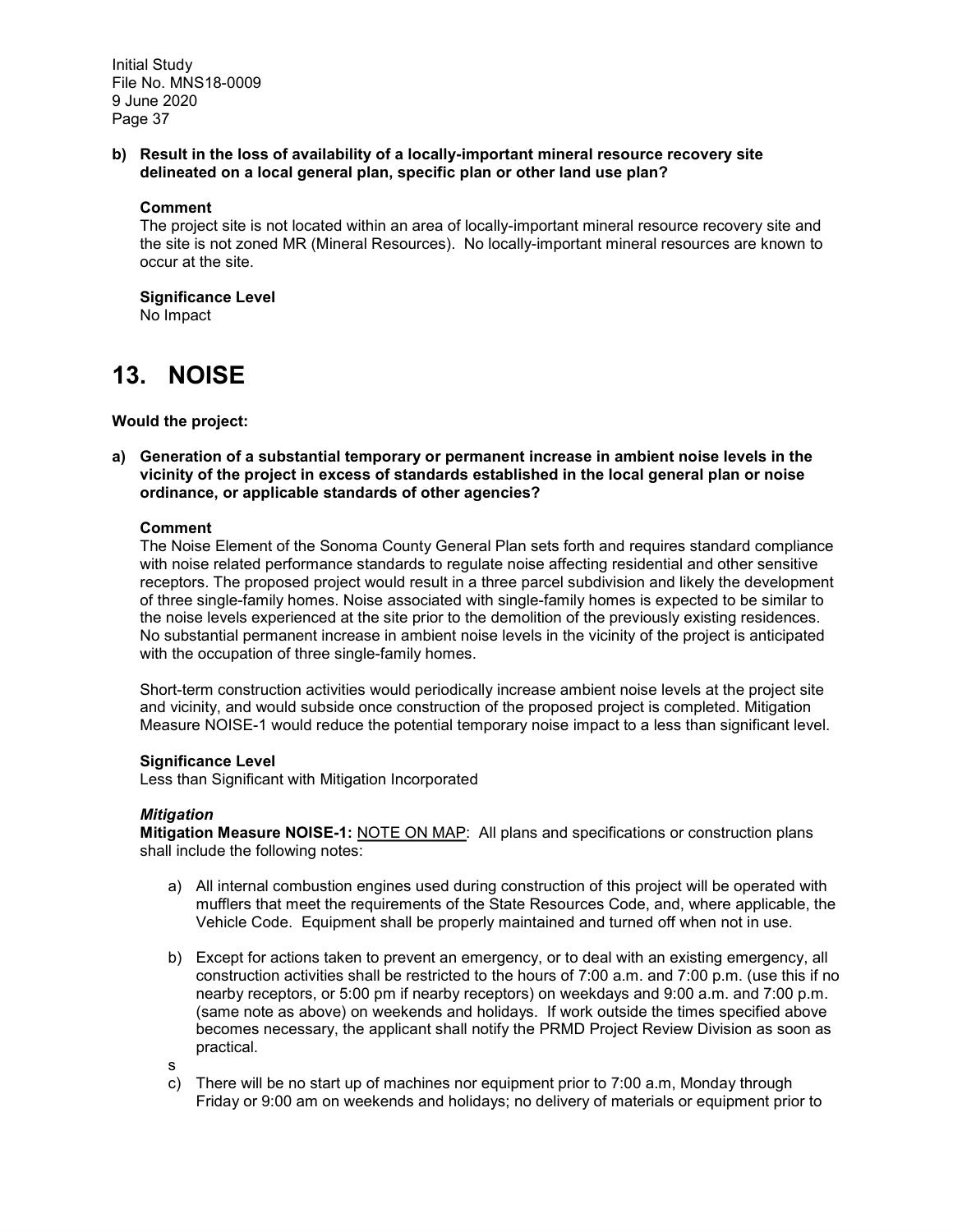7:00 a.m nor past 7:00 p.m, (same note as above) Monday through Friday or prior to 9:00 a.m. nor past 7:00 p.m. on weekends and holidays and no servicing of equipment past 7:00 p.m., Monday through Friday, or weekends and holidays. A sign(s) shall be posted on the site regarding the allowable hours of construction, and including the developer- and contractors mobile phone number for public contact 24 hours a day or during the hours outside of the restricted hours.

- d) Pile driving activities shall be limited to 7:30 a.m. to 7:00 p.m. weekdays only (same note as above).
- e) Construction maintenance, storage and staging areas for construction equipment shall avoid proximity to residential areas to the maximum extent practicable. Stationary construction equipment, such as compressors, mixers, etc., shall be placed away from residential areas and/or provided with acoustical shielding. Quiet construction equipment shall be used when possible.
- f) The developer shall designate a Project Manager with authority to implement the mitigation prior to issuance of a building/grading permit. The Project Managers 24-hour mobile phone number shall be conspicuously posted at the construction site. The Project Manager shall determine the cause of noise complaints (e.g. starting too early, faulty muffler, etc.) and shall take prompt action to correct the problem.

#### **Monitoring**

**Monitoring NOISE-1:** PRMD Project Review Division staff shall ensure the Note is on the Map prior to recordation, and that the measures are listed on all site alteration, grading, building or improvement plans, prior to issuance of grading or building permits. PRMD staff shall inspect the site prior to construction to assure that the signs are in place and the applicable phone numbers are correct. Any noise complaints will be investigated by PRMD staff. If violations are found, PRMD shall seek voluntary compliance from the permit holder, or may require a noise consultant to evaluate the problem and recommend corrective actions, and thereafter may initiate an enforcement action and/or revocation or modification proceedings, as appropriate.

#### **b) Generation of excessive groundborne vibration or groundborne noise levels?**

#### **Comment**

The project includes construction activities that may generate minor ground borne vibration and noise. These levels would not be significant because they would be short-term and temporary, and would be limited to daytime hours. There are no other activities or uses associated with the project that would expose persons to or generate excessive ground borne vibration or ground borne noise levels.

**Significance Level**

Less than Significant

**c) For a project located within the vicinity of a private airstrip or an airport land use plan or, where such a plan has not been adopted, within two miles of a public airport or public use airport, would the project expose people residing or working in the project area to excessive noise levels?**

#### **Comment**

There are no known private airstrips within the project area and people residing or working in the project area would not be exposed to excessive noise.

#### **Significance Level**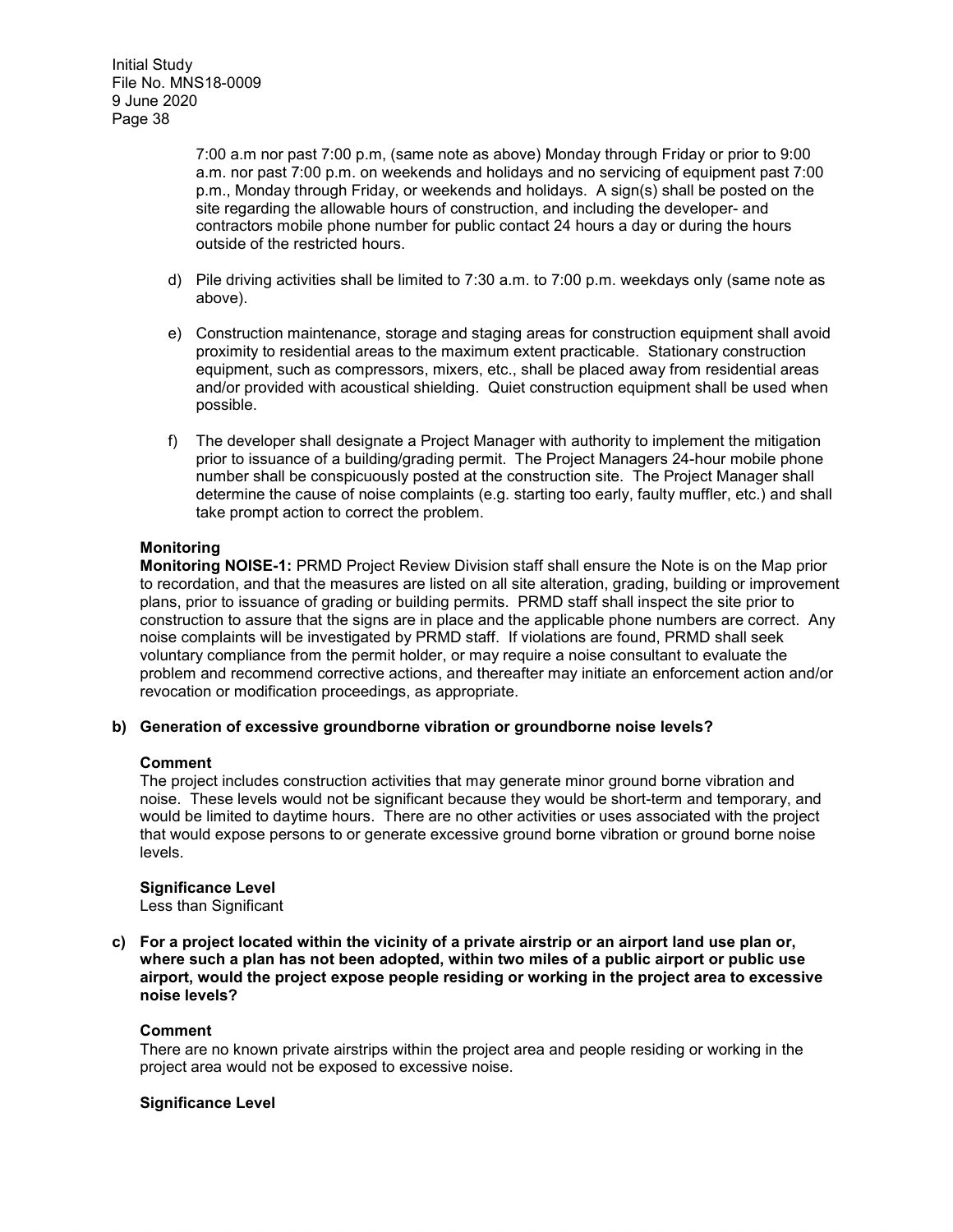No Impact

# **14. POPULATION AND HOUSING**

**Would the project:**

**a) Induce substantial unplanned population growth in an area, either directly (for example, by proposing new homes and businesses) or indirectly (for example, through extension of roads or other infrastructure)?** 

#### **Comment**

The project parcel's density currently allows for three residences and one accessory dwelling unit. The project would create two additional parcels, each of which would be permitted one residence and one accessory dwelling unit. At build out, the difference between existing and proposed conditions is two additional accessory dwelling units, which is not substantial. The project's impact on population growth is less than significant.

#### **Significance Level**

Less than Significant

**b) Displace substantial numbers of existing people or housing, necessitating the construction of replacement housing elsewhere?**

#### **Comment**

There are no existing residences on the property currently that would be displaced by the project.

**Significance Level** No Impact

## **15. PUBLIC SERVICES**

**Would the project:**

- **a) Would the project result in substantial adverse physical impacts associated with the provision of new or physically altered governmental facilities, need for new or physically altered governmental facilities, the construction of which could cause significant environmental impacts, in order to maintain acceptable service ratios, response times or other performance objectives for any of the public services:**
	- **i. Fire protection?**

#### **Comment**

The addition of two accessory dwelling units, as discussed in Section 14(a) would not require or facilitate the provision of new public facilities or services that could result in substantial adverse physical impacts. Further, any impacts associated with population growth because of the assigned density of the parcel would have been examined at the time of the designation.

The Wilmar Fire Protection District will continue to serve this area. There will be no increased need for fire protection resulting from the project. Sonoma County Code requires that all new development meet Fire Safe Standards (Chapter 13), which includes fire protection methods such as sprinklers in buildings, alarm systems, extinguishers, vegetation management, hazardous materials management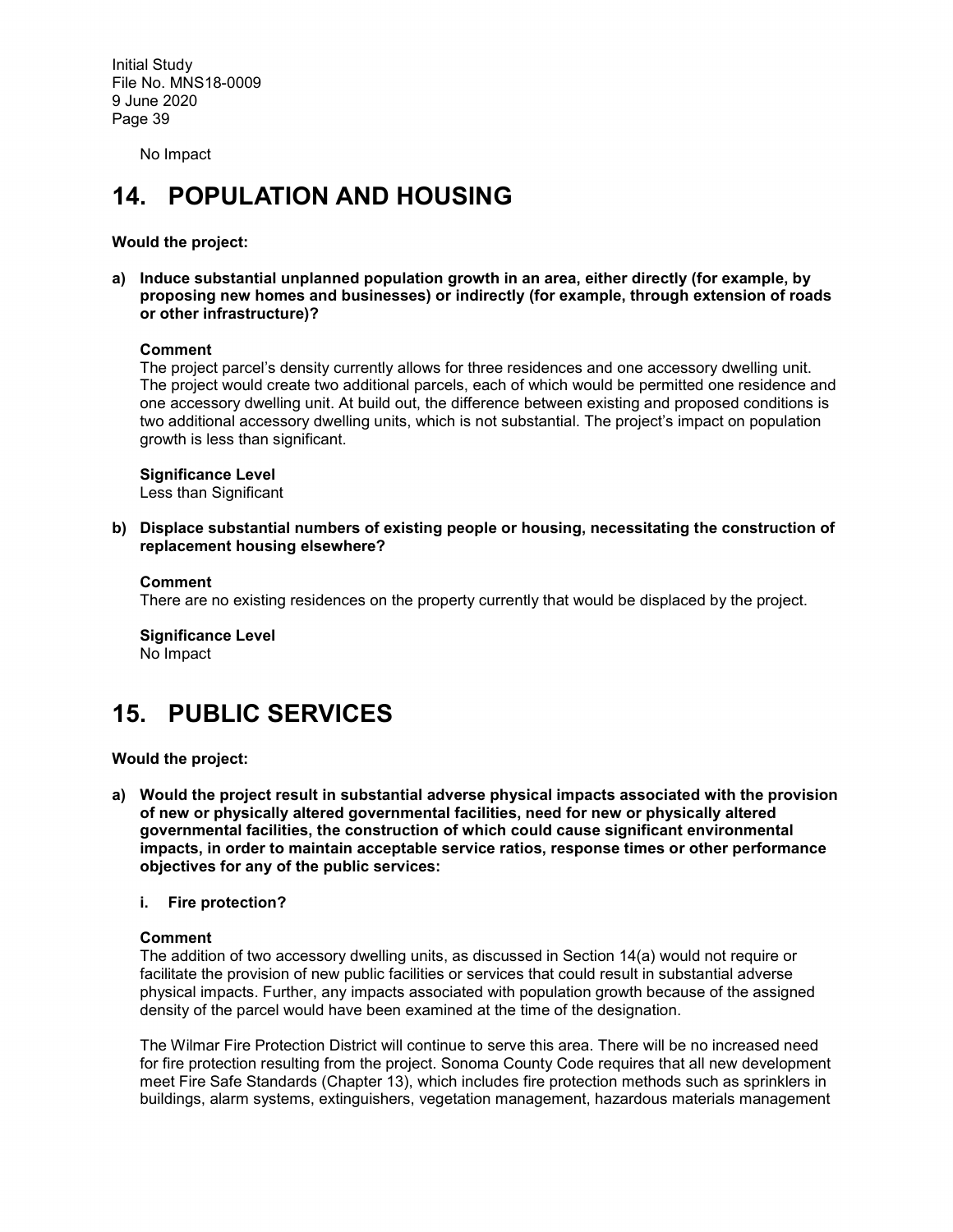> and management of flammable or combustible liquids and gases. This is a standard requirement for all new development and therefore potential impacts would be less than significant.

#### **Significance Level**

Less than Significant

#### **ii. Police?**

#### **Comment**

The Sonoma County Sheriff will continue to serve the project area. There will be no significant increased need for police or other public services resulting from the addition of two accessory dwelling units as discussed in section 14(a) and section 15(a).

#### **Significance Level**

Less than Significant

#### **iii. Schools?**

#### **Comment**

Development fees to offset potential impacts to public services, including school impact mitigation fees, are required by Sonoma County Code and state law for new subdivisions and residential developments. The provision of new schools or parks is not reasonably foreseeable as a result of this project.

#### **Significance Level**

Less than Significant

#### **iv. Parks?**

#### **Comment**

Sonoma County Code, Chapter 23 requires payment of parkland mitigation fees for all new residential development for acquisition and development of added parklands to meeting General Plan Objective OSRC-17.1 to "provide for adequate parkland and trails primarily in locations that are convenient to urban areas to meet the outdoor recreation needs of the population…". Development fees collected by Sonoma County are used to offset potential impacts to public services, including park mitigation fees. The project should not result in the need for any new park facilities, and generally the demand for parks is addressed through fees.

#### **Significance Level**

Less than Significant

#### **v. Other public facilities?**

#### **Comment**

The addition of two accessory dwelling units, as described in section 14(a) would not require or facilitate the provision of new public facilities or services that could result in substantial adverse physical impacts. Further, any impacts associated with population growth because of the assigned density of the parcel would have been examined at the time of the designation. Development fees associated with individual building permits also offset potential impacts to public services.

#### **Significance Level**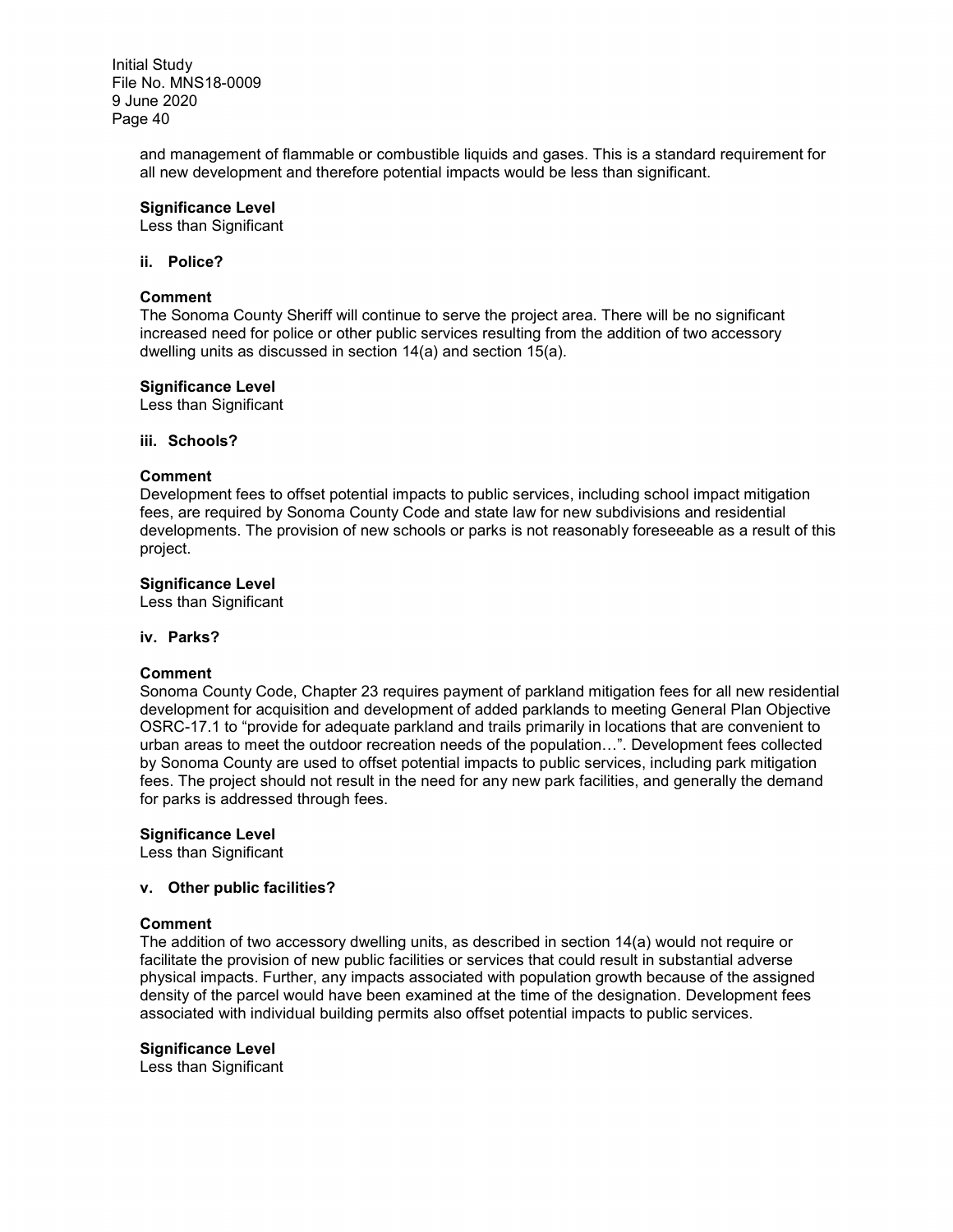## **16. RECREATION**

#### **Would the project:**

**a) Would the project increase the use of existing neighborhood and regional parks or other recreational facilities such that substantial physical deterioration of the facility would occur or be accelerated?**

#### **Comment**

The project would not significantly increase the use of existing neighborhood or regional parks, or other recreational facilities. Further discussion of project related population growth and impacts on public services is within sections 14 and 15.

**Significance Level** Less than Significant

**b) Does the project include recreational facilities or require the construction or expansion of recreational facilities which might have an adverse physical effect on the environment?**

#### **Comment**

The project does not involve the construction or expansion of recreational facilities.

**Significance Level** No Impact

### **17. TRANSPORTATION**

#### **Would the project:**

**a) Conflict with a program, plan, ordinance or policy addressing the circulation system, including transit, roadways, bicycle and pedestrian facilities?**

#### **Comment**

The project does not conflict with any adopted plans, ordinances, or policies in regards to the circulation system. There are no existing or proposed bicycle or pedestrian facilities in the immediate vicinity of the project. While a Class 2 bikeway is proposed for Bodega Avenue, which Middle Two Rock Road connects with to the east and west, this project will not interfere with that proposal. In accordance with the County's guidelines for Traffic Impact Studies, the project's trip generation would be insignificant and does not necessitate a traffic impact study. As conditions of approval, the Department of Transportation and Public Works (TPW) requires the payment of Traffic Mitigation Fees, and that all existing and proposed driveways be upgraded or constructed to meet current County standards and AASHTO (American Association of State Highway and Transportation Officials) standards.

The Circulation and Transit Element of the Sonoma County General Plan includes objectives for maintaining an acceptable Level of Service (LOS C) for the roadway system. The proposed project does not alter the roadway configuration and would not significantly increase traffic on Middle Two Rock Road or Lundberg Avenue. Therefore, it would not impact Level of Service.

#### **Significance Level**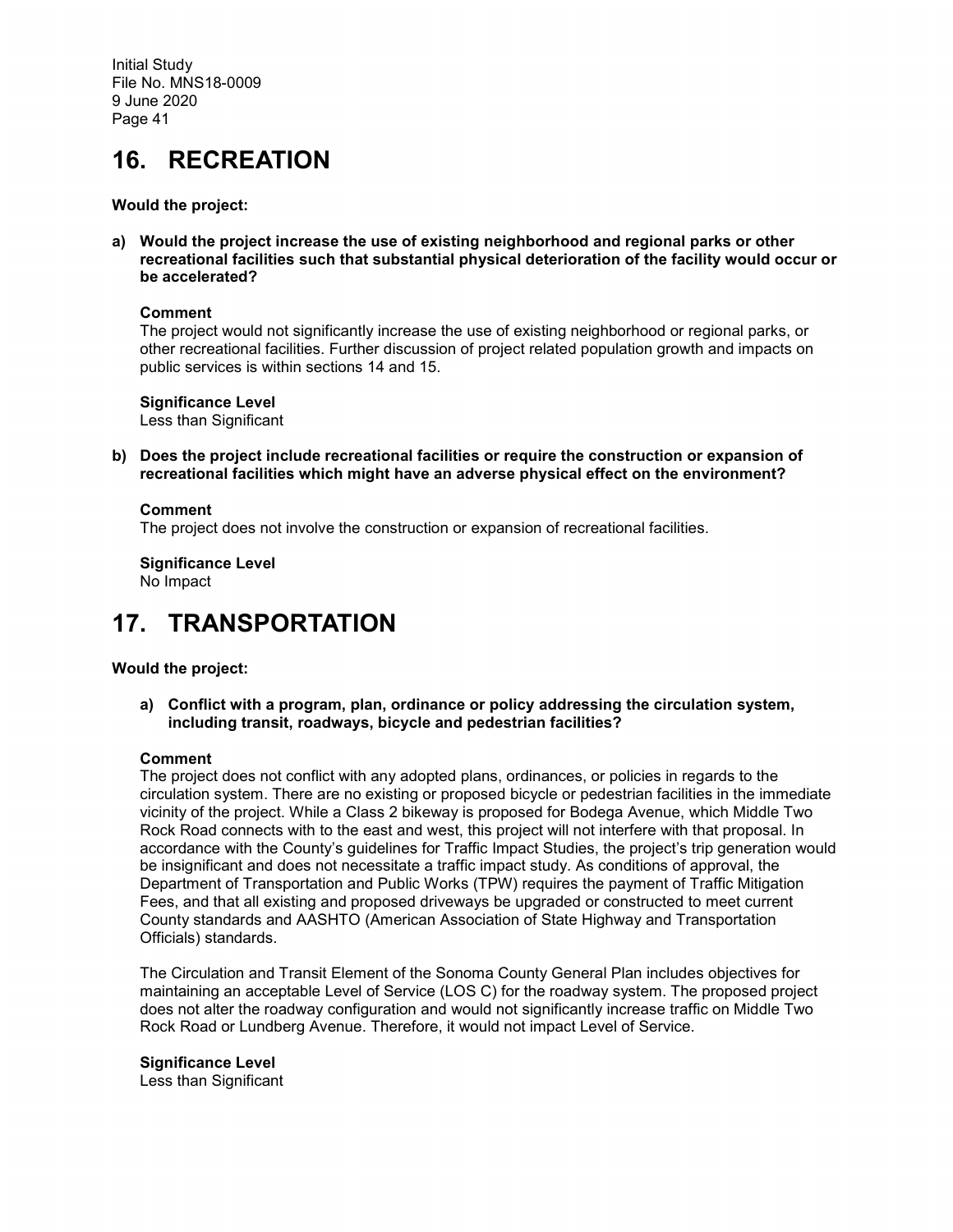#### **b) Conflict or be inconsistent with CEQA Guidelines Section 15064.3, subdivision (b)?**

#### **Comment**

Sonoma County does not have a congestion management program but the Sonoma County General Plan Circulation and Transit Element establishes LOS standards. See section 16(a) above for a discussion of traffic resulting from project construction and operation.

#### **Significance Level**

Less than Significant

#### **c) Substantially increase hazards due to geometric design feature (e.g., sharp curves or dangerous intersections) or incompatible uses (e.g., farm equipment)?**

#### **Comment**

The project would not increase hazards due to geometric design features since it maintains the existing alignment of the roadway and conditions of approval require that new and existing driveways be constructed to meet County and AASHTO standards. The project does not propose incompatible uses that would increase traffic-related hazards.

Hazards to drivers, cyclists, and pedestrians could occur during construction operations. This temporary construction-related impact will cease upon project completion, and the following standard condition of approval, issued by the Department of Transportation and Public Works, will reduce the impact to a level of insignificance:

"The Applicant shall construct a stabilized entrance for on-site construction activity to meet the following criteria prior to issuance of building permits:

- a. The entrance shall be of sufficient width to accommodate two-way traffic.
- b. The entrance surface shall be stabilized to prevent tracking of gravel and mud onto the public road.
- c. The minimum sight distance for vehicles entering and exiting the construction entrance shall be in accordance with current AASHTO requirements for the speed traveled on the public road(s) providing construction access. Any monuments and/or signs that result from this proposal shall be located outside of the necessary sight distance triangles to achieve the minimum AASHTO required sight distance at each driveway."

#### **Significance Level**

Less than Significant Impact

#### **d) Result in inadequate emergency access?**

#### **Comment**

Access to parcels 1 and 2 will be from Lundberg Lane. Access to parcel 3 will be from Middle Two Rock Road. Future development on the site will have to comply with all emergency access requirements of the Sonoma County Fire Safety Code (Sonoma County Code Chapter 13), including emergency vehicle access requirements. Project development plans are required to be reviewed by a Department of Fire and Emergency services Fire Inspector during the building permit process to ensure compliance with emergency access issues.

Construction activities may result in traffic delays possibly slowing emergency response vehicles or restricting access to residences or nearby businesses. This is a short-term construction related impact that will cease upon project completion, and is therefore insignificant.

#### **Significance Level**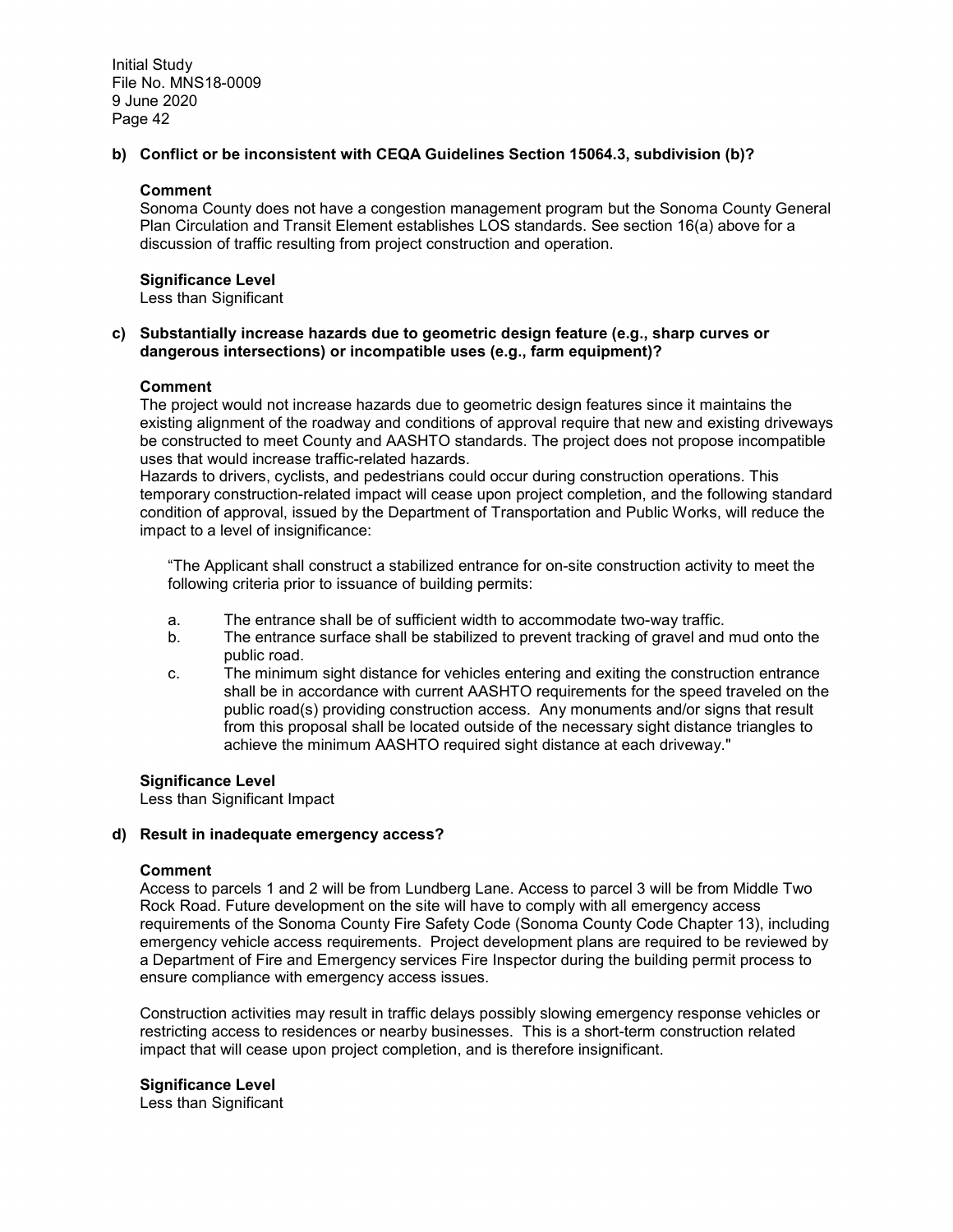#### **f) Result in inadequate parking capacity?**

#### **Comment**

The Sonoma County Zoning Code's requirement for covered parking will ensure that off street parking is available for the two new parcels.

#### **Significance Level**

No Impact

### **18. TRIBAL CULTURAL RESOURCES**

**a) Would the project cause a substantial adverse change in the significance of a tribal cultural resource, defined in Public Resources Code section 21074 as either a site feature, place, cultural landscape that is geographically defined in terms of the size and scope of the landscape, sacred place, or object with cultural value to a California native American tribe, and that is:** 

**i) Listed or eligible for listing in the California Register of Historical Resources, or in a local register of historical resources as defined in Public Resources Code section 5030.1(k), or** 

#### **Comment**

As discussed in section 5(a), Archaeological Resource Service conducted a cultural resources evaluation of the project site. There are no known resources on site, but construction related to the project could uncover such materials. Mitigation Measure CUL-1 will reduce potential impacts to less than significant.

#### **Significance Level**

Less than Significant with Mitigation Incorporated

#### *Mitigation*

See Mitigation Measure and Monitoring CUL-1

**ii) A resource determined by the lead agency, in its discretion and supported by substantial evidence, to be significant pursuant to criteria set forth in subdivision (c) of Public Resources Code § 5024.1. In applying the criteria set forth in subdivision (c) of Public Resource Code § 5024.1, the lead agency shall consider the significance of the resource to a California Native American tribe.** 

#### **Comment**

See section 5 and section 18(b). Mitigation Measure CUL-1 will reduce potential impacts to less than significant.

#### **Significance Level**

Less than Significant with Mitigation Incorporated

#### *Mitigation*

See Mitigation Measure and Monitoring CUL-1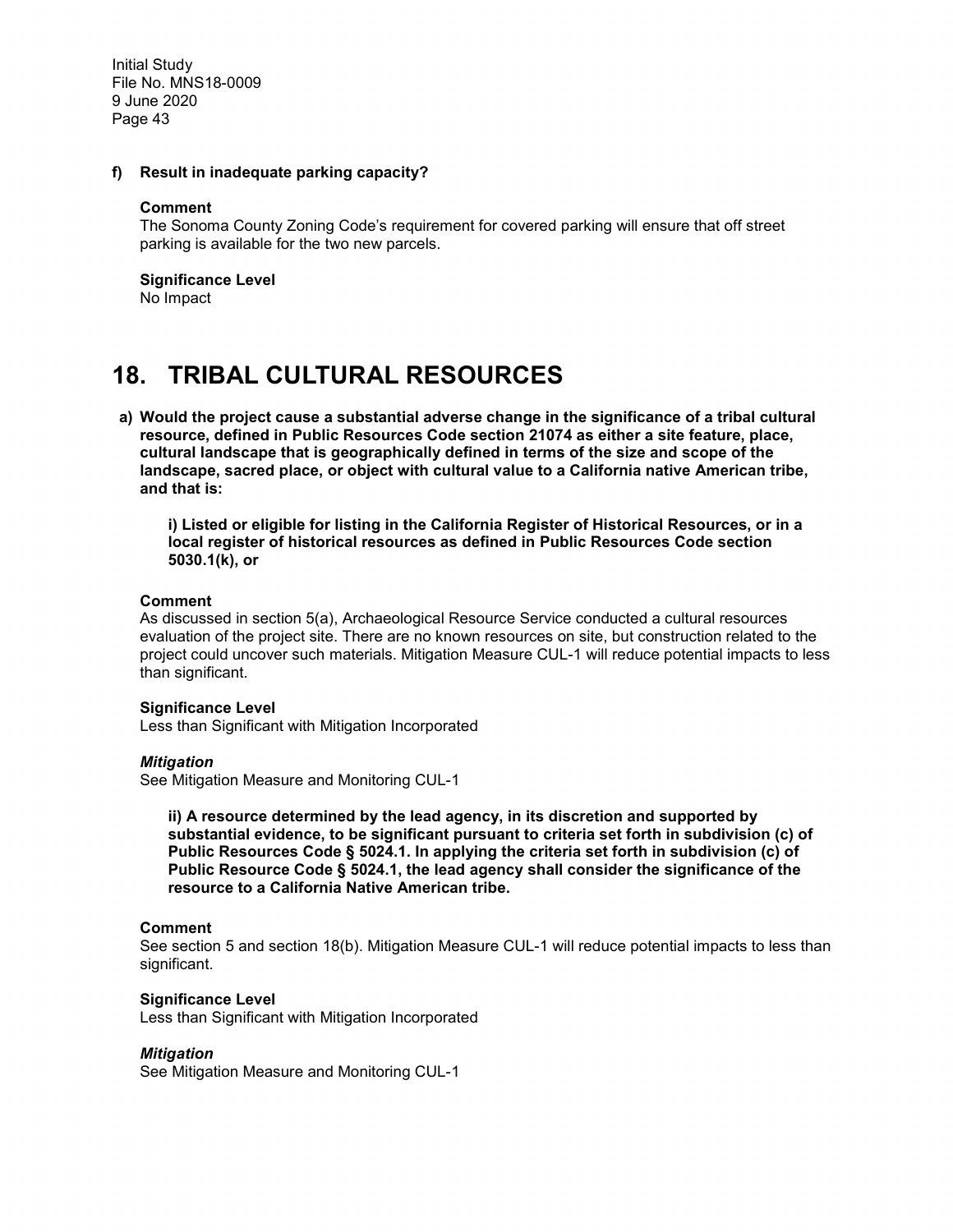# **19. UTILITIES AND SERVICE SYSTEMS**

#### **Would the project:**

**a) Require or result in the relocation or construction of new or expanded water, wastewater treatment or storm water drainage, electric power, natural gas, or telecommunications facilities, the construction or relocation of which could cause significant environmental effects?**

#### **Comment**

The project would not contribute to the need for construction of new water or expanded wastewater treatment facilities, other than construction of new septic systems.

**Significance Level** Less than Significant

**b) Have sufficient water supplies available to serve the project and reasonably foreseeable future development during normal, dry and multiple dry years?**

#### **Comment**

Sufficient water would be provided by on-site wells which will be located in a Class 2 groundwater area. See section 10(b) for a discussion of impacts to groundwater supply.

**Significance Level**

Less than Significant

**c) Result in a determination by the wastewater treatment provider which serves or may serve the project that it has adequate capacity to serve the project's projected demand in addition to the provider's existing commitments?**

#### **Comment**

New septic systems would be constructed for residential development. There would be no sewage treatment by an off-site provider.

**Significance Level** No Impact

#### **d) Generate solid waste in excess of State or local standards, or in excess of the capacity of local infrastructure, or otherwise impair the attainment of solid waste reduction goals?**

#### **Comment**

Sonoma County has a solid waste management program in place that provides solid waste collection and disposal services for the entire County. The program can accommodate the permitted collection and disposal of the waste that would result from the proposed project. The addition of a few single family residences would not create solid waste in excess of the capacity of the County's solid waste system.

**Significance Level** Less than Significant

**e) Comply with federal, state, and local management and reduction statutes and regulations related to solid waste?**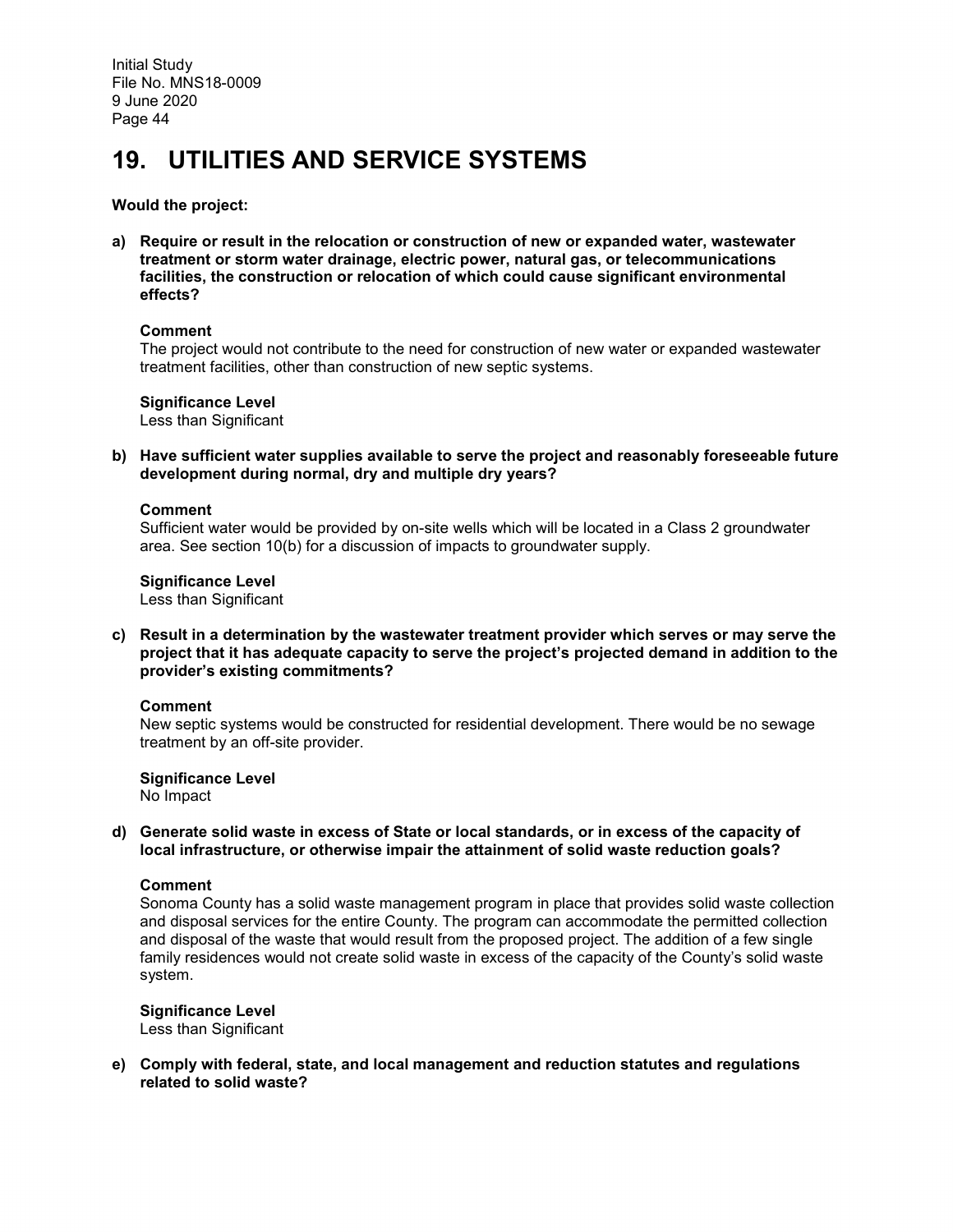#### **Comment**

Sonoma County has a solid waste management program in place that provides solid waste collection and disposal services for the entire County. The program can accommodate the permitted collection and disposal of the waste that would result from the proposed project.

#### **Significance Level**

Less than Significant

### **20. WILDFIRE**

**If located in or near state responsibility areas or lands classified as very high fire severity zones, would the project:**

#### **a) Substantially impair an adopted emergency response plan or emergency evacuation plan?**

#### **Comment**

As discussed in section 9, the project site is in a designated Moderate Fire Hazard Severity Zone in a State Responsibility Area. There is no adopted emergency response plan or an emergency evacuation plan for this area that the project could conflict with.

#### **Significance Level**

No Impact

#### **b) Due to slope, prevailing winds, and other factors, exacerbate wildfire risks, and thereby expose project occupants to, pollutant concentrations from a wildfire or the uncontrolled spread of a wildfire?**

#### **Comment**

As discussed in section 9, the project site is in a designated Moderate Fire Hazard Severity Zone in a State Responsibility Area. Topography, weather, and fuel (vegetation or structures) contribute to wildfire risk and behavior.<sup>[17](#page-44-0)</sup> The project site generally slopes downwards from the west. With grades ranging from 10-16%, onsite slopes are unlikely to significantly exacerbate wildfire risk. Strong northeast "Santa Ana" winds can increase the severity of wildland fire in the fall months. During fire season, gradient winds are generally out of the south/southwest at 5-10 mph, strengthening to 10-15 mph in the late afternoon. These prevailing wind conditions are common in Sonoma County.

Potential wildfire fuel sources include grasslands, trees, vegetation, and structures (residential). As discussed in section 9, application of County and State fire safe standards, including requirements related to vegetation management and defensible space, will offset any increased wildfire risk presented by prevailing winds or onsite fuel to a less than significant level.

#### **Significance Level**

 $\overline{a}$ 

Less than Significant

**c) Require the installation or maintenance of associated infrastructure (such as roads, fuel breaks, emergency water sources, power lines or other utilities) that may exacerbate fire risk of that may result in temporary or ongoing impacts to the environment?** 

<span id="page-44-0"></span><sup>17</sup> Fire Safe Sonoma, "Sonoma County Community Wildfire Protection Plan", September 20, 2016, <https://www.firesafesonoma.org/wp-content/uploads/cwpp-final.pdf>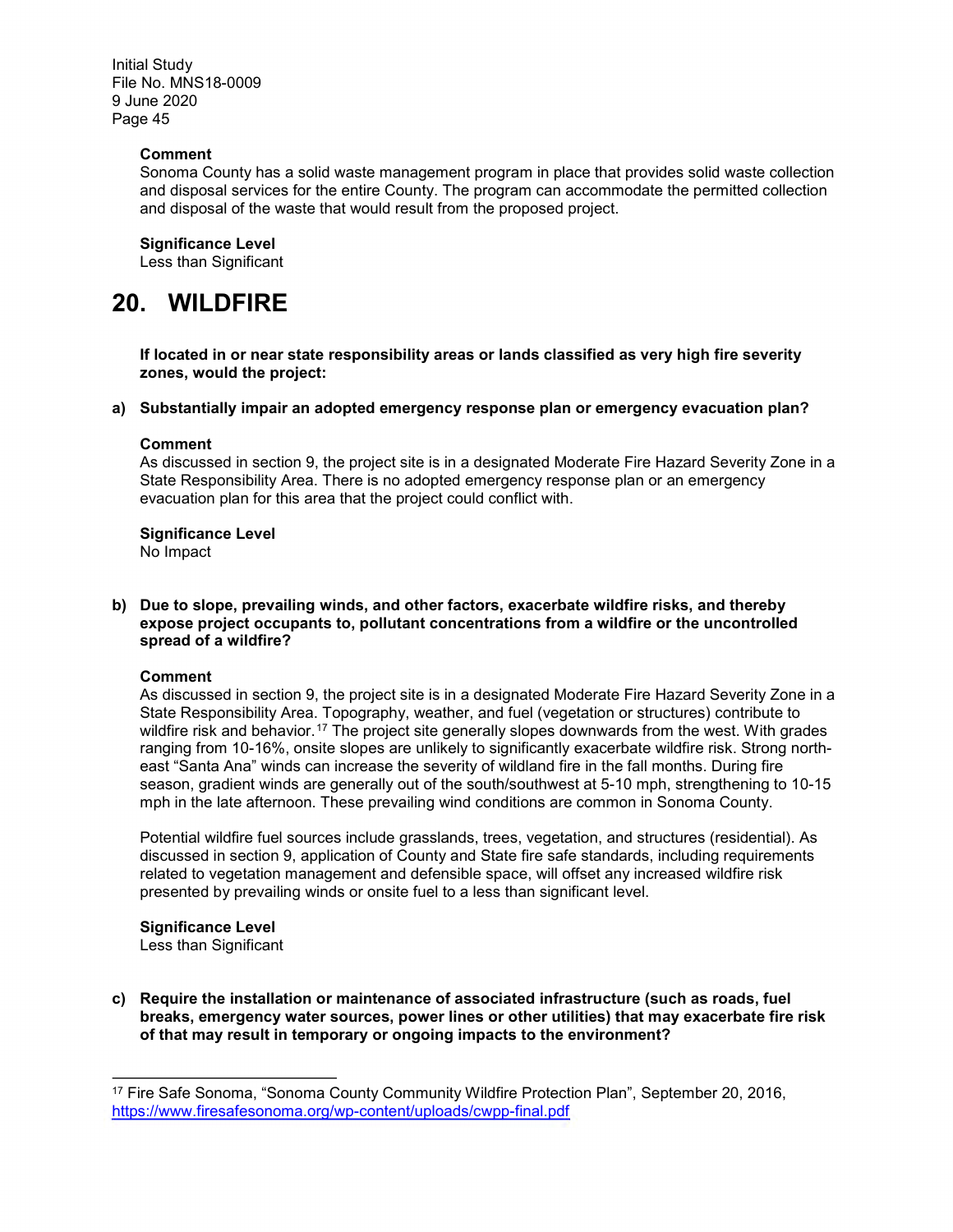#### **Comment**

The project does not include plans for construction. Certain access improvements must be constructed prior to recordation of the final parcel map, which have been discussed in section 17. In the future, the parcels may be developed with residential and agricultural structures, which would necessitate the construction of emergency water sources and other utilities, in accordance with Sonoma County Code and state law. Infrastructure improvements for future site development will require building permits, which impose certain standards related to fire safety and are reviewed by Sonoma County Fire and Emergency Services. With the application of fire safe standards, future infrastructure for the proposed residential parcels will have a less than significant impact on fire risk.

#### **Significance Level**

Less than Significant

**d) Expose people or structures to significant risks, including downslope or downstream flooding or landslides, as a result of runoff, post-fire slope instability, or drainage changes?**

**Comment** Refer to section 7 (Geology and Soils).

**Significance Level** Less than Significant

# **21. MANDATORY FINDINGS OF SIGNIFICANCE**

**a) Does the project have the potential to substantially degrade the quality of the environment, substantially reduce the habitat of a fish or wildlife species, cause a fish or wildlife population to drop below self-sustaining levels, threaten to eliminate a plant or animal community, substantially reduce the number or restrict the range of a rare or endangered plant or animal or eliminate important examples of the major periods of California history or prehistory?** 

#### **Comment**

Potential project impacts on special-status plant and fish/wildlife species, and habitat are addressed in section 4. Implementation of the required mitigation measures (Mitigation Measures BIO-1 through 5) would reduce these potential impacts to a less than significant level. Potential adverse project impacts to cultural resources are addressed in section 5. Implementation of the required mitigation measures (Mitigation Measure CUL-1) will reduce potential impacts to a less than significant level.

#### **Significance Level**

Less than Significant with Mitigation Incorporated

#### *Mitigation*

See Mitigation Measures and Monitoring BIO-1 through 5, and CUL-1.

**b) Does the project have impacts that are individually limited, but cumulatively considerable? ("Cumulatively considerable" means that the incremental effects of a project are considerable when viewed in connection with the effects of past projects, the effects of other current projects, and the effects of probable future projects)?** 

#### **Comment**

No project impacts have been identified in this Initial Study that are individually limited but cumulatively considerable. The project would contribute to impacts related to aesthetics, air quality, biological resources, cultural resources, and tribal resources, which may be cumulative off-site, but mitigation measures would reduce project impacts to less than significant levels.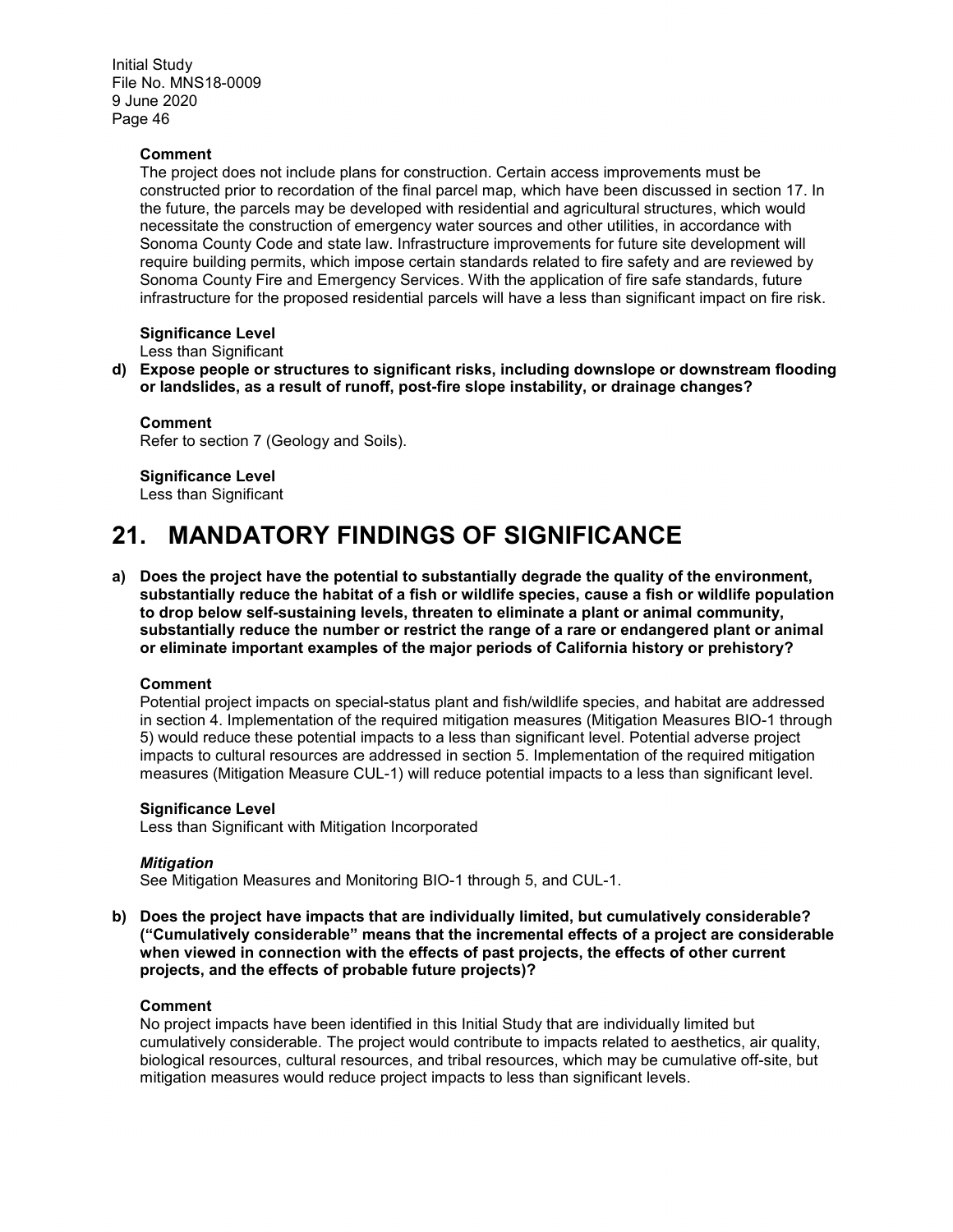#### **Significance Level**

Less than Significant

**c) Does the project have environmental effects which will cause substantial adverse effects on human beings, either directly or indirectly?** 

#### **Comment**

The proposed project has the potential to cause substantial adverse impacts on human beings, both directly and indirectly. However, all potential impact and adverse effects on human were analyzed, and would be less than significant with the mitigation measures identified in the Initial Study incorporated into the project.

**Significance Level**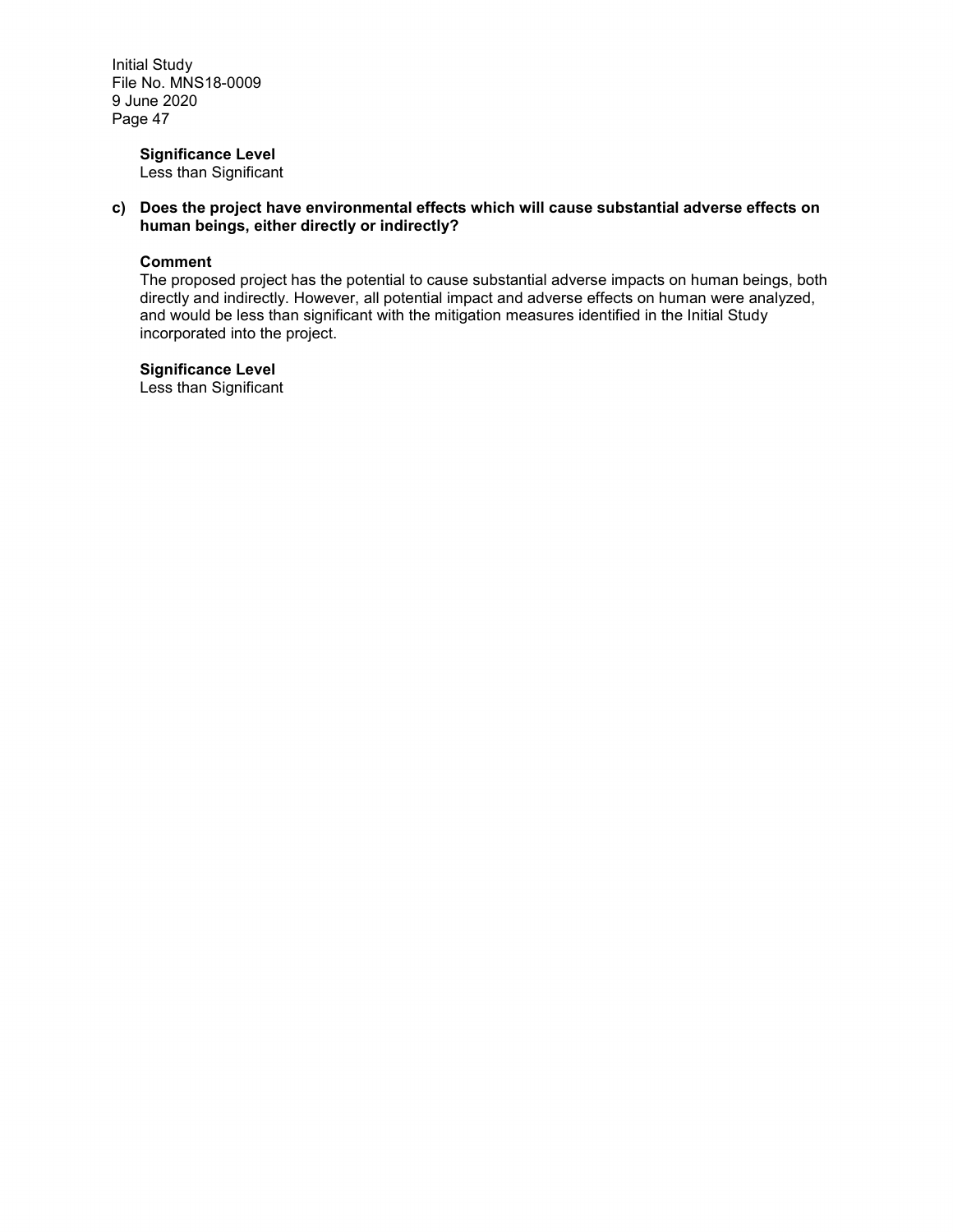### **References**

- 1. Assessor's Office, "Assessor's Parcel Maps", County of Sonoma
- 2. Bay Area Air Quality Management District, "California Environmental Quality Act, Air Quality Guideline," May 2017. https://www.baaqmd.gov/~/media/files/planning-andresearch/ceqa/ceqa\_guidelines\_may2017-pdf.pdf?la=en.
- 3. "California Natural Diversity Database", California Department of Fish and Wildlife, https://wildlife.ca.gov/Data/CNDDB.
- 4. California Department of Conservation, "EQ Zapp: California Earthquake Hazards Zone Application", April 4, 2019, https://maps.conservation.ca.gov/cgs/EQZApp/app/.
- 5. CalRecycle, "Solid Waste Information System", Accessed October 24, 2019, https://www2.calrecycle.ca.gov/SWFacilities/Directory/.
- 6. Department of Toxic Substances Control Envirostor, "Envirostor", State of California, Accessed October 24, 2019, https://www.envirostor.dtsc.ca.gov/public/.
- 7. Department of Transportation and Public Works and the Permit and Resource Management Department, "Guidelines for Traffic Impact Studies", County of Sonoma, May 2016.
- 8. Farmland Mapping & Monitoring Program. "Sonoma County Important Farmland 2016." CA Department of Conservation, April 2018. https://www.conservation.ca.gov/dlrp/fmmp/Pages/Sonoma.aspx.
- 9. Fire Safe Sonoma, "Sonoma County Community Wildfire Protection Plan", September 20, 2016, https://www.firesafesonoma.org/wp-content/uploads/cwpp-final.pdf.
- 10. "Flood Insurance Rate Maps", Federal Emergency Management Agency,<https://msc.fema.gov/portal>
- 11. Permit and Resource Management Department, "Climate Change Action Resolution", County of Sonoma, May 8, 2018, http://sonomacounty.granicus.com/MetaViewer.php?view\_id=2&clip\_id=784&meta\_id=242232.
- 12. Permit Sonoma, "Guidelines for the Preparation of Noise Analysis", County of Sonoma, February 2019.
- 13. Potter, Sandi, "Policy 8-1-14 Procedures for Groundwater Analysis and Hydrogeologic Reports", Permit and Resource Management Department, February 23, 2017.
- 14. "Sonoma County General Plan 2020 (as amended)", County of Sonoma, September 23, 2008
- 15. "Sonoma County General Plan Environmental Impact Report", County of Sonoma, January 2006.
- 16. "Sonoma County Municipal Code", County of Sonoma, Accessed April 13, 2020, https://library.municode.com/ca/sonoma\_county/codes/code\_of\_ordinances?nodeId=SONOMA\_CO CALIFORNIAMUCO.
- 17. "Sonoma County Aggregate Resources Management Plan and Program EIR", County of Sonoma, 1994.